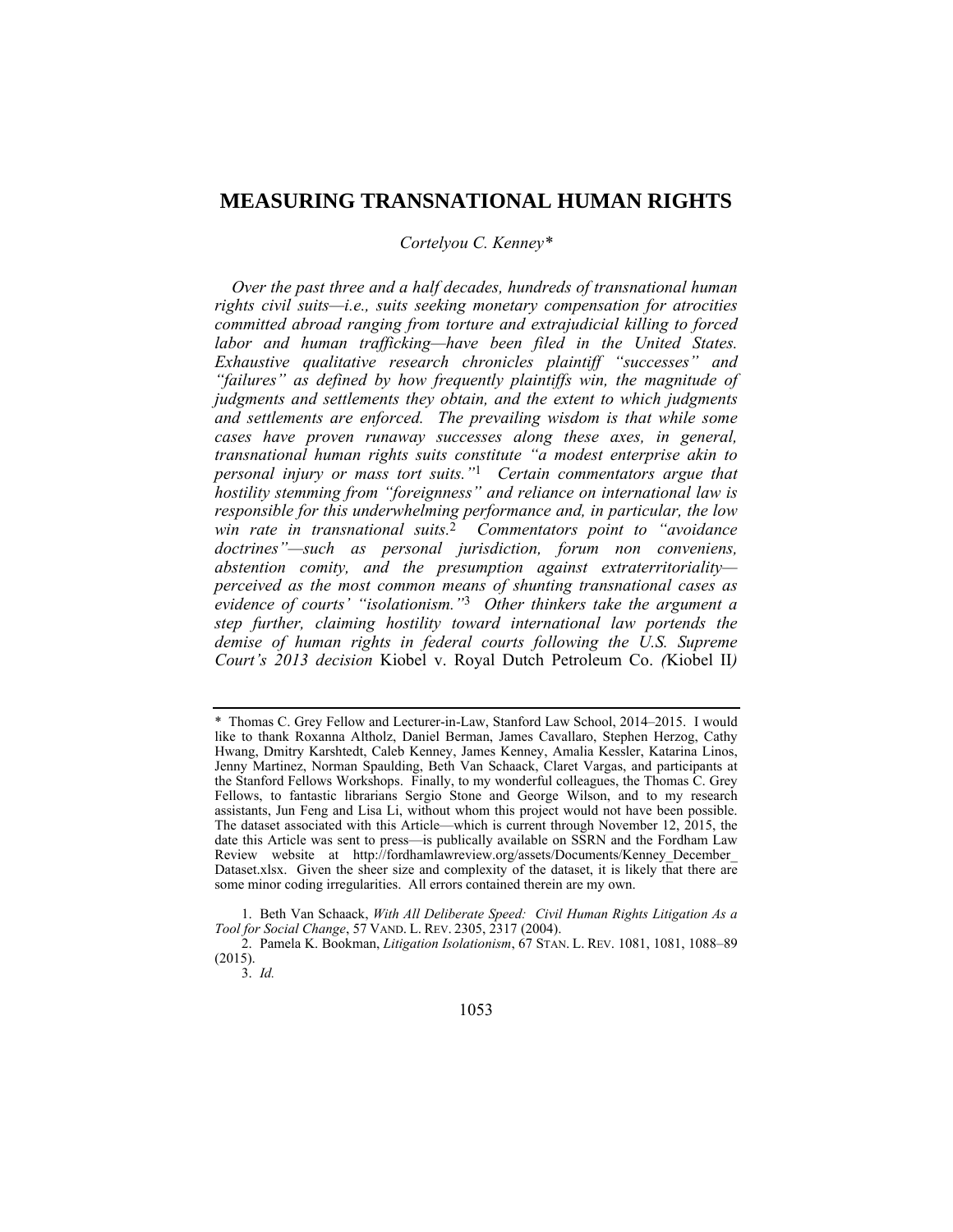*that fundamentally changed the landscape against which these suits are litigated. But no scholar to date has undertaken a systematic, quantitative examination of such conclusions to determine whether the numbers actually bear them out.*

*This Article fills that gap. It collects a new dataset of all cases and opinions filed from 1980 to the present under the two predominant human rights civil statutes to scrutinize these claims and lay the groundwork for future quantitative analysis. The data support three findings. First, the transnational human rights enterprise is modest both in terms of how frequently plaintiffs prevail and how much money they are entitled to and actually do obtain, but not as modest as believed. Second, any modesty is not evidence of courts' isolationism. The real doctrines most commonly employed to end civil suits prior to* Kiobel II *suggest that courts do not use domestic law avoidance mechanisms designed to prevent consideration of, and de facto shun, the application of international law. Rather, courts apply international law, including human rights law, but are conservative in their interpretation of it—protecting only certain types of harms committed by certain types of actors. Third, a core group of claims has weathered significant doctrinal shifts over time. Plaintiffs bringing these claims are poised to circumvent* Kiobel II *and are on track to be as "successful" or "unsuccessful" as ever.*

# **INTRODUCTION**

Over the past three and a half decades, hundreds of transnational human rights civil suits—i.e., suits seeking monetary compensation for atrocities committed abroad ranging from torture and extrajudicial killing to forced labor and human trafficking—have been filed in the United States. Against the backdrop of dictatorships and brutal military regimes in place during the Cold War, human rights practitioners concluded that U.S. courts were the best, or at least the least bad, fora to litigate such abuses because the possibility of providing reparations to human rights victims was vanishingly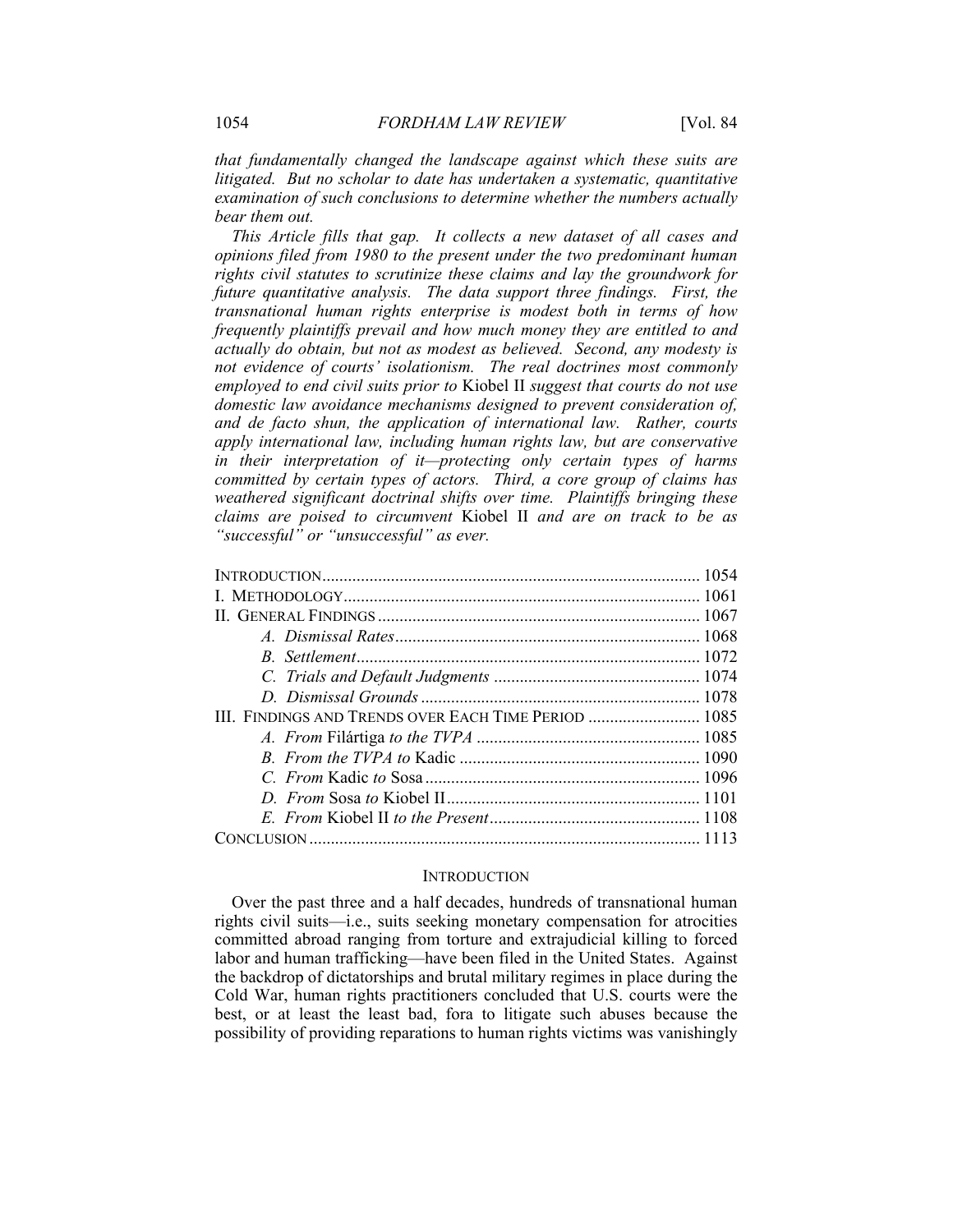small elsewhere. Prominent human rights lawyer turned law professor Beth Stephens summed up the prevailing sentiment:

In a more perfect world, none of these human rights victims would have chosen to file civil lawsuits in the United States. But the combined efforts of international and domestic legal systems offer very little in the way of enforcement or compensation to them or others like them around the world. More importantly, civil litigation in their home countries and criminal prosecution of those responsible are both clearly impossible.4

That the United States was better equipped to dispense this form of justice was an assumption not unfounded. Human rights organizations led the charge in the late 1970s and early 1980s, bringing civil suits in the United States as part of a broader strategy to hold abusers accountable that would eventually include pushing for criminal actions in countries such as the United Kingdom, Spain, France, and Belgium.<sup>5</sup> In 1979, the first successful transnational human rights case was filed under a little known part of the U.S. Code called the Alien Tort Statute (ATS), which entitles aliens to civil damages for violations of the law of nations.6 The family of a young Paraguayan who had been kidnapped, tortured, and killed by his country's dictatorship filed suit in the Eastern District of New York against

5. Altholz, *supra* note 4, at 1498.

 6. Filártiga v. Peña-Irala, 630 F.2d 876, 878–80 (2d Cir. 1980). The ATS provides: "The district courts shall have original jurisdiction of any civil action by an alien for a tort only, committed in violation of the law of nations or a treaty of the United States." Judiciary Act of 1789, ch. 20, § 9, 1 Stat. 73, 76–77 (codified as amended at 28 U.S.C. § 1350 (2012)).

 <sup>4.</sup> Beth Stephens, *Taking Pride in International Human Rights Litigation*, 2 CHI. J. INT'L L. 485, 486 (2001) (discussing the initial reasons advocates filed in the United States, including both substantive and procedural advantages of the U.S. legal system over those of foreign nations and the fact that the United States had become a haven for many human rights abusers); *see also* Roxanna Altholz, *Chronicle of a Death Foretold: The Future of U.S. Human Rights Litigation Post-*Kiobel, 102 CALIF. L. REV. 1495, 1501 (2014) (explaining that current victims seek justice in the United States given a relative lack of corruption); Donald Francis Donovan & Anthea Roberts, *The Emerging Recognition of Universal Civil Jurisdiction*, 100 AM. J. INT'L L. 142, 149 (2006) (arguing that the United States is a superior forum for human rights victims because victims themselves can initiate individual cases without the buy-in of the government as part of the public law system); Cortelyou Kenney, *Disaster in the Amazon: Dodging "Boomerang Suits" in Transnational Human Rights Litigation*, 97 CALIF. L. REV. 857, 861–62 n.23, 864 n.31 (2009) (collecting additional sources in support of the continuing, though possibly mistaken, belief that the United States is the strongest forum to litigate human rights claims).

According to Professor Kenneth Randall, approximately twenty-one ATS cases were filed between the statute's enactment and the *Filártiga* decision, with courts twice finding jurisdiction. Kenneth C. Randall, *Federal Jurisdiction over International Law Claims: Inquiries into the Alien Tort Statute*, 18 N.Y.U. J. INT'L L. & POL. 1, 4 & n.15, 5 & n.16 (1985). Of the two cases where courts found jurisdiction, the first failed for lack of evidence to support the violation, *see* Adra v. Clift, 195 F. Supp. 857 (D. Md. 1961), and the second was *Bolchos v. Darrell*, 3 F. Cas. 810 (D.S.C. 1795), in which the court sustained jurisdiction for the ATS but held that a treaty with France altered the outcome of the case, *id.* at 811. There are still other decisions not cited by Professor Randall in which courts found that there was jurisdiction but dismissed the case for other reasons. *E.g.*, O'Reilly De Camara v. Brooke, 209 U.S. 45, 50–51 (1908) (dismissing claim for cattle slaughter because defendant was a U.S. actor whose actions were ratified by the U.S. government conferring immunity from suit under the ATS).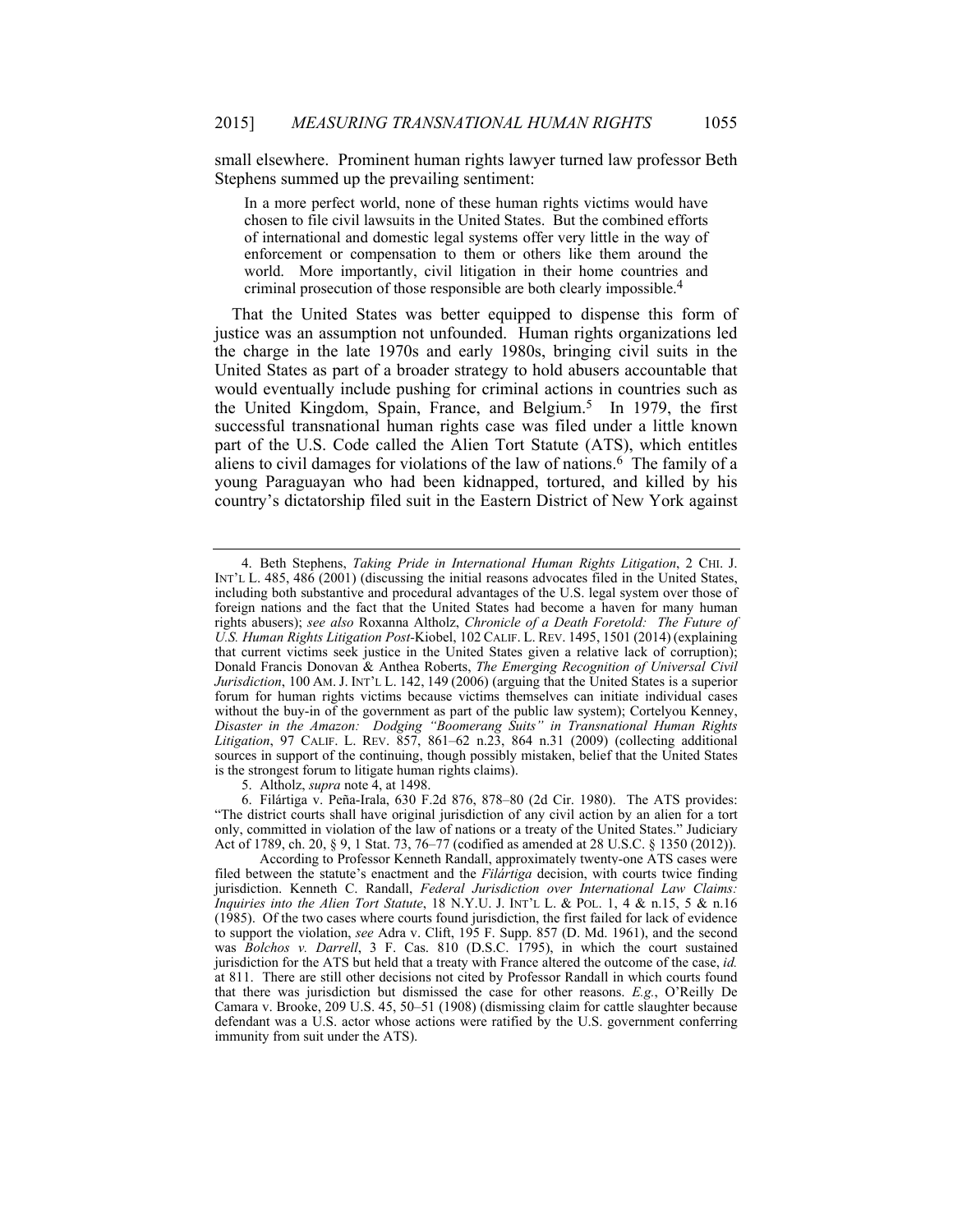the officer allegedly responsible for these acts, then living in Brooklyn.7 The family had first pressed criminal charges in Paraguay, but the Paraguayan police issued a death threat to their lawyer.<sup>8</sup> In *Filártiga v.* Peña-Irala,<sup>9</sup> the Second Circuit held that the ATS gave U.S. district courts jurisdiction to remedy violations of the law of nations committed abroad against foreign nationals by officials acting "under color of government authority."10 After *Filártiga*, the ATS became the most important method of bringing human rights civil suits in the United States and, arguably, the world.<sup>11</sup>

Much ink has been spilt on the "successes" and "failures" of plaintiffs in cases brought under the ATS and other similar statutes, such as the Torture Victim Protection Act of 199112 (TVPA). In many senses these cases have been successful: most scholars and practitioners agree that these laws are symbolically and psychologically important because they validate victims' experiences even when no money damages are awarded.<sup>13</sup> They also point to judgments and settlements ranging from the tens of millions to the billions of dollars obtained in ATS and TVPA cases dealing with torture, forced disappearances, extrajudicial killings, and massacres perpetrated by dictators and their agents. Examples include judgments against Indonesian, Guatemalan, Salvadoran, Argentine, and Chilean generals, the Philippine dictator Ferdinand Marcos, the Haitian dictator Prosper Avril, an Ethiopian official, and the former mayor of Beijing.14 Plaintiffs also increasingly

 12. The TVPA is an amendment to the ATS that allows suits to be brought not only by aliens but also by U.S. citizens against individuals acting under color of law who commit torture or extrajudicial killing. Pub. L. No. 102-256, 106 Stat. 73 (1992) (codified at 28 U.S.C. § 1350 note (2012)).

 As of June 2014, there were just shy of 4500 law review articles that mentioned the Alien Tort Statute. Altholz, *supra* note 4, at 1500 n.21.

 13. BETH STEPHENS ET AL., INTERNATIONAL HUMAN RIGHTS LITIGATION IN U.S. COURTS xvii–xviii (2d ed. 2008) (arguing that even filing suits is often satisfying to plaintiffs where defendants are forced to leave the United States or answer for atrocities and that such actions can promote awareness of human rights abuses). Professor Koh enumerates five "successes" of transnational suits: "compensation of victims; denial of safe haven to the defendant in the judgment-rendering forum; deterrence of others who might contemplate similar conduct; and enunciation of legal norms opposing the conduct for which the defendant has been found liable." KOH, *supra* note 11, at 25–26 (emphasis omitted). Professor Koh lists an additional, final objective: "revision of illegal government policies." *Id.* at 26. *But see* Beth Stephens, *The Curious History of the Alien Tort Statute*, 89 NOTRE DAME L. REV. 1467, 1467 (2014) (characterizing ATS cases as having "modest practical import").

14. STEPHENS ET AL., *supra* note 13, at 13–14 (collecting cases).

 <sup>7.</sup> *Filártiga*, 630 F.2d at 878–80.

 <sup>8.</sup> *Id.* at 879.

 <sup>9. 630</sup> F.2d 876 (2d. Cir. 1980).

 <sup>10.</sup> *Id.* at 881, 890.

 <sup>11.</sup> *Compare* HAROLD HONGJU KOH, TRANSNATIONAL LITIGATION IN UNITED STATES COURTS 33–35 (2008) (arguing that human rights advocates became warriors in the name of violations abroad as civil rights lawyers did in the name of ending segregation and other racially biased policies), *with* Michael D. Goldhaber, *Corporate Human Rights Litigation in Non-U.S. Courts: A Comparative Scorecard*, 3 U.C. IRVINE L. REV. 127, 136 (2013) (contrasting ATS litigation with similar litigation in other locations, such as the United Kingdom).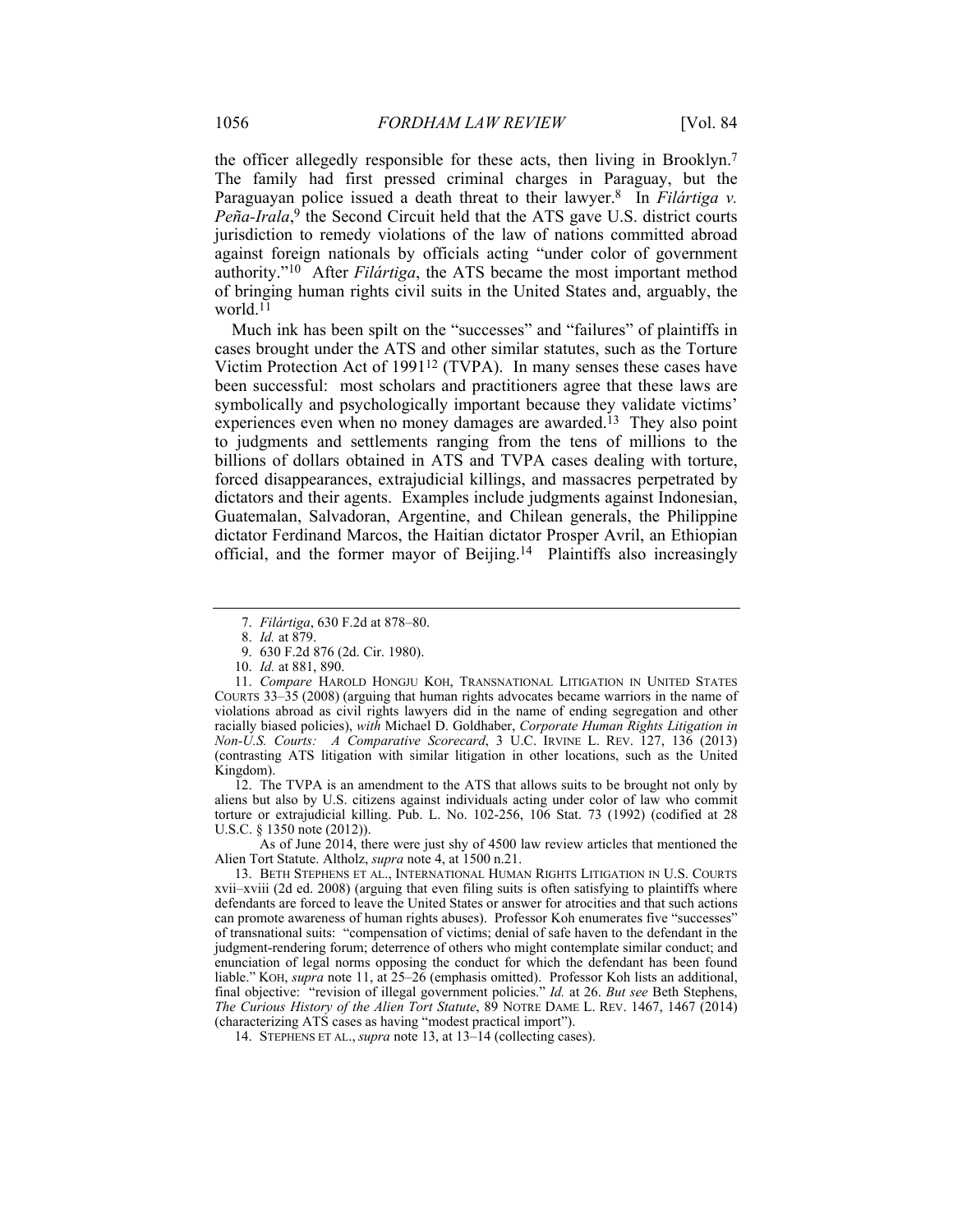bring transnational human rights civil suits against corporations.<sup>15</sup> While no court has upheld a jury verdict against a corporate defendant, expensive settlements combined with even more expensive attorneys' fees exert pressure on defendants to modify their behavior to avoid payouts or the potential publicity nightmare that might ensue.16

Yet even the most ardent supporters of transnational human rights suits concede that "the direct economic benefit to individual plaintiffs has been limited[] [and] [f]ew ATS plaintiffs have received monetary compensation from their perpetrators."17 One prominent human rights litigator turned law professor has noted that, in terms of financial payouts, ATS litigation may be seen as a "modest enterprise, akin to personal injury or mass tort suits<sup>"18</sup>—a somewhat pessimistic outlook given that many of the most important mass tort cases have "failed, at times in spectacular fashion."19 But all agree that pursuing such claims is a long and arduous path, often resulting in decades' worth of litigation, hundreds of thousands, if not millions, of dollars in attorney labor, or in dismissal or failure to enforce judgments awarded.<sup>20</sup> For example, the trial court awarded the Filártiga family nearly \$10.4 million in damages based on Paraguayan, U.S., and international law.<sup>21</sup> The judgment was never collected.<sup>22</sup>

Certain scholars attribute this lack of success—both in terms of verdicts rendered and in terms of damages and settlements awarded and collected to the "foreignness" of such lawsuits.23 One thinker dubs the phenomenon "litigation isolationism" and concludes that domestic civil procedural

 19. David Marcus, *Some Realism About Mass Torts*, 75 U. CHI. L. REV. 1949, 1950 & n.4 (2008) (explaining the difficulty of obtaining successful mass tort judgments).

20. KOH, *supra* note 11, at 40 n.88.

21. *Id.* at 34, 35 n.18.

 22. *Id.* One problem, among many, that advocates have faced is uncovering where assets are located if defendants hide them in offshore bank accounts and in countries that do not extend comity to U.S. judgments.

23*. See* Bookman, *supra* note 2, at 1081; *see also* Donald Earl Childress III, *Escaping Federal Law in Transnational Cases: The Brave New World of Transnational Litigation*, 93 N.C. L. REV. 995, 998 (2015); Cassandra Burke Robertson, *Transnational Litigation and Institutional Choice*, 51 B.C. L. REV. 1081, 1084 (2010). Prior to conducting this quantitative study, I held a similar belief, writing that:

[While the] number of human rights lawsuits filed in the United States against multinational corporate entities has skyrocketed . . . U.S. courts have displayed a marked reluctance to hear such cases, in part due to the heavy administrative burden they impose—for example, resulting from the challenges of managing foreign plaintiffs and witnesses, translation requirements, and extensive documentation—and in part due to the complex and unfamiliar questions of transnational and international law they raise.

Kenney, *supra* note 4, at 861–62.

 <sup>15.</sup> Goldhaber, *supra* note 11, at 128.

<sup>16</sup>*. Id.* at 128–29.

 <sup>17.</sup> Altholz, *supra* note 4, at 1500 & n.24, 1501 & n.25 (collecting scholarly commentary in support of this proposition).

 <sup>18.</sup> Van Schaack, *supra* note 1, at 2317. Professor Beth Van Schaack also observes that ATS advocates seek to "produce lasting and systematic changes in countries where human rights violations occur" and that the private bar later began to bring such suits and sought attorneys' fees. *Id.* at 2517; *see also* Stephens, *supra* note 13, at 1467 (noting the "modest" impact of ATS suits).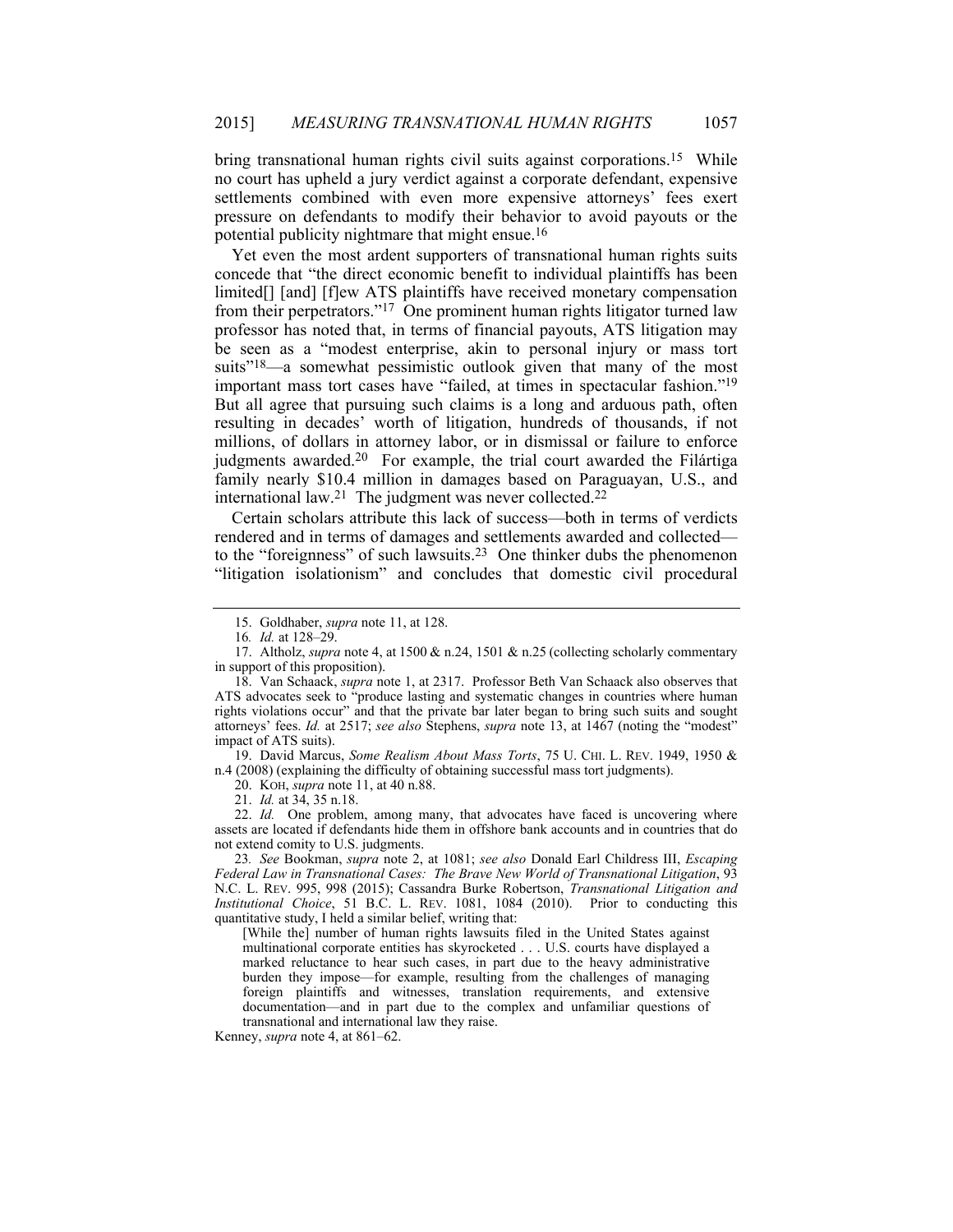"avoidance doctrines" such as personal jurisdiction, forum non conveniens, abstention comity, and the presumption against extraterritoriality that she believes are used to dismiss transnational cases in favor of defendants "all speak to the nexus between the United States, the parties, and a given<br>suit."<sup>24</sup> Other academics and practitioners argue that the surge in Other academics and practitioners argue that the surge in conservative scholarship and Department of State's position on the ATS under George W. Bush "mirror debates about international law" that have become volatile as corporate defendants and U.S. officials are increasingly the targets of these suits.25 And still other commentators take the argument a step further and contend that a recent Supreme Court decision, *Kiobel v. Royal Dutch Petroleum Co*. 26 (*Kiobel II*), embodies growing hostility toward transnational human rights suits and portends their imminent demise in federal courts.27

Although qualitative, and some limited or unpublished empirical, research supports the conclusions above, no scholar to date has undertaken a systematic, quantitative examination to determine whether the numbers actually bear them out.28 Such a study is important not solely as a descriptive tool, but also as a predictive one. How did major decisions—

27*. See, e.g.*, William S. Dodge, *Alien Tort Litigation: The Road Not Taken*, 89 NOTRE DAME L. REV. 1577 (2014) (suggesting that because the ATS is based on international law, the presumption of extraterritoriality may limit the application of the statute in the future). Many scholars believe other avenues for relief exist. *See infra* note 33.

 28. Certain human rights resource centers and advocates used to or do keep informal lists of past and pending ATS cases. *See* Susan Simpson, *Alien Tort Statute Cases Resulting in Plaintiff Victories*, VIEW FROM LL2, http://viewfromll2.com/2009/11/11/alien-tort-statutecases-resulting-in-plaintiff-victories/ (last visited Nov. 27, 2015) (keeping a running list of all ATS cases that "have resulted in something other than complete failure for the plaintiffs who have brought the claims") [http://perma.cc/BF6K-UM3S]. Some scholars, such as Professor Stephens, have purported to possess data related to all ATS suits. *See, e.g.*, Beth Stephens, *Judicial Deference and the Unreasonable Views of the Bush Administration*, 33 BROOK. J. INT'L L. 773, app. at 810–12 (2008) (stating that 185 cases were filed between *Filártiga* and 2008, and providing a brief summary of findings, but no dataset and no indepth analysis of the cases). Finally, attorney Jonathan Drimmer, in collaboration with Professor Michael Goldhaber, has gathered perhaps the most extensive collection of data. The Appendix to Professor Goldhaber's article lists past and pending cases against corporate defendants, the year and jurisdiction where the case was filed, and the disposition, if any. Goldhaber, *supra* note 11, at 137–49. Very rarely, the Appendix summarily lists the grounds for dismissal. *See, e.g.*, *id.* at 139. Recently, the U.S. Chamber of Commerce released a study of lower court cases post-*Kiobel II*. JOHN B. BELLINGER III & R. REEVES ANDERSON, U.S. CHAMBER INST. FOR LEGAL REFORM, AS *KIOBEL* TURNS TWO: HOW THE SUPREME COURT IS LEAVING THE DETAILS TO LOWER COURTS (2015), http://www.instituteforlegalreform. com/uploads/sites/1/Kiobel\_v6.pdf [http://perma.cc/CN3N-S47S]. While as a preliminary matter the authors do not release the raw data and do not explain their methodology, they also appear not to account for newly filed cases not on Westlaw. Finally, certain claims are erroneous, as can be seen from the data I make publicly available with this Article.

 <sup>24.</sup> Bookman, *supra* note 2, at 1084 & n.18. Bookman defines "abstention comity" as the power to abstain based on international comity concerns. She also lists "the act of state . . . , standing, and the limited enforcement of non-self-executing treaties" doctrines as "transnational litigation avoidance doctrines." *Id.*; *see also id.* at 1084 n.17. This Article does not address potential critiques of Bookman's characterization of these doctrines, such as the argument that personal jurisdiction is constitutionally rooted in access to due process.

<sup>25</sup>*. See, e.g.*, Stephens, *supra* note 13, at 1468.

<sup>26</sup>*.* 133 S. Ct. 1659 (2013).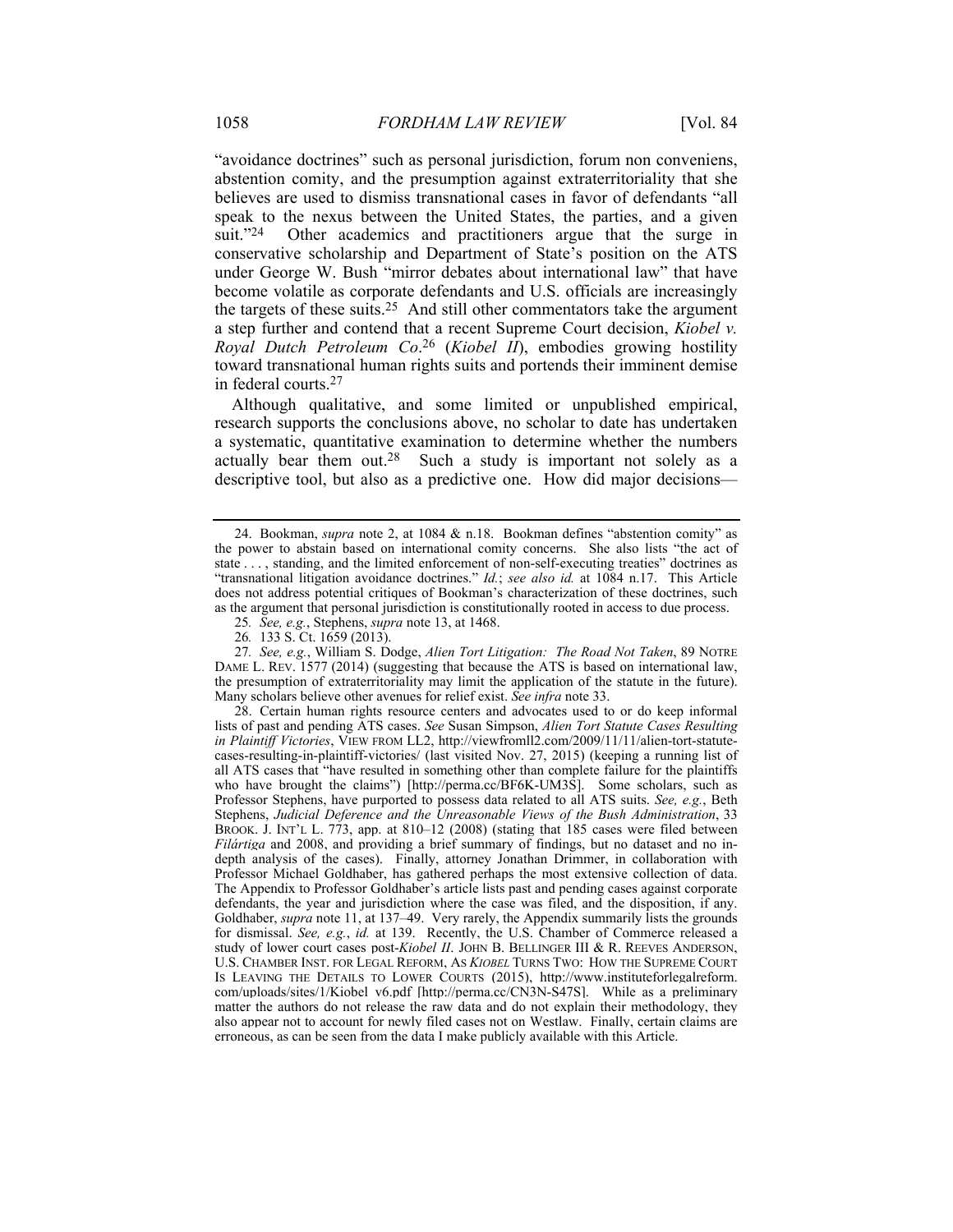especially at the circuit and Supreme Court levels—change the strategies adopted by transnational human rights advocates, and how might these strategies change again in the wake of the most recent ripples in transnational human rights litigation? Using suits under the ATS and TVPA as proxies for transnational human rights claims more generally, <sup>29</sup> this Article fills the gap and lays the groundwork for future quantitative analysis. I gather a new dataset of approximately one thousand opinions that reference these statutes. Using this dataset, I analyze the "successes" and "failures" narrowly defined by the win rate for human rights plaintiffs in nonfrivolous, non pro se suits; the magnitude of damages awarded and settlements obtained in these cases; and whether these judgments and settlements are enforced where such data are publicly available.<sup>30</sup> I examine trends in these "successes" and "failures" over time, the doctrines most commonly used to terminate such suits, and how these doctrines have changed, among other observations. After analyzing the data, I offer some thoughts on the future of the trends illustrated.

Part I presents the methodology used to collect and analyze data surrounding these suits. While some datasets partially collect cases While some datasets partially collect cases litigated under the ATS or TVPA,<sup>31</sup> they often represent fragments of ATS and TVPA suits based on the window of time the author has examined and, for the most part, do not trace these cases beyond the appellate or Supreme Court decisions included in Westlaw or Lexis. This Article is the first to analyze not only all relevant cases since 1980 but also over seven hundred dispositive and nondispositive opinions produced along the way. (Although I tabulate approximately three hundred additional irrelevant, pro se, and frivolous cases, this Article does not analyze them.) It also is the first to trace cases through their entire lifecycles, including, for example, voluntary dismissals and quashed motions to enforce judgments. Finally, it is the first to break the cases down based on the components listed above and many others, providing additional information for future scholars to mine.

Part II discusses two general findings. First, the transnational human rights enterprise is—mostly—modest from a monetary perspective. Courts tend to dismiss roughly 65 to 80 percent of these cases at the pleading stage, and only a handful of cases have led to default judgments or jury verdicts for the plaintiffs. While the size of judgments has been enormous, almost none have been collected in full. Further, while most ATS settlements eclipse their civil rights counterparts, only 7 percent of human rights cases settle. Nevertheless, the enterprise becomes more lucrative than originally thought as the magnitude and number of judgments and settlements

 <sup>29.</sup> I employ them as proxies because they represent the overwhelming majority of such claims.

 <sup>30.</sup> To the extent that ATS suits have had symbolic value for victims or have enabled or catalyzed policy changes abroad, these outcomes would most certainly count as "successful" and, indeed, likely more so than simple monetary awards. Nevertheless, such results would be extremely difficult to analyze from a quantitative perspective and are not the focus of this Article, which solely examines "success" from a financial perspective.

 <sup>31.</sup> *See supra* note 28.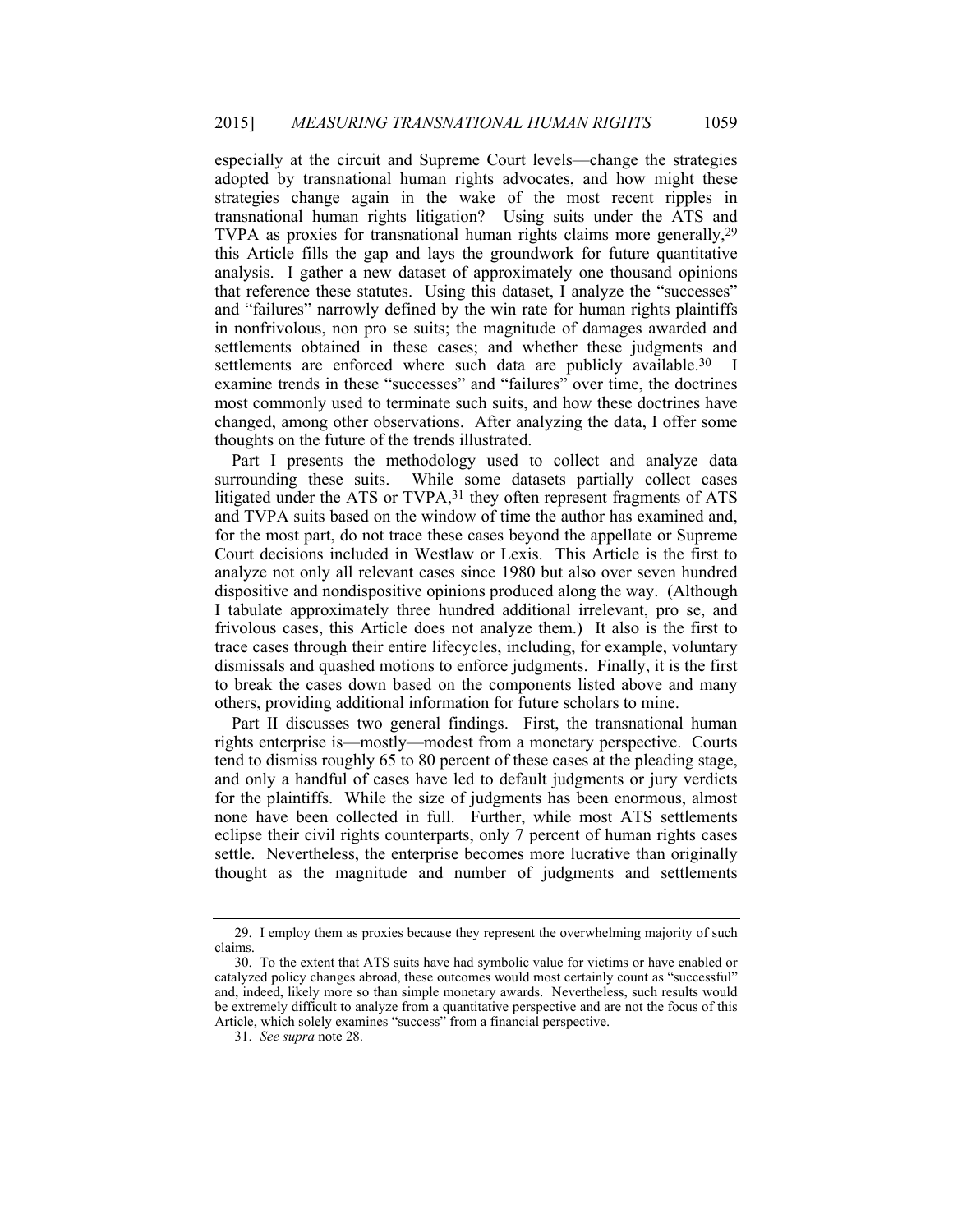increases over time and creative shifts in human rights suits post-*Kiobel II* emerge.

Second, the data show that the freestanding grounds typically thought to terminate these suits are different from those imagined. Courts rarely rely on domestic civil procedure "avoidance doctrines" that allegedly show U.S. courts not only fail to engage international law, but have an affirmative allergy to it. The primary grounds courts employ to shunt such suits illustrate courts are willing to engage international law qua international law—they are simply conservative in defining human rights doctrines. In rejecting most plaintiffs' claims, courts actively grapple with what harms are prohibited by the law of nations32 and how severe the harms must be to be protected under international law. Courts also look to the identity of the defendants and examine applicable immunity doctrines—including sovereign immunity, head-of-state immunity, diplomatic immunity, and the like—that are staples of international law.

Part III introduces the third major finding. It analyzes cases over five discrete periods bookended by major doctrinal changes. It demonstrates that early suits were framed differently than later suits and that the types of successful suits mutated over time, perhaps due to Supreme Court decisions and important decisions from certain courts of appeals. For example, the particular causes of action and forms of pleading used by plaintiffs, the types of defendants against which suits were filed, and plaintiffs' responses to certain defenses changed over each of these periods. At the same time, plaintiffs have been able to weather intra-doctrinal shifts, and a core group of claims has remained actionable throughout the entire thirty-five year window. Even when bringing some of these claims became more difficult as doctrines narrowed, the success rate was, and remains, fairly constant.

After analyzing the data, this Article concludes by suggesting that transnational human rights suits are not dead—even if brought against corporations or other private parties not acting "under color of law." Plaintiffs may have a substantially more difficult time post-*Kiobel II*, but with careful pleading, case, and party selection, they may still be able to carry the day, just as they have always adapted to new doctrinal wrinkles. Other creative means of bringing such suits under different human rights statutes or other causes of action may also arise.<sup>33</sup> In sum, we should not

 <sup>32.</sup> This phrase was core to the Supreme Court's second encounter with the Alien Tort Statute, *Sosa v. Alvarez-Machaín*, 542 U.S. 692 (2004), but lower courts grappled with its contours for many years before and after it. As such, I use it as shorthand for what some scholars refer to as the "*Sosa* defense" because the data illustrate that the defense arose long before *Sosa*.

<sup>33</sup>*. See generally* Roger P. Alford, *Human Rights After* Kiobel*: Choice of Law and the Rise of Transnational Tort Litigation*, 63 EMORY L.J. 1089 (2014) (advocating the application of foreign law to human rights claims); Paul Hoffman & Beth Stephens, *International Human Rights Cases Under State Law and in State Courts*, 3 U.C. IRVINE L. REV. 9 (2013) (suggesting that what would have been ATS claims will be pursued as claims under state law).

Nevertheless, claims under state and foreign law against foreign defendants are now subject to another decision that arguably limits their scope. In *Daimler AG v. Bauman*, the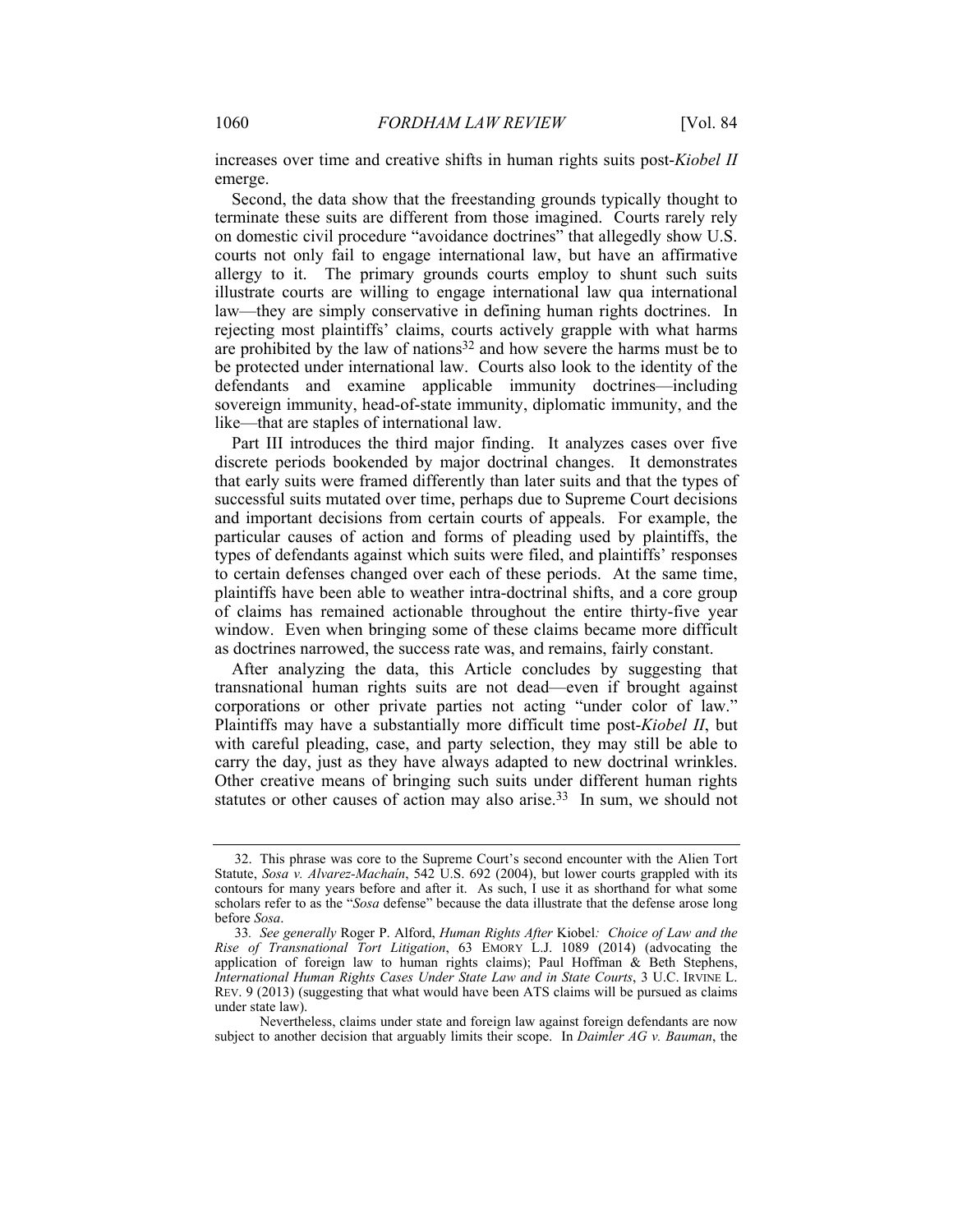pronounce the death of transnational human rights suits and should certainly not conclude that courts have shut their doors toward international law even as they narrowly interpret it.

#### I. METHODOLOGY

This Article approaches the successes and failures of transnational human rights through an empirical lens. I gathered all known ATS and TVPA opinions in federal court since 1980 through a search in Westlaw for case citations to the sections of the U.S. Code where the statutes are codified.34 I then parsed the approximately one thousand opinions down by reading the cases and eliminating those where the statutes were merely discussed or mentioned and keeping those where the statute or statutes were relied upon as a cause or causes of action or basis for federal jurisdiction. I further eliminated frivolous lawsuits defined in reference to a court's own characterization of the claim, or suits where the plaintiff was pro se,  $35$  or, in cases under the ATS, where the plaintiff was not an alien. I also treated multidistrict litigation as distinct cases if the cases had individual docket numbers; I listed them once if all docket numbers were the same (i.e., not double counted). Finally, I coded opinions in a single case based on which opinion was outcome determinative: I marked nondispositive opinions36 as "relevant"  $(R)$ , and I marked final adjudications as "yes"  $(Y)$  if the case had

 35. All fully resolved pro se cases that relied on the ATS were dismissed. Some pro se cases are still pending.

 36. I counted dispositive opinions with respect to the determination of the ATS and TVPA claims. For example, if the court dismissed all ATS and TVPA claims from a suit, this opinion would be dispositive even if other causes of action were allowed to proceed.

Supreme Court in another 9-0 decision confronted a personal jurisdiction case where the plaintiffs brought claims under California and Argentine law for wrongful death as well as under the ATS and the TVPA for torture and forced disappearances. 134 S. Ct. 746 (2014). During oral argument, counsel for the plaintiffs conceded that it would be an "uphill struggle" to win the ATS claims, but stated they could pursue claims under California's long-arm statute. Transcript of Oral Argument at 45, *Daimler AG*, 134 S. Ct. 746 (No. 11- 965). The Court ruled that finding general personal jurisdiction over a foreign corporation simply because its U.S. subsidiary transacted business in a state violates the Due Process Clause "given the absence of any [state] connection to the atrocities, perpetrators, or victims described in the complaint." *Daimler AG*, 134 S. Ct. at 751.

 <sup>34.</sup> Some scholars have criticized the use of Westlaw to gather random samples of data related to issues such as dismissal rates. *See, e.g.*, David Freeman Engstrom, *The* Twiqbal *Puzzle and Empirical Study of Civil Procedure*, 65 STAN. L. REV. 1203, 1209 n.24, 1215 & nn.44–45 (2013). Whether these complaints apply to a dataset of *all* cases is unclear. Professor David Engstrom suggests that dismissal rates may appear lower if data from PACER are taken into account because judges are much less likely to write a published opinion should the motion be denied. *Cf. id.* at 1209 n.24. However, we know ATS cases rarely make it to the summary judgment stage because if such motions are denied, the cases may result in trial, and ATS commentators have paid close attention to the trials that have been held. Contrarily, if summary judgment motions are granted, then the case generally results in a published opinion. *But see* Brian N. Lizotte, *Publish or Perish: The Electronic Availability of Summary Judgments by Eight District Courts*, 2007 WIS. L. REV. 107, 130 (conducting a study of eight district courts and noting that only 40 percent of summary judgment opinions are available on an electronic database). The data take account of all settlements. Thus the only other outcome is that a case dies after surviving a motion to dismiss, which is likely a fairly rare occurrence.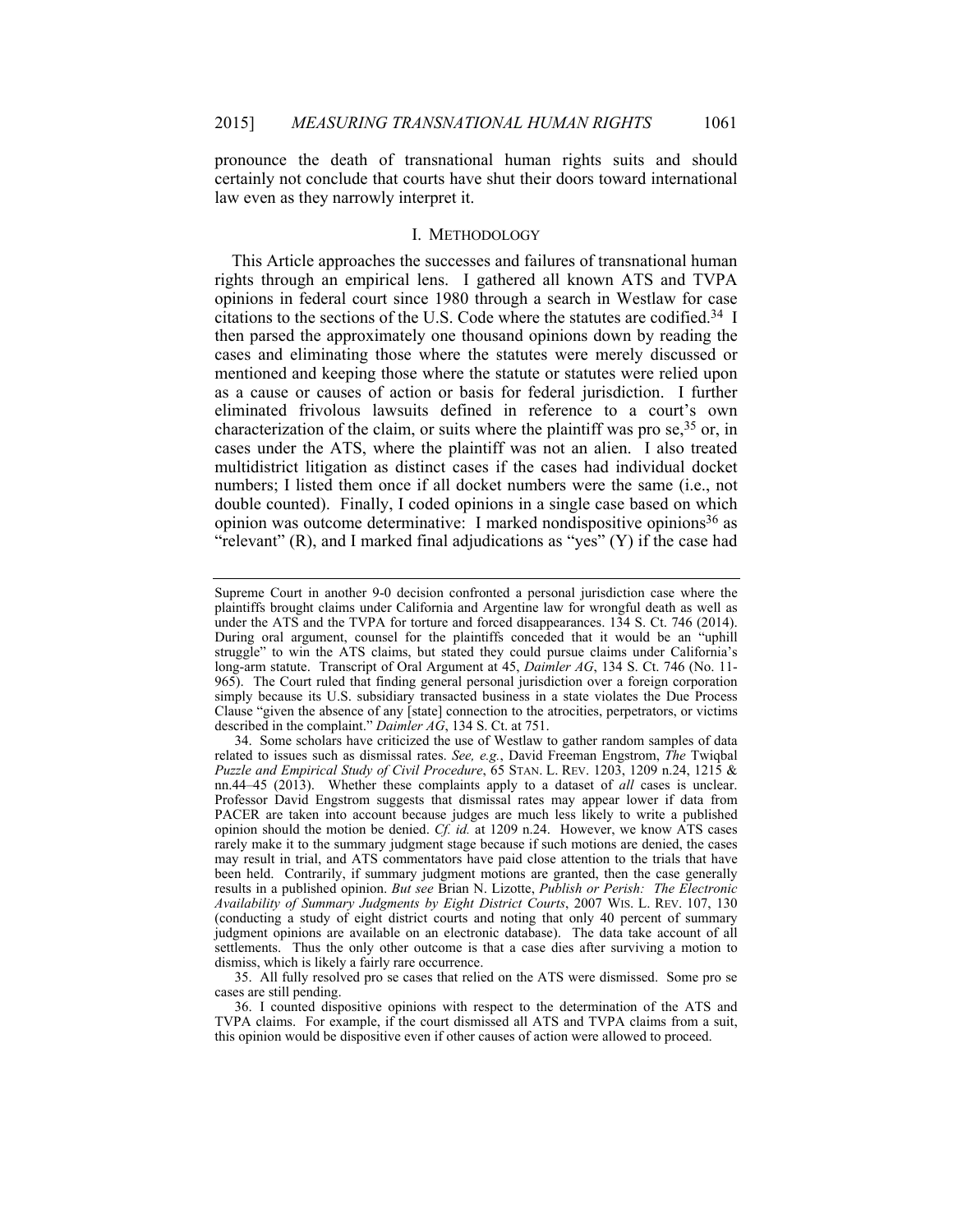been resolved or "ongoing litigation" (OL) if the case is still pending.<sup>37</sup> Cases that are deemed irrelevant because they discuss, but do not rely on, the ATS as a cause of action were marked "no" (N). Pro se (PS) and frivolous (FL) were notated as well.

I next broke down each of the remaining seven hundred opinions by the year resolved or issued; the jurisdiction in which it was brought; the particular cause or causes of action it relied on; the type of defendant against which it was brought (i.e., individual, official, state, agency, corporation, or other entity); the disposition of the case (i.e., a victory for the defendant(s) or plaintiff(s) or a settlement); the stage of the case at which it was resolved (i.e., a motion to dismiss, a motion for summary judgment, a jury trial, a default judgment, etc.); the ground on which the case was resolved (including multiple grounds); the basic facts of the case; the causes of action alleged; any major aspects of the opinion or opinions in the case, including important dicta; if the case resolved in favor of the plaintiff(s), what damages were awarded, if any; and, if damages were awarded, whether the judgment was enforced, taking into account appeals and collateral challenges to the judgments. In addition, I determined which cases settled and, based on any publicly available information such as news articles, the amount of the settlement if such information was available. The settled cases are marked "SET" in the disposition column.

Unlike the limited existing datasets, after first identifying the cases through a Westlaw search, I followed up by examining each case's docket sheet on Bloomberg Law. This step was crucial to identify, for example, the outcome of a case that had been remanded after an appeal or dismissed on a motion to dismiss with leave to amend or where a default judgment was collaterally challenged upon collection efforts—aspects of a case that go to its ultimate economic "success." In a few instances, I supplemented the data on Westlaw and Bloomberg with data derived from other sources. The supplemental data comprise only a tiny fraction of the overall dataset. Finally, I collected cases filed post-*Kiobel II* through a search in Bloomberg of the section of the U.S. Code in which the ATS and TVPA are codified.

Although I collected data related to all ATS and TVPA cases filed from 1980 through the present, I also broke them down by time period based on events likely to have influenced the manner in which such cases were litigated or treated by the courts. The first period I examine in this Article is 1980 to 1992, i.e., starting with the year *Filártiga* came down and ending with the year the TVPA went into effect. Soon after *Filártiga*, the D.C. Circuit, in a 1-1-1 split in *Tel-Oren v. Libyan Arab Republic*, 38 dismissed a case alleging that the Libyan government, the Palestine Liberation Organization (PLO), and other groups seized two Israeli buses as well as a

 <sup>37.</sup> I counted cases as ongoing where motions to dismiss were granted, the court granted leave to file an amended complaint, and the amended complaint is pending. These cases are marked as "OL" in the dataset. Additionally, cases where an appeal, a motion for reconsideration, or a petition for certiorari are pending are counted as "OL."

 <sup>38. 726</sup> F.2d 774 (D.C. Cir. 1984).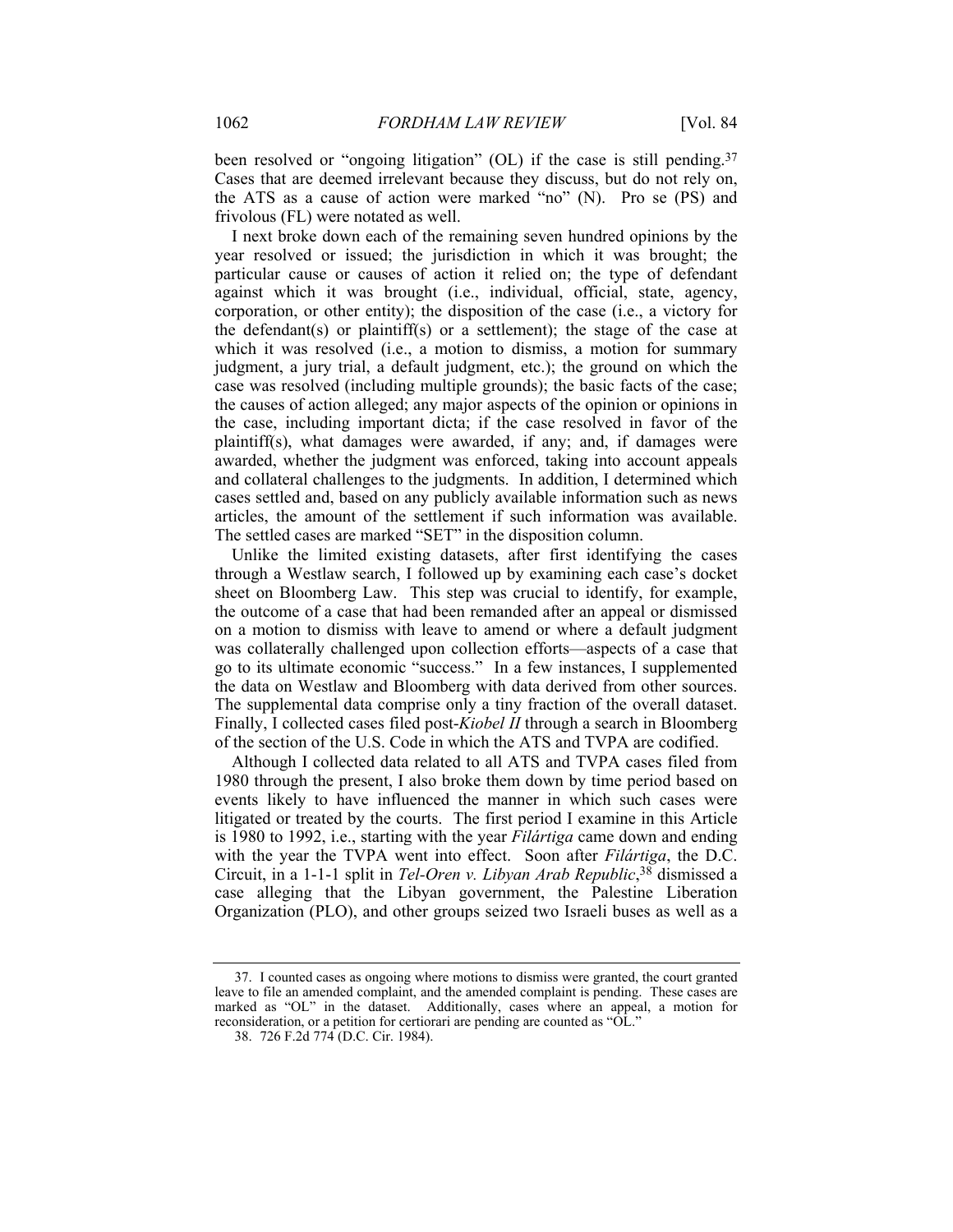taxi, torturing and shooting their riders.39 The per curiam section gave no reason for the dismissal; instead, Judge Bork's concurrence, which questioned the underlying nature of the ATS, became the widespread argument against *Filártiga*. 40 Judge Bork questioned the premise that the ATS gives rise to a cause of action against defendants for violating the law of nations, opined that the ATS was of a purely jurisdictional nature, and reasoned that to construe it otherwise would render all U.S. treaties—past, present, and future—self-executing, a premise rejected under black letter law.41 He also argued that courts should not infer a cause of action under customary international law.42

In 1991, partially in response to *Tel-Oren* and the growing number of ATS suits, Congress enacted the TVPA. The TVPA provides a statutory cause of action for victims of torture and summary execution regardless of their citizenship against any official acting under color of law if the plaintiff first exhausts local remedies and sues within ten years of the violation.<sup>43</sup> Most commentators agree that the TVPA "affirmed the importance of the [ATS] and indicated 'it should not be replaced.'"44 Nevertheless, they note that the TVPA did not significantly expand the scope of transnational human rights cases beyond the citizenship aspect.<sup>45</sup> The prevailing wisdom is that most cases alleging these types of harm were filed under both statutes and that the TVPA provided a fallback option in jurisdictions where ATS victories were harder to achieve.

The next period I divide the data into is from 1992 to 1995, i.e., from the year the TVPA went into effect until another well-known Second Circuit decision, *Kadic v. Karadžić*. 46 The defendant in *Kadic* was the head of an insurgent group that de facto controlled parts of the unrecognized Republika Srpska during the Bosnian War and that helped perpetrate the genocide there.47 The court held that private actors such as the defendant could also be held liable under the ATS even if not acting under color of law—but only for certain violations of the law of nations.<sup>48</sup> The prevailing wisdom is that, after *Kadic*, suits that were previously thought untenable—

 <sup>39.</sup> *Id.* at 775 (Edwards, J., concurring); *id.* at 798 (Bork, J., concurring).

 <sup>40.</sup> *See* Curtis A. Bradley, *Customary International Law and Private Rights of Action*, 1 CHI. J. INT'L L. 421, 427–29 (2000).

 <sup>41.</sup> *Tel-Oren*, 726 F.2d at 810–20 (Bork, J., concurring).

 <sup>42.</sup> *Id.* According to Professor Bradley's reading of subsequent law, the Supreme Court later agreed with the first argument, finding a presumption that treaties do not confer a private right of action. CURTIS A. BRADLEY, INTERNATIONAL LAW IN THE U.S. LEGAL SYSTEM 207 n.43 (2013) (citing Medellin v. Texas, 552 U.S. 491, 506 n.3 (2008)).

 <sup>43. 28</sup> U.S.C. § 1350 note § 2 (2012). The TVPA also contains extensive and highly specific definitions of torture and summary execution. *Id.* note § 3.

 <sup>44.</sup> KOH, *supra* note 11, at 36 n.59 (quoting H.R. REP. NO. 102–367, at 1 (1991)).

 <sup>45.</sup> Philip Mariani, *Assessing the Proper Relationship Between the Alien Tort Statute and the Torture Victim Protection Act*, 156 U. PA. L. REV. 1383, 1392 n.50, 1428–29 (2008) (citing S. REP. NO. 102-249, at 3–5 (1991)); *see also* H.R. REP. NO. 102-367, at 3–4 (1992), *reprinted in* 1992 U.S.C.C.A.N. 86.

 <sup>46. 707</sup> F.3d 232 (2d Cir. 1995).

<sup>47</sup>*. Id.* at 232.

 <sup>48.</sup> *Id.* at 239. The Court did not extend its holding to the TVPA. *Id.*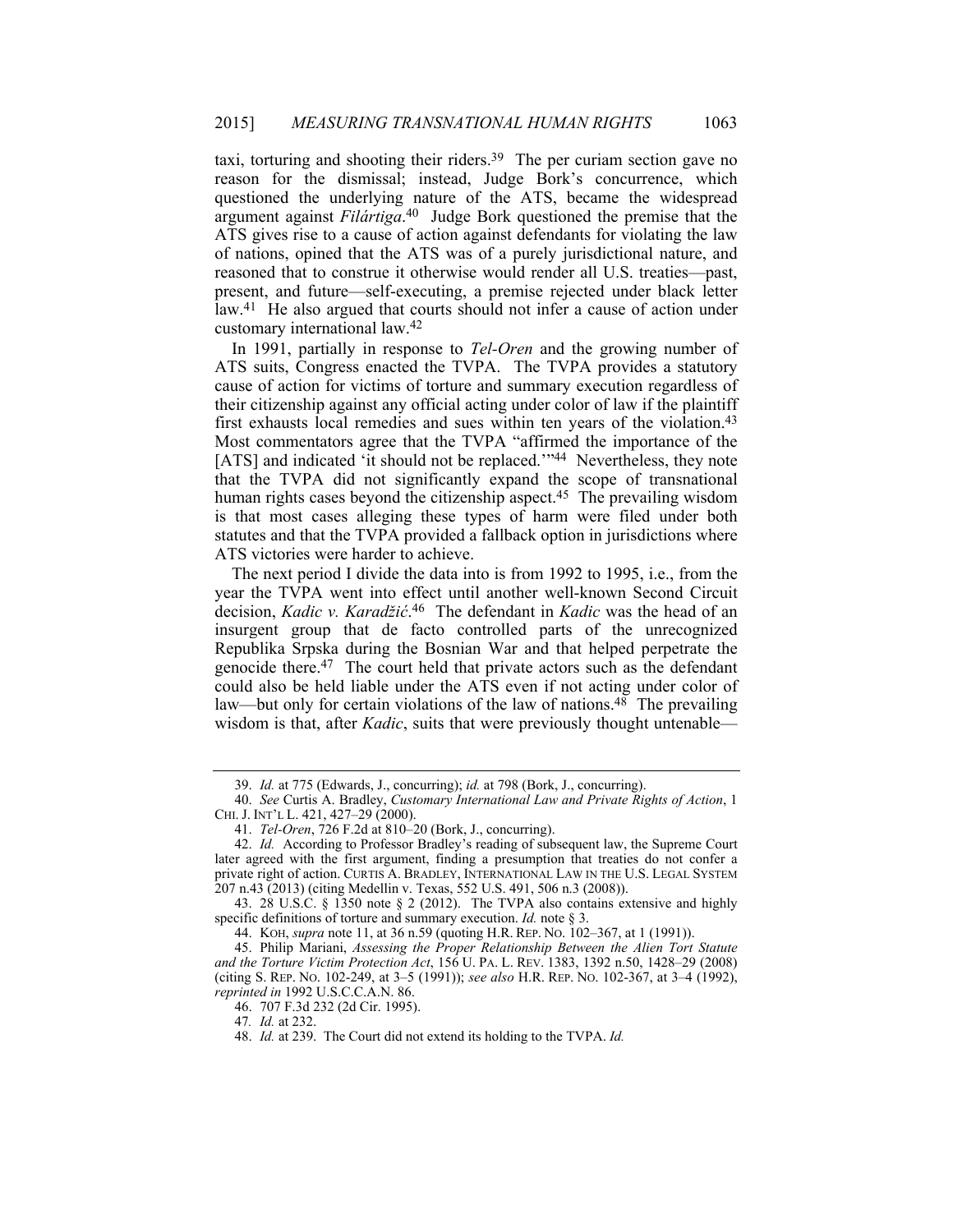i.e., those against private actors, including corporations—began to be filed in relatively large numbers.49 Indeed, immediately after *Kadic*, the first case alleging jurisdiction against a corporation for a noncommercial tort was filed: *Doe I v. Unocal Corp*.<sup>50</sup> The case involved a multinational oil giant acting in Myanmar.51 The plaintiffs argued that the company and its partners knew that the country's military "use[d] violence and intimidation to relocate whole villages, enslave farmers[,] . . . and steal . . . property for the benefit of [the oil] pipeline."52 According to the plaintiffs, this conduct caused "the [villagers] to suffer death of family members, assault, rape and other torture, forced labor, and the loss of their homes and property, in violation of state law, federal law, and customary international law."53

The third time period is 1996 to 2004, from *Kadic* through a Supreme Court decision following up on some of the issues raised in *Filártiga*. *Filártiga* had not defined the "law of nations," though it did specify that the phrase's meaning must be determined by present-day international norms, not international norms as they stood at the passage of the first Judiciary Act.54 In 2004—after more than two decades of debate in the lower federal courts as to the precise contours of what sorts of transnational human rights suits were actionable—the Supreme Court finally weighed in with *Sosa v. Alvarez-Machaín*. 55 The plaintiff, Humberto Alvarez-Machaín, was a Mexican doctor who allegedly had participated in the torture and killing of a U.S. Drug Enforcement Administration (DEA) agent by prolonging his life during torture sessions.<sup>56</sup> After the Mexican government refused to extradite Alvarez-Machaín, stating he would be prosecuted in Mexico, <sup>57</sup> the

 <sup>49.</sup> *See* Sandra Coliver et al., *Holding Human Rights Violators Accountable by Using International Law in U.S. Courts: Advocacy Efforts and Complementary Strategies*, 19 EMORY INT'L L. REV. 169, 208 (2005).

 <sup>50.</sup> *See* Doe I v. Unocal Corp., No 2:96-cv-06959 (C.D. Cal Oct. 3, 1996). *Wiwa v. Royal Dutch Petroleum Co.*, No. 1:296-cv-08386 (S.D.N.Y. Nov. 8, 1996), was filed one month later.

 <sup>51.</sup> Doe I v. Unocal Corp. (*Unocal I*), 963 F. Supp. 880, 883 (C.D. Cal. 1997), *aff'd in part, rev'd in part*, Doe I v. Unocal Corp. (*Unocal II*), 395 F.3d 932 (9th Cir. 2002), *appeal dismissed per stipulation en banc*, Doe I v. Unocal Corp. (*Unocal III*), 403 F.3d 708 (9th Cir. 2005).I refer to the country as Myanmar rather than Burma because the court of appeals referred to it as such. I do not wish to imply any political stance through such use.

<sup>52</sup>*. Id.* Prior to *Unocal I*, other cases advanced the theory that corporations could be held liable for violations of the law of nations—to no avail. For example, in *Canadian Overseas Ores Ltd. v. Compañía de Acero Del Pacífico S.A.*, a dispute arose over whether a Chilean company was a "foreign entity" under the Foreign Sovereign Immunities Act (FSIA) and thus whether the court had jurisdiction over it. 528 F. Supp. 1337 (S.D.N.Y. 1982), *aff'd*, 727 F.2d 274 (2d Cir. 1984). The court held it could not exercise jurisdiction and, in passing, stated that the plaintiff's reliance on the ATS was also insufficient to obtain jurisdiction over the defendant because "commercial violations . . . do not constitute violations of international law." *Id.* at 1347 (citing Verlinder B.V. v. Central Bank of Nigeria, 647 F.2d 320, 325 n.16 (2d Cir. 1981)).

 <sup>53.</sup> *Unocal I*, 963 F. Supp. at 883.

 <sup>54.</sup> Filártiga v. Peña-Irala, 630 F.2d 876, 881 (2d Cir. 1980).

 <sup>55. 542</sup> U.S. 692 (2004).

<sup>56</sup>*. Id.* at 697.

 <sup>57.</sup> United States v. Alvarez-Machaín, 504 U.S. 655, 670–71 (1992) (Stevens, J., dissenting).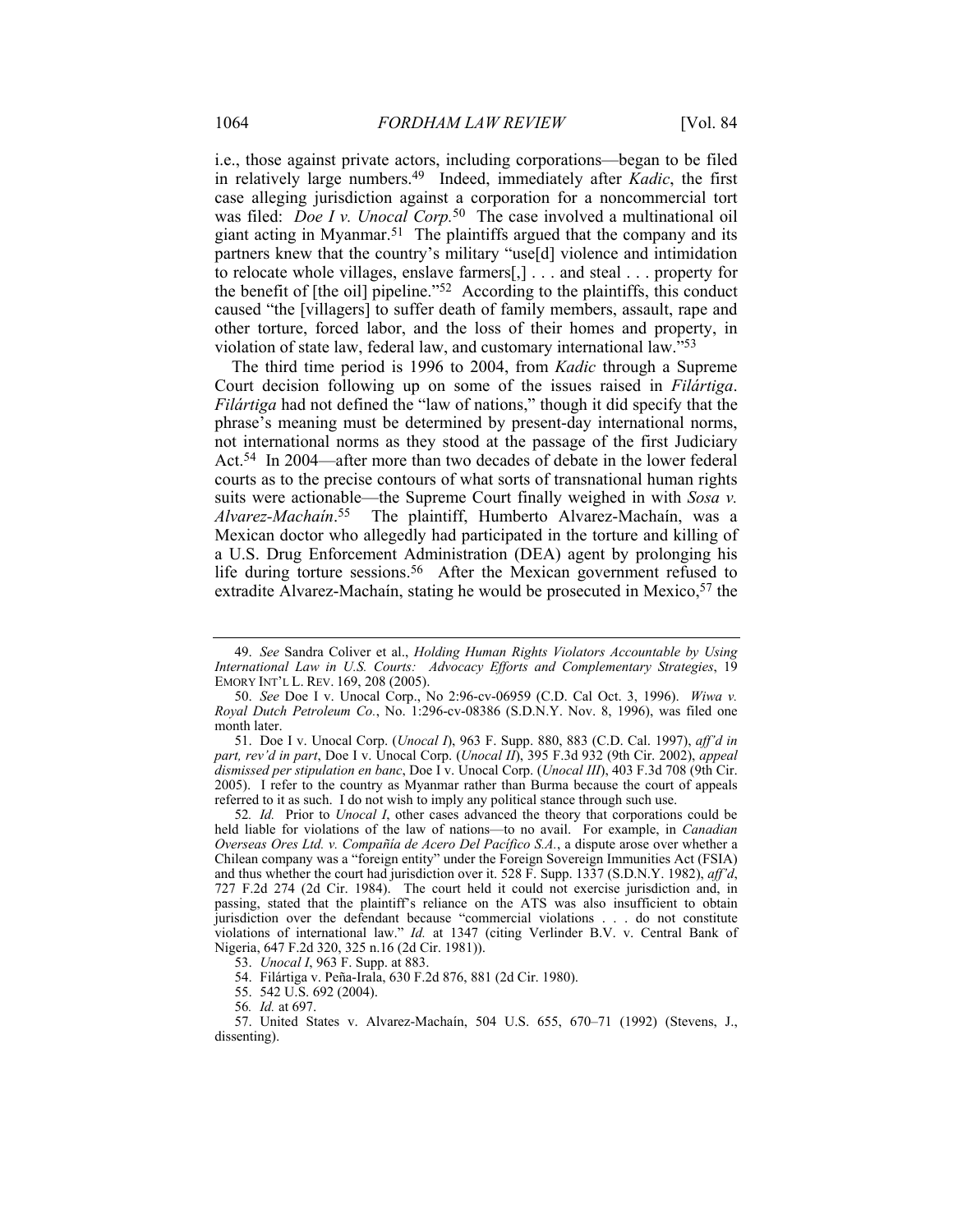DEA hired Mexican nationals to kidnap him and bring him to the United States, where he was detained and tried.<sup>58</sup> The trial court acquitted Alvarez-Machaín, and he sued Sosa, one of the men who abducted him, as well as other Mexican citizens, DEA agents, and the United States itself under the ATS.<sup>59</sup> The district court dismissed the U.S. defendants but awarded Alvarez-Machaín \$25,000.60 The Ninth Circuit affirmed in a panel decision and on en banc review, holding that the ATS accepted a "clear and universally recognized norm prohibiting arbitrary arrest and detention."61 In *Sosa*, the Supreme Court reversed the Ninth Circuit, proclaiming: "[T]here are good reasons for a restrained conception of the discretion a federal court should exercise in considering a new cause of action of this kind."62 The Court elaborated that while the tort must be a violation of the present-day law of nations, such law must be "accepted by the civilized world and defined with a specificity comparable to the features of the 18th-century paradigms" such as piracy, violations of safe conduct, and offenses against ambassadors.<sup>63</sup> The Court then ruled that Alvarez-Machaín's claim did not pass this test because he had been detained for "less than a day," was then transferred to the "custody [of] lawful authorities," and had a "prompt arraignment."64 Commentators debate whether *Sosa* raised the bar set by *Filártiga*—cabining or expanding the claims considered violations of the law of nations.65

The fourth major time period is 2004 to 2013, from the year when the Supreme Court decided *Sosa* up until another pathmaking Supreme Court decision on the ATS. On April 17, 2013, the Supreme Court issued a unanimous opinion in *Kiobel v. Royal Dutch Petroleum Co.*66 (*Kiobel II*). The plaintiffs alleged that the oil company and its partners "enlisted the Nigerian Government to violently suppress [] burgeoning demonstrations" against the "environmental effects" of the consortium's operations and accused the companies of "aiding and abetting" the Nigerian military and police forces, which killed, beat, raped, and arrested the protestors.<sup>67</sup> Writing for the majority, Chief Justice Roberts held that because the plaintiffs, the defendants, and the alleged violations of the law of nations were outside the United States, the case did not "touch and concern" the United States with sufficient force to displace the presumption against

 <sup>58.</sup> *Sosa*, 542 U.S. at 698.

 <sup>59.</sup> *Id.* 

 <sup>60.</sup> *Id.* at 699.

 <sup>61.</sup> *Id.* (quoting Alvarez-Machaín v. United States, 331 F.3d 604, 620 (9th Cir. 2003)).

 <sup>62.</sup> *Id.* at 725.

<sup>63</sup>*. Id.*

 <sup>64.</sup> *Id.* at 738.

<sup>65</sup>*. See* Beth Stephens, Sosa v. Alvarez-Machaín*: "The Door Is Still Ajar" for Human Rights Litigation in U.S. Courts*, 70 BROOK. L. REV. 533, 533–34 (2005) (predicting that *Sosa* would not affect the success of ATS suits); Ralph G. Steinhardt, *Laying One Bankrupt Critique to Rest:* Sosa v. Alvarez-Machaín *and the Future of International Human Rights Litigation in U.S. Courts*, 57 VAND. L. REV. 2241, 2293 (2004) (arguing *Sosa* was a boon, not a bust, for ATS plaintiffs).

 <sup>66.</sup> Kiobel v. Royal Dutch Petroleum Co (*Kiobel II*), 133 S. Ct. 1659, 1663 (2013). 67. *Id.* at 1662–63.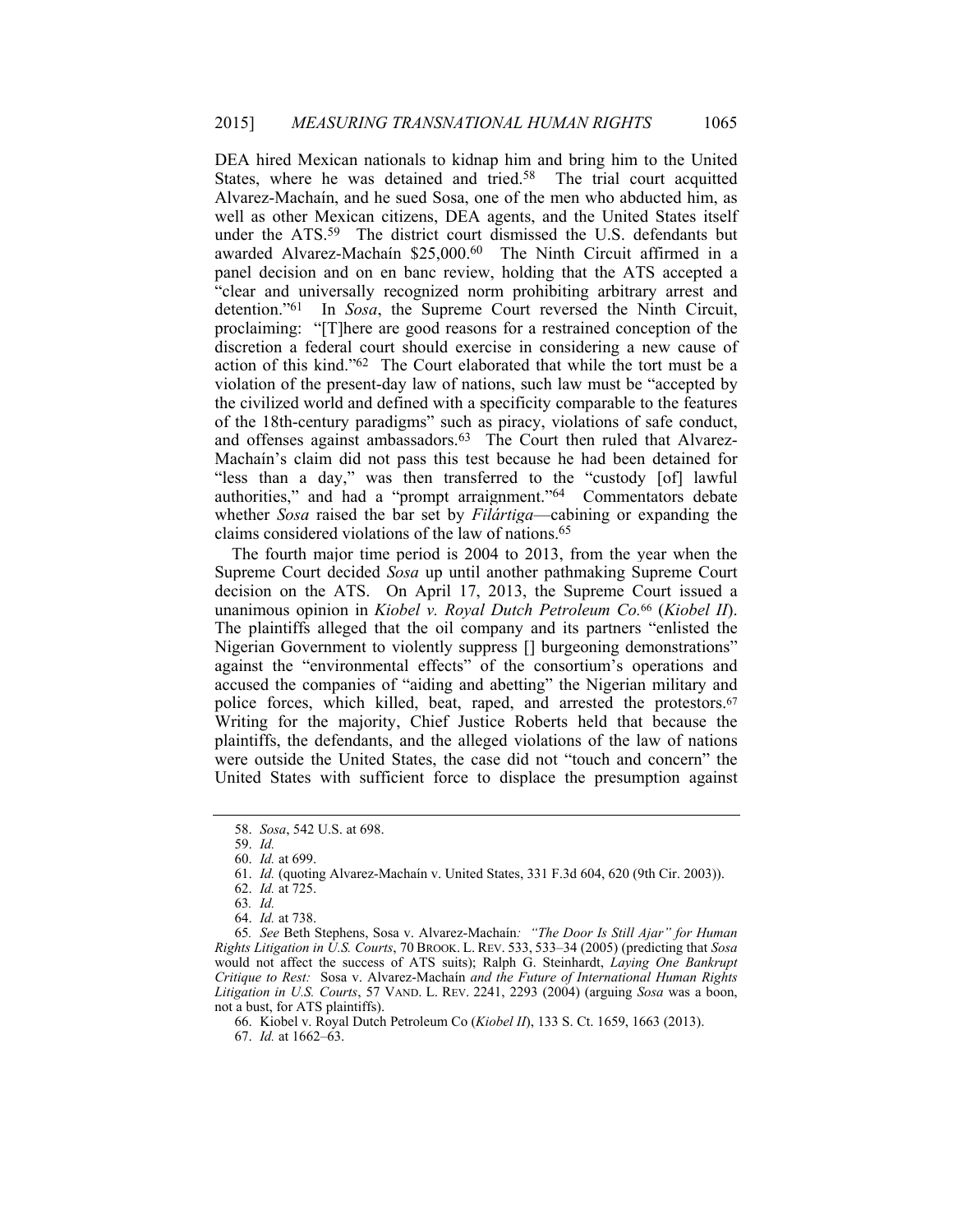extraterritoriality embedded in all statutes.<sup>68</sup> The presumption embodies the principle that U.S. law applies within the territorial boundaries of the United States "but does not rule the world."69 The presumption is displaced if a statute provides a "clear indication of an extraterritorial application,"70 such as the provision giving U.S. courts jurisdiction over genocide, no matter where committed, if the "alleged offender is, among other things, 'present in the United States.'"71 The Court explained the principle behind the presumption: to "protect against unintended clashes between our laws and those of other nations which could result in international discord."72 Neither the text nor the history of the ATS indicated that jurisdiction should attach on the facts there given their lack of nexus to the United States.73 Justice Kennedy wrote a separate concurrence to emphasize that "[o]ther cases may arise [under the law of nations] . . . covered neither by the TVPA nor by the reasoning and holding of today's case" that may warrant additional "elaboration and explanation."74 Justice Breyer, who wrote for Justices Ginsberg, Sotomayor, and Kagan, concurred in the judgment. Justice Breyer argued that jurisdiction under the ATS should attach, under certain circumstances, even to events that occurred abroad—for example, where the defendant is a U.S. national.<sup>75</sup> Nevertheless, even Justice Breyer argued that jurisdiction should be "consistent with those notions of comity that lead each nation to respect the sovereign rights of other nations by limiting the reach of its own laws and their enforcement."76 In this case, he agreed with the majority that there was an insufficient nexus because mere corporate presence in the form of a NYSE listing or public relations office does not suffice for jurisdiction.77 Justice Alito, writing for himself and Justice Thomas, concurred.78 He argued that suits under the ATS are only viable if the conduct is exclusively within the United States.79

*Id.* at 1670–71 (Breyer, J., concurring in the judgment).

<sup>68</sup>*. Id.* at 1669.

 <sup>69.</sup> *Id.* at 1664 (quoting Morrison v. Nat'l Austl. Bank Ltd., 561 U.S. 247, 255 (2010); Microsoft Corp. v. AT&T Corp., 550 U.S. 437, 454 (2007)).

<sup>70</sup>*. Id.* at 1664.

 <sup>71.</sup> *Id.* at 1665 (citing and quoting 18 U.S.C. § 1091(e) (2006 & Supp. V 2011)).

<sup>72.</sup> *Id.* at 1664 (quoting EEOC v. Arabian Am. Oil Co., 499 U.S. 244, 248 (1991)).

<sup>73</sup>*. See id.* at 1669.

 <sup>74.</sup> *Id.* (Kennedy, J., concurring). Justices Breyer, Ginsberg, Sotomayor, and Kagan concurred in the judgment, arguing instead for a disjunctive test finding jurisdiction where

<sup>(1)</sup> the alleged tort occurs on American soil, (2) the defendant is an American national, or (3) the defendant's conduct substantially and adversely affects an important American national interest, and that includes a distinct interest in preventing the United States from becoming a safe harbor (free of civil as well as criminal liability) for a torturer or other common enemy of mankind.

<sup>75</sup>*. See id.* at 1671.

 <sup>76.</sup> *Id.*

<sup>77</sup>*. Id.* at 1670–71.

 <sup>78.</sup> *Id.* at 1669 (Alito, J., concurring).

 <sup>79.</sup> *Id.* at 1669–70.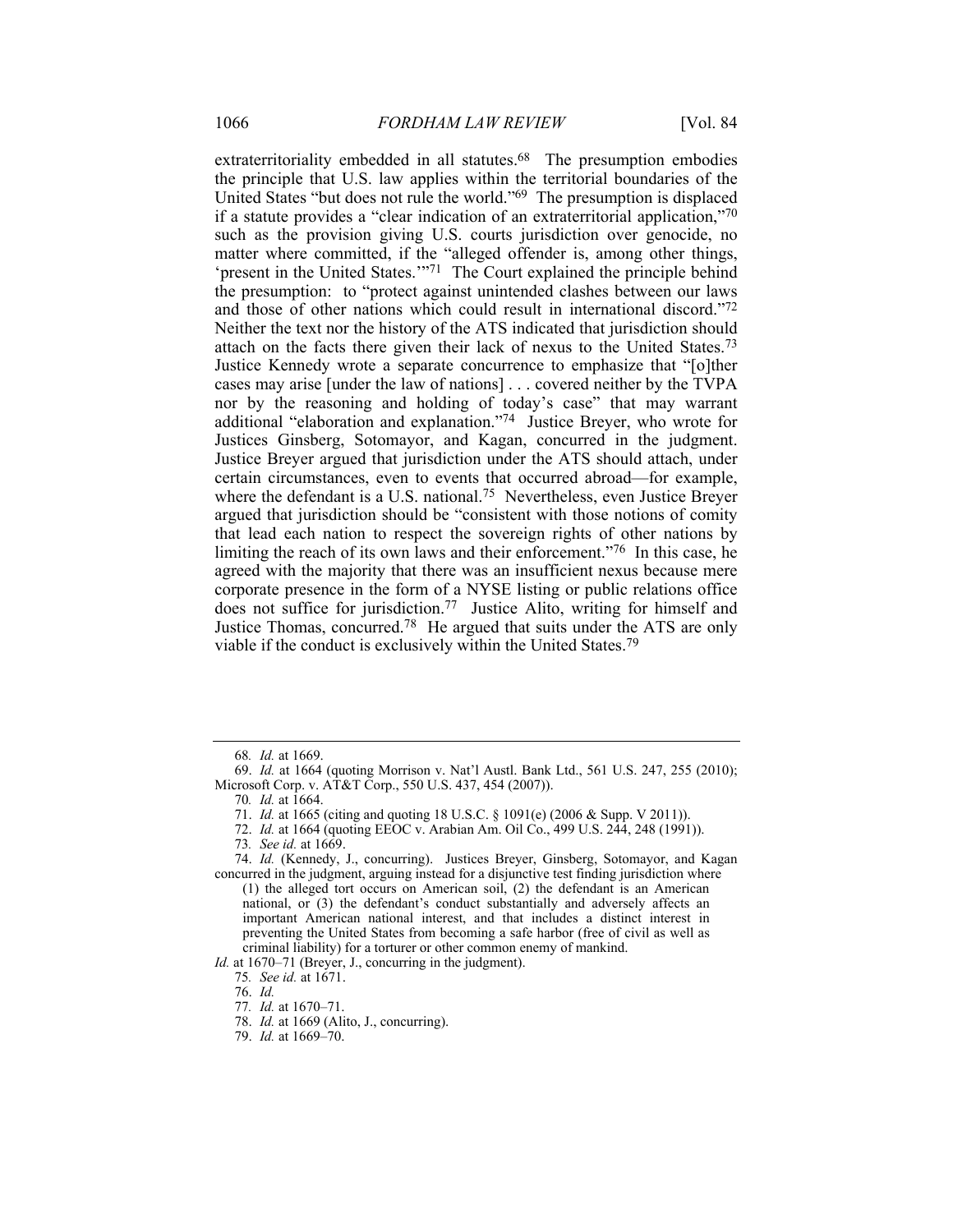The last period is *Kiobel II* onward, i.e., 2013 to 2015.<sup>80</sup> Although not much time has passed since *Kiobel II*, many cases have been resolved in its wake. This Article captures the outcomes and important opinions since then. It does not run statistical regression analyses to predict the future of such cases because there are not enough data to accurately do so and, even if there were, the sheer number of variables and the inability to capture behavioral changes affected by such variables make the task virtually impossible. Instead, this Article offers informed speculation as to the future of transnational human rights suits. The rest of my findings are based on tabulation. Any inferences drawn regarding the factors that influence them are again based on informed guesswork.

# II. GENERAL FINDINGS

Based on the dataset and a narrow metric of "success" defined in reference to the frequency of plaintiff wins, the amount of monetary awards and settlements reached, and whether these awards and settlements were enforced, this Article concludes that the consensus that ATS and TVPA suits are a modest enterprise is mostly correct.<sup>81</sup> In reaching this determination, I examine a variety of factors: dismissal rates at the motion to dismiss stage; settlement rates and amounts; and default judgments and trials.82 The data show that the majority of suits are dismissed at the pleading stage, an aberration from other areas of law where motions to dismiss are only *filed* in a tiny fraction of federal cases, including those with gruesome fact patterns resembling ATS and TVPA cases.<sup>83</sup> It is also correct that the settlement rate for ATS and TVPA cases is low relative to civil rights suits, and therefore the economic gains of these settlements are blunted.84 Nevertheless, the *total* magnitude of known settlement amounts increased over time as well, with the exception of the latest (and shortest) period in which there have been, by definition, fewer opportunities for settlements to arise.<sup>85</sup> The magnitude of ATS and TVPA judgments and settlements is also higher as a general matter than civil rights cases, even if they are unenforceable or at least have not been enforced up through the present.86 Thus, the ATS and TVPA are perhaps more economically viable than typically thought.87

83*. See infra* Part II.A.

 <sup>80.</sup> The data are current through November 12, 2015, when this Article was sent to press.

<sup>81</sup>*. See infra* Part II.A–C.

<sup>82</sup>*. See infra* Part II.A–C.

<sup>84</sup>*. See infra* Part II.B.

<sup>85</sup>*. See infra* Part II.B.

 <sup>86.</sup> Judgments obtained under the ATS that have not yet been enforced are not necessarily permanently unenforceable. If plaintiffs are able to uncover hidden assets, the likelihood of receiving compensation increases if the nation or nations where the money is located extend comity to U.S. judgments. But see *infra* Part II.C and accompanying notes for a discussion of the litigation arising from the Marcos regime in Philippines.

<sup>87</sup>*. See infra* Part II.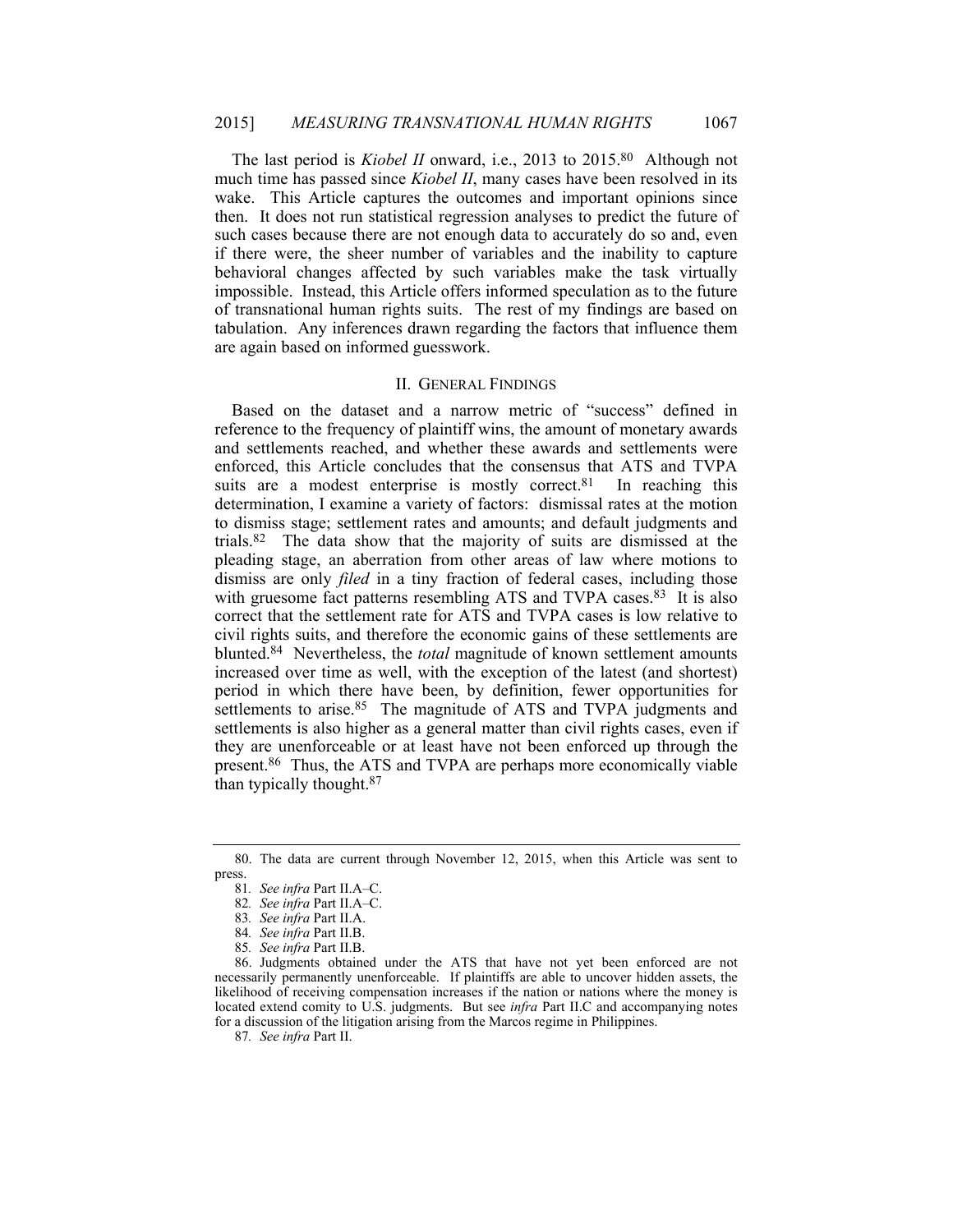The data also suggest that conclusions drawn regarding hostility toward international law or the foreignness of lawsuits are, at least in part, misplaced. Courts are actually more likely to rule for plaintiffs than defendants if the suit makes it to the merits. Of course, this may illustrate the rigor to which cases of this nature are subject, but it also demonstrates that courts are not closing their doors entirely, as might be expected if the postulates advanced by litigation isolationists were true. Awards have also increased over time, even while the percentage of default judgments has fallen, also suggesting that judges and juries are sympathetic to plaintiff claims and consider the level of injustice these cases present. Further, the doctrines courts have predominantly used to dismiss ATS and TVPA suits differ from those that certain prominent scholars believe are used to shunt transnational cases.88 Almost no cases are dismissed on "abstention doctrines," such as comity or forum non conveniens, that such scholars argue are based on adherence to the principle that courts should not intervene in international affairs.89 The dismissal doctrines actually used oscillate in relative importance based on the time period, but the two used primarily throughout are failure to state a claim under the law of nations and sovereign immunity—with the exception of the post-*Kiobel II* period dominated by considerations of the presumption against extraterritoriality.90 These two doctrines do not reject international law because they only limit the *type* of transnational suits that can be brought in U.S. courts based on their severity and the type of actor involved, rather than rejecting these suits wholesale.

This part is broken down into aspects that reveal the overall "success" of ATS and TVPA suits and courts' attitudes to these suits writ large.

### *A. Dismissal Rates*

The most striking observation over the past thirty-five years is the high overall dismissal rate of ATS and TVPA cases. In total, approximately 325 nonfrivolous, non pro se cases<sup>91</sup> that rely on one or both statutes for their

 This number also excludes cases in which the plaintiff or plaintiffs is or are not aliens, cases that Professor Stephens included when she tabulated how many ATS cases had been resolved between 1980 and 1997. *See* Stephens, *supra* note 13, at 1447, 1448 & n.117.

<sup>88</sup>*. See infra* Part II.D.

<sup>89</sup>*. See infra* Table 1.

<sup>90</sup>*. See infra* Table 1.

 <sup>91.</sup> Approximately 110 additional pro se cases were filed, mostly on the basis that the plaintiff-prisoners were mistreated in violation of the Vienna Convention, for example by not being advised of their *Miranda* rights in English, De Los Santos Mora v. Brady, No. 06- Civ-46, 2007 WL 981605, at \*1–2 (D. Del. Mar. 30, 2007) (dismissing a citizen of the Dominican Republic's complaint alleging that the officer advised him and another passenger in the car of their *Miranda* rights, but as a Spanish speaker, he did not understand them), or by being denied the opportunity to consult with their consulates after being arrested, Keszthelyi v. Bowman, No. 1:06-Civ-187, 2007 WL 626221, at \*3–4 (E.D. Tenn. Feb. 23, 2007) (dismissing a South African national's claim based on the alleged failure to advise him, after arresting him, of his right (under Article 36 of the Vienna Convention) to contact the South African consulate).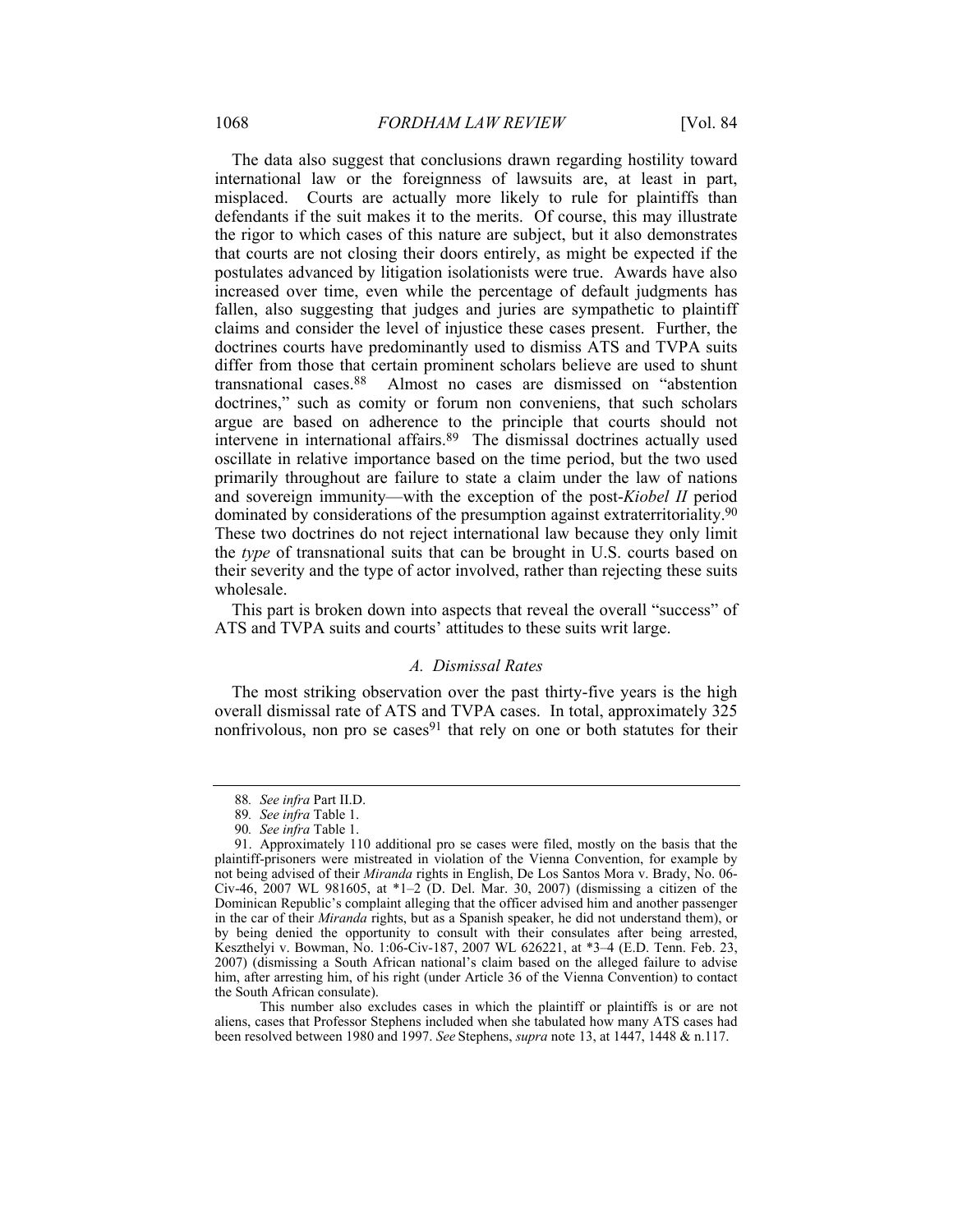causes of action were resolved from 1980 to  $2015$ , <sup>92</sup> with twenty-seven suits still pending.<sup>93</sup> Out of the approximately 325 cases that were resolved, approximately 220 were dismissed at the pleading stage94 (around 68 percent), with only thirty-one of these approximately 220 (around 14 percent) dismissed without prejudice. This is a shocking inversion of the role played by motions to dismiss in most cases even after *Bell Atlantic Corporation v. Twombly*95 and *Ashcroft v. Iqbal*96 (together, "*Twiqbal*"), which, at least according to some studies, increased dismissal rates at the pleading stage.97 Indeed, post-*Twiqbal* motions to dismiss are only *filed* in approximately 6 percent of all federal civil cases.<sup>98</sup> In  $\S$  1983 cases, which are often considered the least successful domestic civil rights cases and which often share many fact patterns with ATS and TVPA cases (e.g., physical abuse), motions to dismiss are filed approximately 12 percent of the time.99 Of the motions to dismiss in all cases as of 2010, 75 percent

95. 550 U.S. 544 (2007).

98. CECIL ET AL., *supra* note 97, at 8.

99*. Id.* at 8–9.

 <sup>92.</sup> These suits may include additional causes of action typically arising from the Anti-Terrorism Act (ATA), Trafficking Victim Protection Reauthorization Act (TVPRA), Racketeering Influenced and Corrupt Organizations Act (RICO), or domestic tort laws, and if plaintiffs prevail, the win may turn on these other causes of action. Nevertheless, the ATS and TVPA are significant enough claims to merit separate discussion by the deciding court if these claims are dismissed or still pending when a settlement is reached. *See, e.g.*, Javier H. v. Garcia-Botello, 239 F.R.D. 342 (W.D.N.Y. 2006) (granting leave to amend RICO complaint by adding ATS claims). The case partially settled on May 24, 2013, with ATS claims still pending. Javier H. v. Garcia-Botello, No. 1:02-cv-00523, slip op. at 1–4 (W.D.N.Y. May 24, 2013).

<sup>93</sup>*.* See *supra* note 37 for the definition of "pending." Of the pending cases, nine have been dismissed and are awaiting the outcome of an appeal, a decision on an amended complaint, or an additional dispositive action.

<sup>94.</sup> This figure does not disaggregate  $12(b)(6)$  motions from  $12(b)(1)$  and  $12(c)$  motions, but that is because courts themselves often do not do so in this context. For example, if the defendant argues that the alleged acts do not amount to a violation of the law of nations, and a court finds such an argument persuasive, the court could *either* find that the complaint fails to state a claim because the facts alleged do not rise to a recognized violation of the law of nations (such as forced labor) *or* find that the court lacks subject matter jurisdiction over the complaint because forced labor is not a violation of the law of nations. In reaching the former conclusion, a court would generally assume for the sake of argument that forced labor *could* violate the law of nations but did not under these specific factual conditions, effectively blurring the distinction among the three motions.

 <sup>96. 556</sup> U.S. 662 (2009).

 <sup>97.</sup> *Compare* JOE S. CECIL ET AL., FED. JUDICIAL CTR., MOTIONS TO DISMISS FOR FAILURE TO STATE A CLAIM AFTER *IQBAL*: REPORT TO THE JUDICIAL CONFERENCE ADVISORY COMMITTEE ON CIVIL RULES (2011), http://www.uscourts.gov/file/17889/download (conducting an empirical study using the CM/ECF filing system to show that new pleading standards do not affect dismissal rates) [http://perma.cc/234L-MJDY], *with* Engstrom, *supra* note 34, at 1234 (estimating an overall *Twiqbal* effect of approximately 11 percent). Importantly, Professor Engstrom notes that post-*Twiqbal*, parties to lawsuits themselves have demonstrated a selection bias that accounts for much of the effect. Engstrom, *supra* note 34, at 1219 n.54, 1223 n.66. That is to say, post-*Twiqbal* not only did some greater percentage of courts dismiss claims, but also plaintiffs may have filed fewer or different claims, defendants may have filed more motions to dismiss, and settlement dynamics may have changed. *Id.* at 1223–24.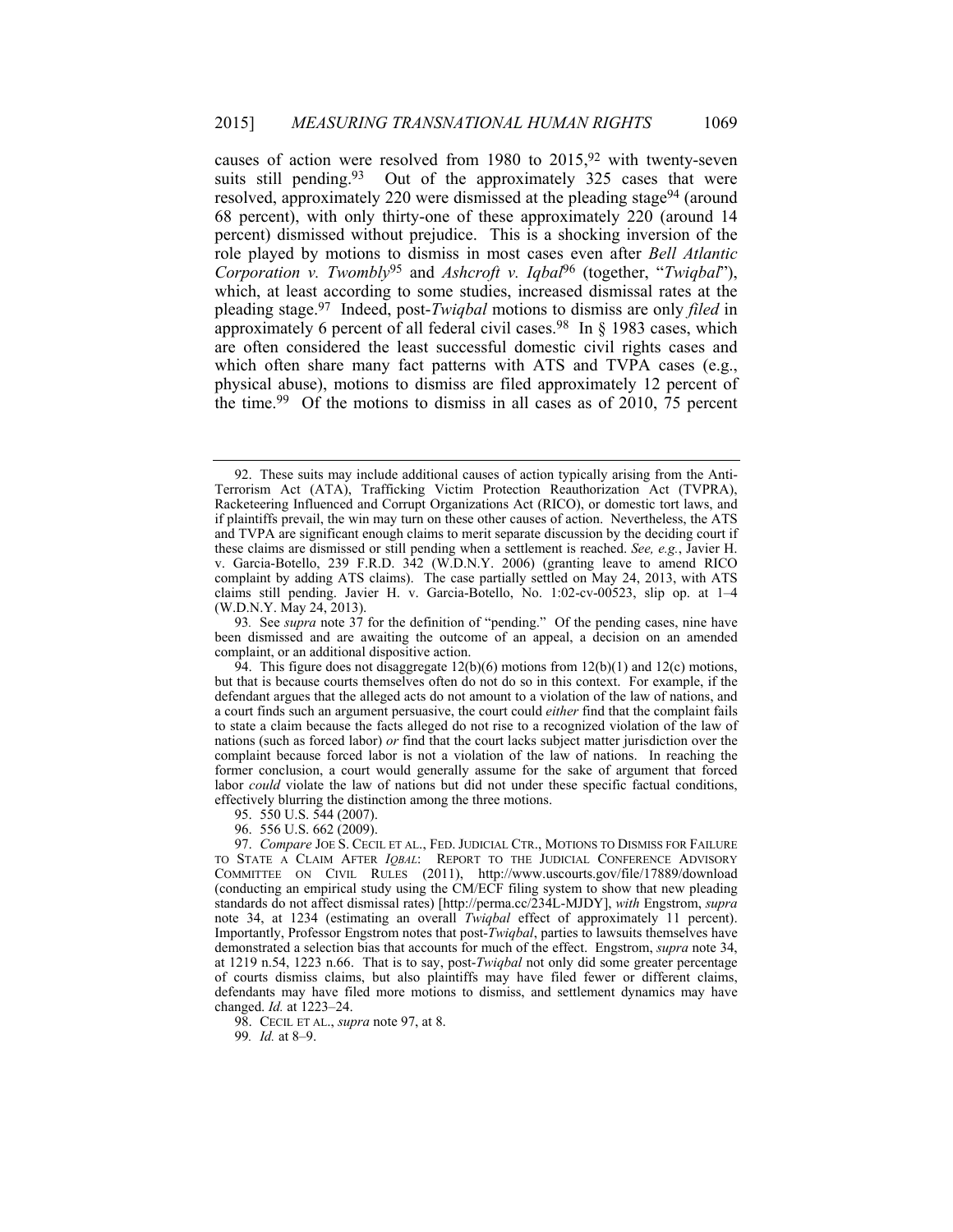were granted in whole or in part.<sup>100</sup> But of these 75 percent, 35 percent were granted with leave to amend.<sup>101</sup> In civil rights cases, 78 percent of motions to dismiss were fully or partially granted, but 33 percent of these dismissals included leave to amend.<sup>102</sup> As such, not only do ATS and TVPA suits have a likelihood of dismissal that is an order of magnitude higher than these cases, but courts also frequently conclude that plaintiffs could not allege additional facts that would change the outcome and therefore dismiss with prejudice.<sup>103</sup>

As shown in Figure 1, the volume of resolved cases increased dramatically over time, with the exception of the 1992 to 1995 and 2013 to present periods—which is to be expected given the narrower time window.



*Figure 1* 

<sup>100</sup>*. Id.* at 13.

<sup>101</sup>*. Id.* at 14.

<sup>102</sup>*. Id.* at 8.

 <sup>103.</sup> That such motions were so easily granted in ATS and TVPA cases of course has huge ramifications not only for the possibility of obtaining relief for the plaintiffs, but also for exposing the wrongs perpetrated through discovery. While limited jurisdictional discovery is granted in some cases, this is a rarity. As such, the symbolism and "soft" success of these cases are also called into question.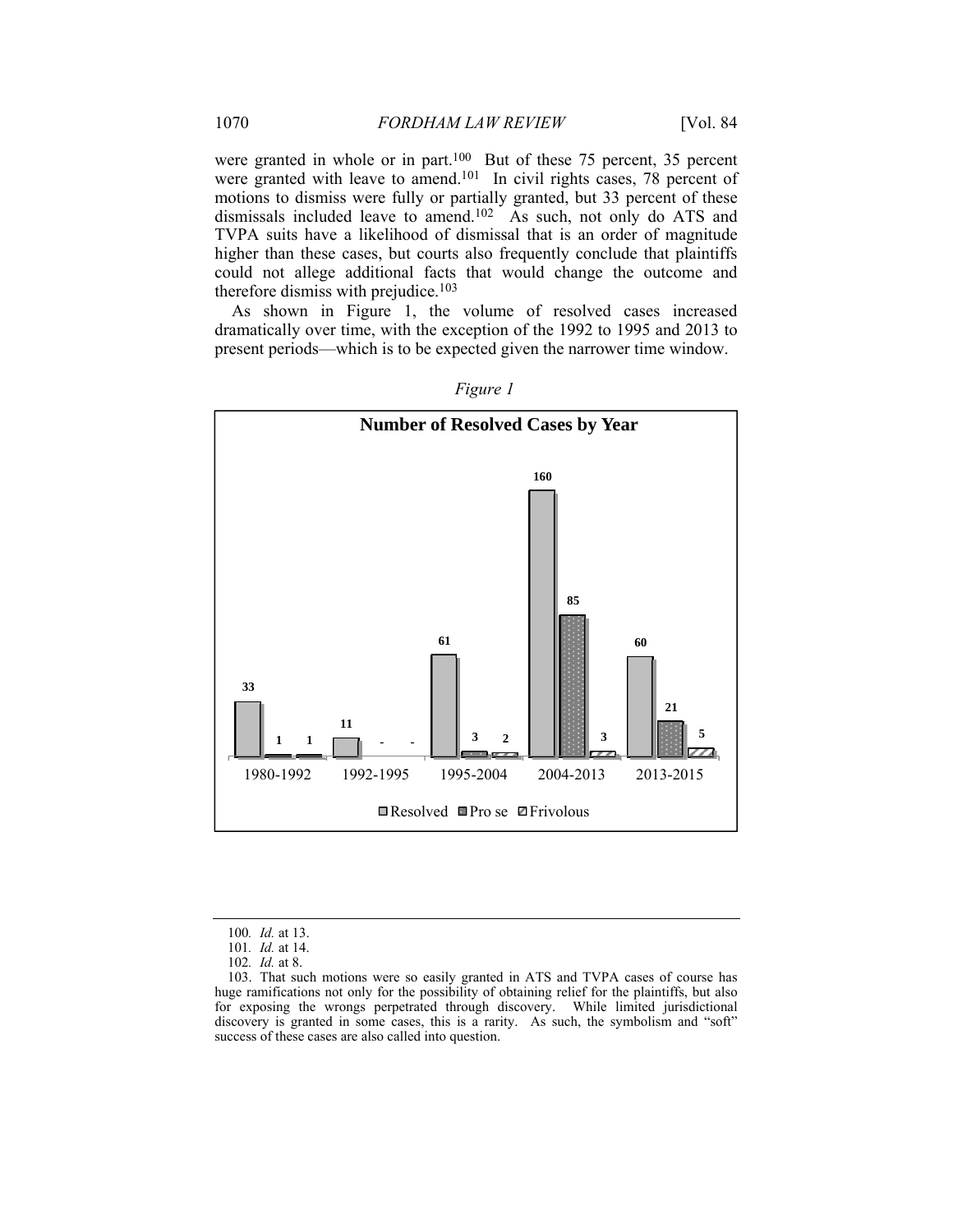Nevertheless, despite the increase in caseloads from 2004 to 2013, the dismissal rate remained within a 15 percent range for all periods.104 Dismissals slightly increased over time, with the exception of the 1980 to 1992 period.105 Many cases have been dismissed post-*Kiobel II*—indeed, more than in the 1995 to 2004 period in absolute terms. Yet, the dismissal *rate* for the most recent post-*Kiobel II* period is actually on par with other periods as demonstrated by Figure 2.

| $\sigma_{llr}$ |  |
|----------------|--|
|                |  |



<sup>104</sup>*. See infra* Figure 2.

 <sup>105.</sup> One prominent scholar has suggested that corporate lawsuits are weaker if brought by private sector lawyers who possess less familiarity with the statute and make weaker factual allegations and that the entrance of major law firms as defense counsel in the wake of corporate lawsuits resulted in doctrinal changes that made it more difficult for plaintiffs to prevail. *See* Email from Beth Van Schaack, Visiting Professor in Human Rights 2014–2015, Stanford Law Sch., Professor of Law, Santa Clara Univ. Sch. of Law, to author (Mar. 31 2015, 16:35 PST) (on file with the author). This Article does not examine such factors in depth, which would require tabulation of the types of organizations representing the plaintiffs. It does, however, examine the success rate of corporate lawsuits and the evolution of dismissal grounds over time, which may partially shed light on this postulate.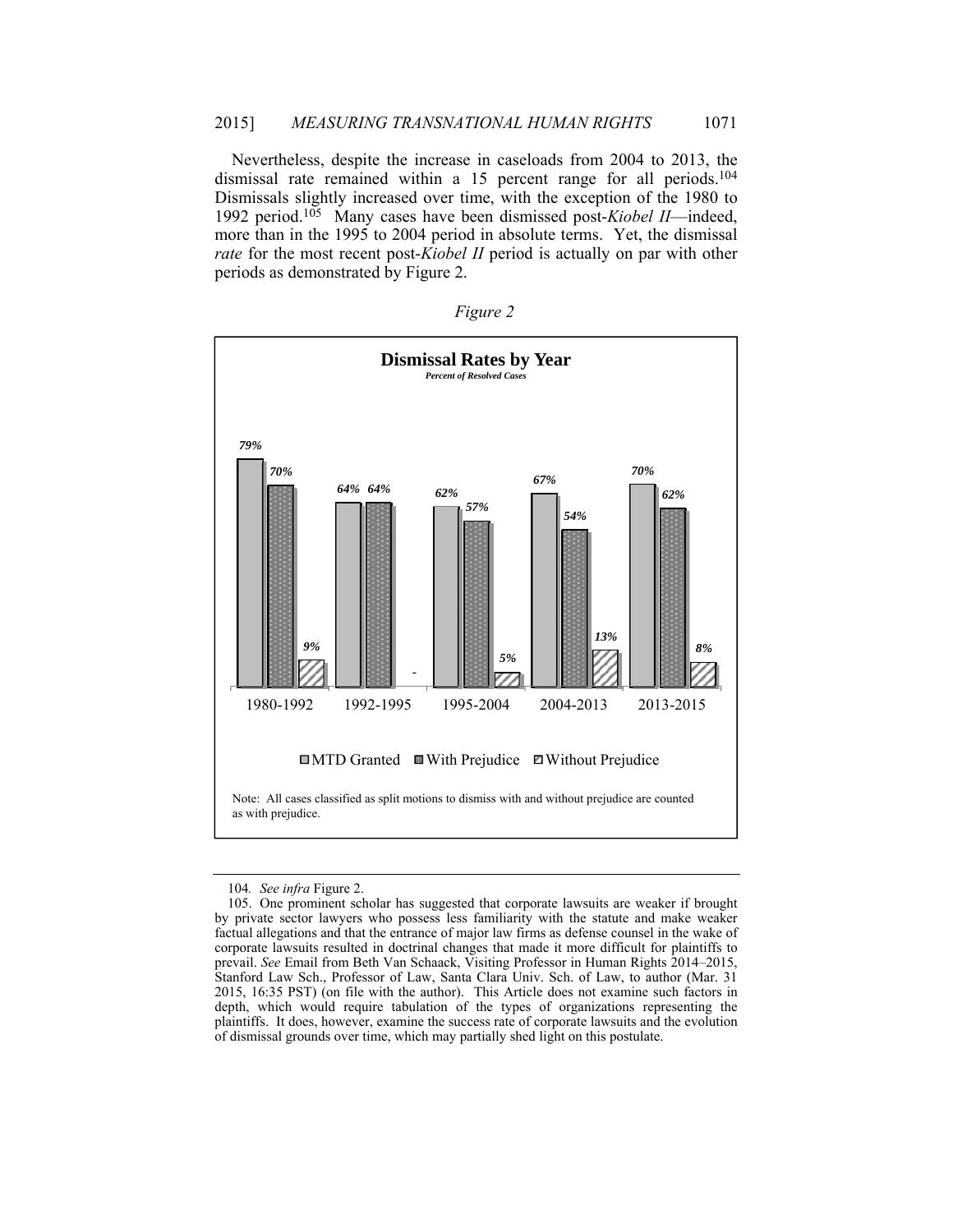The high dismissal rate does support the proposition that transnational human rights suits have modest economic outcomes as the vast majority of them result in no payout whatsoever. Of course, it would be difficult if not impossible to account for all variables that explain why courts have dismissed suits at these rates over the past thirty-five years. This exercise is particularly difficult without going into the precise nature of the claims brought, including not simply the causes of action alleged, but also the factual allegations made in support of them. Nevertheless, the postulate that courts are increasingly hostile toward these claims because of their foreignness seems unlikely given the relative stability in this dismissal rate.106 Or else, if courts have become increasingly hostile toward these cases, plaintiffs have been able to circumvent this increased hostility through the types of claims they bring, the manner in which they couch these claims, and the manner in which they respond to defenses—the three factors most likely to be relevant at the pleading stage. Indeed, as Part III shows, the types of claims alleged varied as the periods evolved, with higher dismissal rates for harms of a lesser magnitude than torture, genocide, and extrajudicial killings—some core claims that remained actionable throughout.

#### *B. Settlement*

A single-digit percentage of ATS and TVPA cases settle, yet the few settlements reached are often in the tens of millions of dollars, as illustrated by Figure 3. This suggests that the transnational human-rights enterprise is indeed modest, but perhaps only mostly so. Out of the 325 cases brought by ATS and TVPA plaintiffs, only twenty-three (approximately 7 percent) had settled as of this Article's publication.<sup>107</sup> It is hard to tell how large many of these settlements are, because they are, for the most part, confidential. Nevertheless, known settlements generally eclipse those in the domestic civil rights arena with the possible exception of class action employment discrimination lawsuits.<sup>108</sup> The largest known corporate settlement under the ATS was over Swiss banks that secretly retained the deposits of Jewish customers killed during the Holocaust.<sup>109</sup> The case

 <sup>106.</sup> Of course, this combination likely rules out docket clogging as well. That courts are not dismissing these cases at a higher rate at an earlier stage, even when the claims spiked and when the complexity of these cases was at its peak, suggests courts are not merely throwing out these cases because they take up more space.

 <sup>107.</sup> For purposes of this Article, if a case settled after a motion to dismiss with leave to amend, it was not counted as a dismissal but rather as a settlement. As such, the dataset does not reflect the lifecycle of a case with perfect verisimilitude. For counting purposes, this Article excludes certain settlements, though they are included in the dataset. *See infra* notes 110, 113. This Article also excludes probable or possible settlements where, for example, the parties voluntarily dismissed claims after a favorable ruling for the plaintiff(s).

<sup>108</sup>*. See* Nancy Levit, *Megacases, Diversity, and the Elusive Goal of Workplace Reform*, 49 B.C. L. REV. 367, 368–69 (2008) (collecting cases from the 1990s and 2000s resulting in payouts ranging from \$54 to \$190 million against major corporate defendants for employment discrimination).

<sup>109</sup>*. See In re* Holocaust Victim Assets Litig., 105 F. Supp. 2d 139, 141–42 (E.D.N.Y. 2000).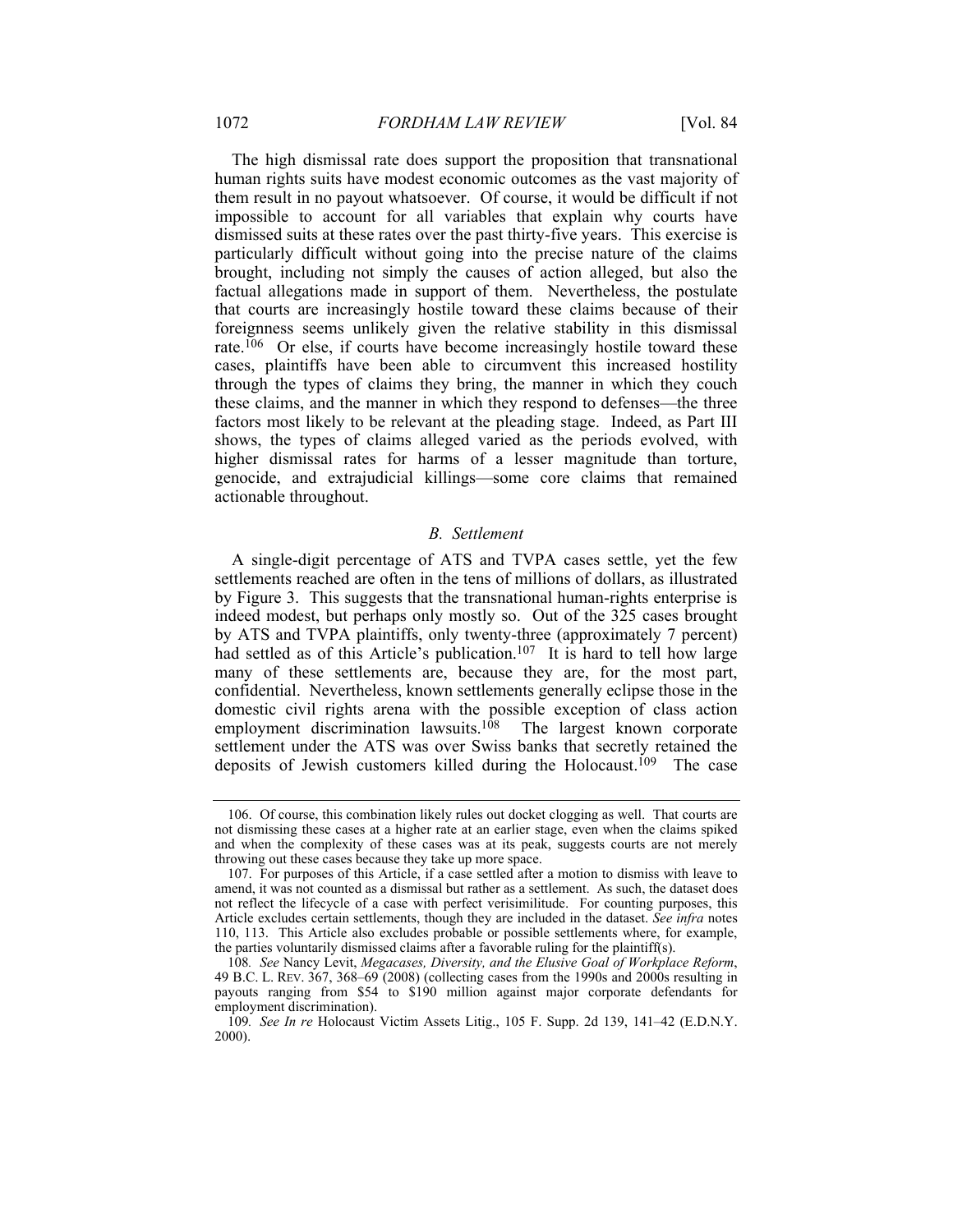settled in 1998 for a record-breaking \$1.25 billion and "was followed by actions by World War II slave laborers, which were settled for more than \$5 billion" and "additional claims arising out of the Holocaust and other World War II atrocities, the Armenian genocide, and U.S. slavery, among others."110 The largest civil rights settlement in U.S. history for the Department of Agriculture's alleged systematic racial discrimination in awarding financial assistance after the promise of "an acre and a mule" was initially valued at approximately \$2.25 billion, but only \$1 billion was ever collected.111 The case, which dates from the Clinton Administration, has inspired follow-up litigation that in turn settled for  $$1.1$  billion.<sup>112</sup> Of course, the Holocaust and slavery reparations suits are outliers in the ATS and civil rights arenas, respectively. Nevertheless, other ATS settlements still managed to clock in around the tens of millions mark. For example, the next largest agreement after the Holocaust litigation,113 *Doe I. v. Unocal*  Corp.,<sup>114</sup> allegedly settled for \$30 million.<sup>115</sup> The lowest settlement

<sup>110</sup>*. Id.*; STEPHENS ET AL., *supra* note 13, at 543. There are good reasons to discount these settlements, as Professor Goldhaber does, Goldhaber, *supra* note 11, at 129 n.12, given the diplomatic pressure exerted by the U.S. government to obtain them, *see, e.g.*, *In re* Holocaust Victim Assets Litig., 105 F. Supp. 2d at 142, the fact that some, at least, were settled pursuant to bilateral treaties (not the ATS or TVPA), and the fact that many were based on causes of action generally not recognized under the ATS, such as expropriation of property, see, e.g., Bodner v. Banque Paribas, 114 F. Supp. 2d 117 (E.D.N.Y. 2000) (describing a suit for the expropriation of assets by descendants of Jewish customers of French banks); *Cases and Representative Matters*, CARLIN LAW OFFICES, http://www.carlin lawoffices.com/cases.html (last visited Nov. 27, 2015) (explaining that the case settled for \$300 million) [http://perma.cc/S4YL-UK9X]. For the purposes of this Article, I similarly do not include them.

 <sup>111.</sup> Kelly Toledano, *Making Good on Broken Promises: How the* Pigford *Settlement Has Given African-American Farmers a Second Chance*, 5 S. REGION BLACK L. STUDENTS ASS'N L.J. 68, 80–81 (2011).

 <sup>112.</sup> Kindaka Jamal Sanders, *Re-Assembling Osiris: Rule 23, the Black Farmers Case, and Reparations*, 118 PENN ST. L. REV. 339, 341 (2013) (describing the Claims Resolution Act of 2010 that created a \$1.1 billion fund to finance the *In re Black Farmers Discrimination Litigation* settlement).

 <sup>113.</sup> For counting purposes, this Article excludes the \$75 million settlement reached after the United States District Court for the Southern District of New York dismissed the Nigerian plaintiffs' allegations against Pfizer that the drug company tested a drug for meningitis without their informed consent because the settlement was premised on a concomitant suit brought by the government of Nigeria and the state of Kano against Pfizer in Nigerian courts. Abdullahi v. Pfizer, Inc., No. 01-Civ-8118, 2005 WL 1870811, at \*188 (S.D.N.Y. Aug. 9, 2005) (dismissing case for multiple reasons, including that testing without informed consent did not violate the law of nations), *rev'd and remanded*, 562 F.3d 163, 187 (2d Cir. 2009) (holding that medical experimentation under these circumstances violated the law of nations and instructing the district court to evaluate forum non conveniens factors). *See also Pfizer Lawsuit (re Nigeria)*, BUS. & HUMAN RTS. RESOURCE CTR., http://businesshumanrights.org/en/pfizer-lawsuit-re-nigeria#c9346 (last visited Nov. 27, 2015) [http:// perma.cc/JG5D-T8F7].

 <sup>114. 395</sup> F.3d 932 (9th Cir. 2002), *appeal dismissed per stipulation en banc*, 403 F.3d 708 (9th Cir. 2005).

 <sup>115.</sup> Goldhaber, *supra* note 11, at 129.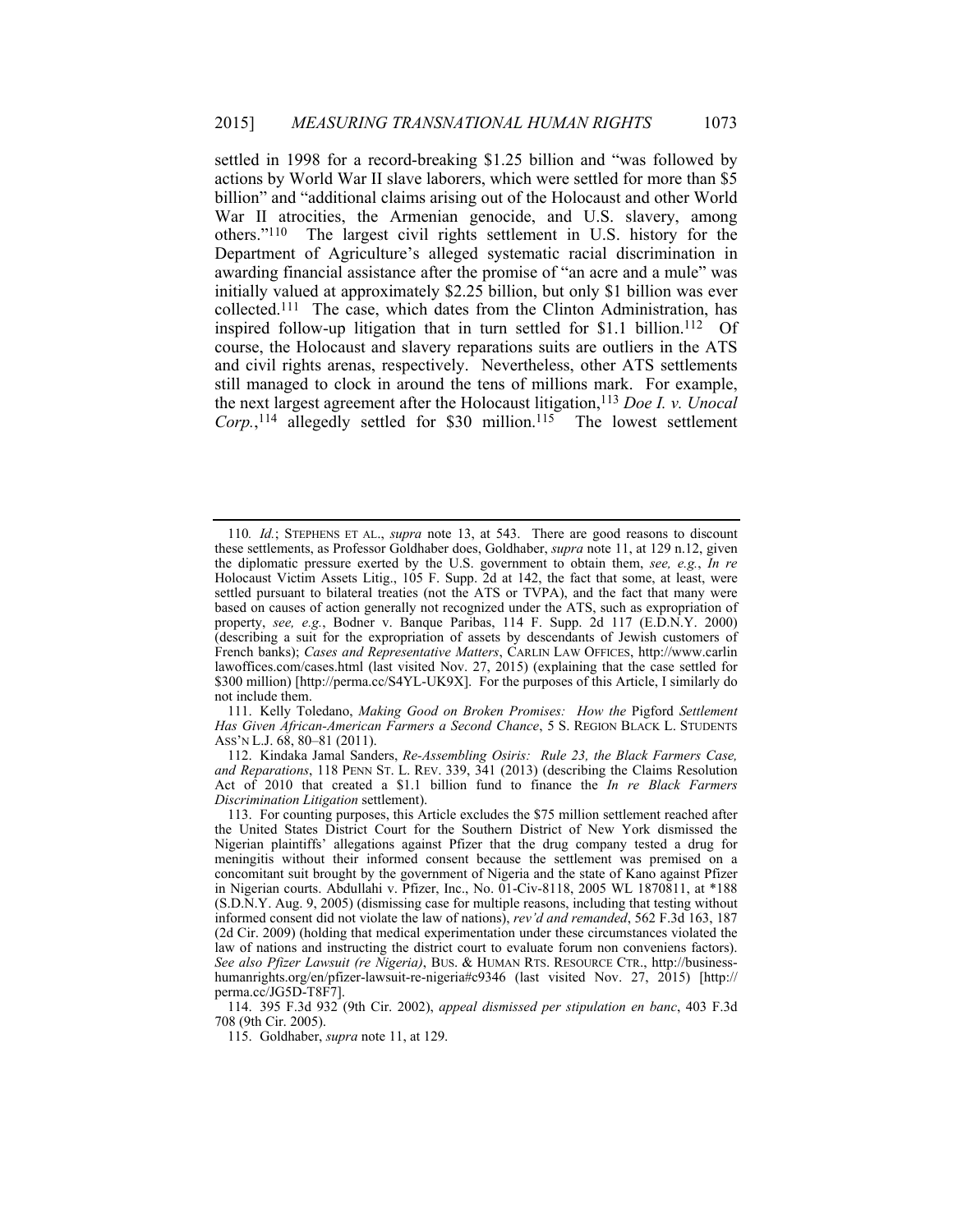involved an Iraqi security contractor, which provided \$100,000 per deceased plaintiff and \$20,000 to \$30,000 per injured plaintiff.<sup>116</sup>

The settlement rates and amounts varied significantly. The greatest absolute number of settlements occurred in the 2004 to 2013 period, with twelve cases settling. The absolute payouts of these settlements (excluding the Holocaust settlements) dwarfed prior periods.

| <b>Known Settlement Amounts by Year</b><br>$($ in millions)$                                         |                    |                                                   |                    |                    |
|------------------------------------------------------------------------------------------------------|--------------------|---------------------------------------------------|--------------------|--------------------|
| \$49<br>\$10<br>\$9<br>\$6<br>\$6<br>$\mathbf{s}$ .<br>$\mathbf{s}$ .<br>$\mathbf s$ .<br>\$-<br>\$- |                    |                                                   |                    |                    |
| 1980-1992<br>$n=0$                                                                                   | 1992-1995<br>$n=1$ | 1995-2004<br>$n=1$<br>$\Box$ Total $\Box$ Average | 2004-2013<br>$n=5$ | 2013-2015<br>$n=0$ |

*Figure 3* 

The fact that these settlements occurred seems to be proof that courts are *not* hostile against corporate claims. Courts universally denied corporations' motions to dismiss in cases prior to these settlements, assuming—and in some case explicitly deciding—that corporations could be held liable under international law.<sup>117</sup>

# *C. Trials and Default Judgments*

Interestingly, although the odds are against a plaintiff at the pleading stage, if he or she survives a motion to dismiss, he or she has a decent chance of winning on the merits, again suggesting the suits are potentially

<sup>116</sup>*. In re* XE Servs. Alien Tort Litig., 665 F. Supp. 2d 569 (E.D. Va. 2009) (dismissing a complaint against businesses and an owner for killing or seriously injuring Iraqi citizens while providing security to U.S. nationals; this case was settled privately).

 <sup>117.</sup> Only one decision ever indicated otherwise, and it was not premised on hostility toward international law, but rather on a conservative interpretation of it. *See* Kiobel v. Royal Dutch Petroleum Co. (*Kiobel I*), 621 F.3d 111, 118, 120 (2d Cir. 2010), *aff'd on other grounds*, 133 S. Ct. 1659 (2013); *see also infra* Part III.D. Prior to *Kiobel I*, the Second Circuit itself assumed corporations could be liable in nine different cases. *See In re* S. African Apartheid Litig., 617 F. Supp. 2d 228, 254 n.125 (S.D.N.Y. 2009) (collecting cases).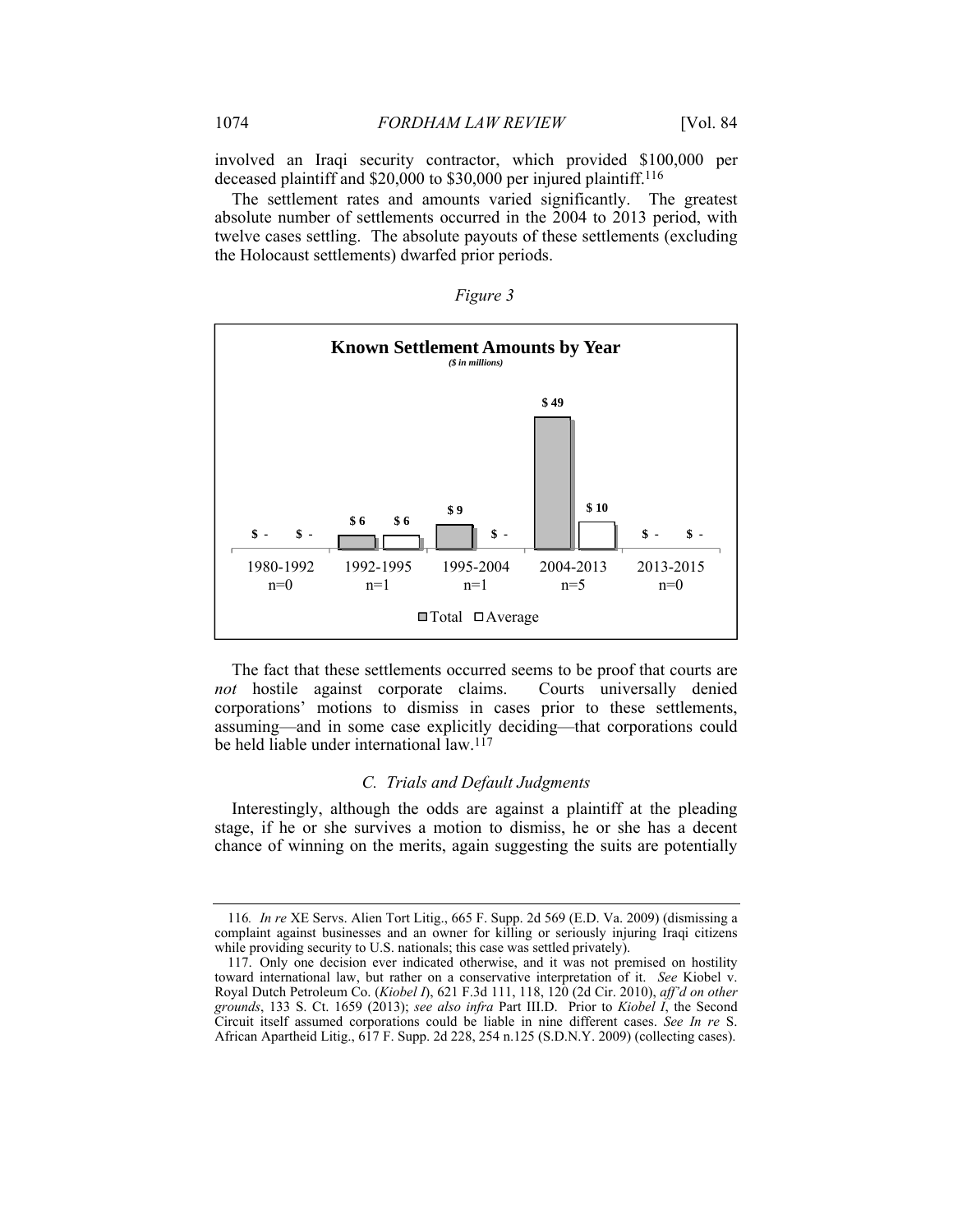less modest than advertised.118 Out of the 325 cases resolved, fifty-six (17 percent) made it to the merits.119 In these cases, plaintiffs prevailed approximately 63 percent of the time. And often when the defendants prevailed—for example, when default judgments were denied sua sponte these rulings were based on technical grounds, like sovereign immunity, rather than whether the defendant had actually committed the violations. This contrasts with the figures from civil rights cases, in which plaintiffs lose because insufficient evidence supports their claims.

There are too few trials to meaningfully assess success rates over time. Interestingly, however, the number of default judgments is higher than the number of trials, and therefore some observations can be made. (The percentage—though not the absolute number—of default judgments decreased over time.120)



*Figure 4* 

It is possible that this trend evinces judicial hostility toward human rights claims in U.S. courts, as at least some courts examined on their own initiative whether such cases should be dismissed without an appearance from the defendant. More likely, though, the trend results from the fact that cases were increasingly brought against corporations, which are far more

 <sup>118.</sup> Only seven were decided at the summary judgment stage. Other cases were decided at a variety of different stages such as a voluntary dismissal. Because there are many cases with miscellaneous procedural postures, this Article does not detail them all, although the dataset does.

 <sup>119.</sup> For purposes of this Article, cases that make it to the merits involved a trial or default judgment, either granted or denied or some other equivalent determination. This excludes cases decided on summary judgment, cases that settled, cases that were voluntarily dismissed after surviving a motion to dismiss, and other equivalent determinations.

<sup>120</sup>*. See infra* Figure 4.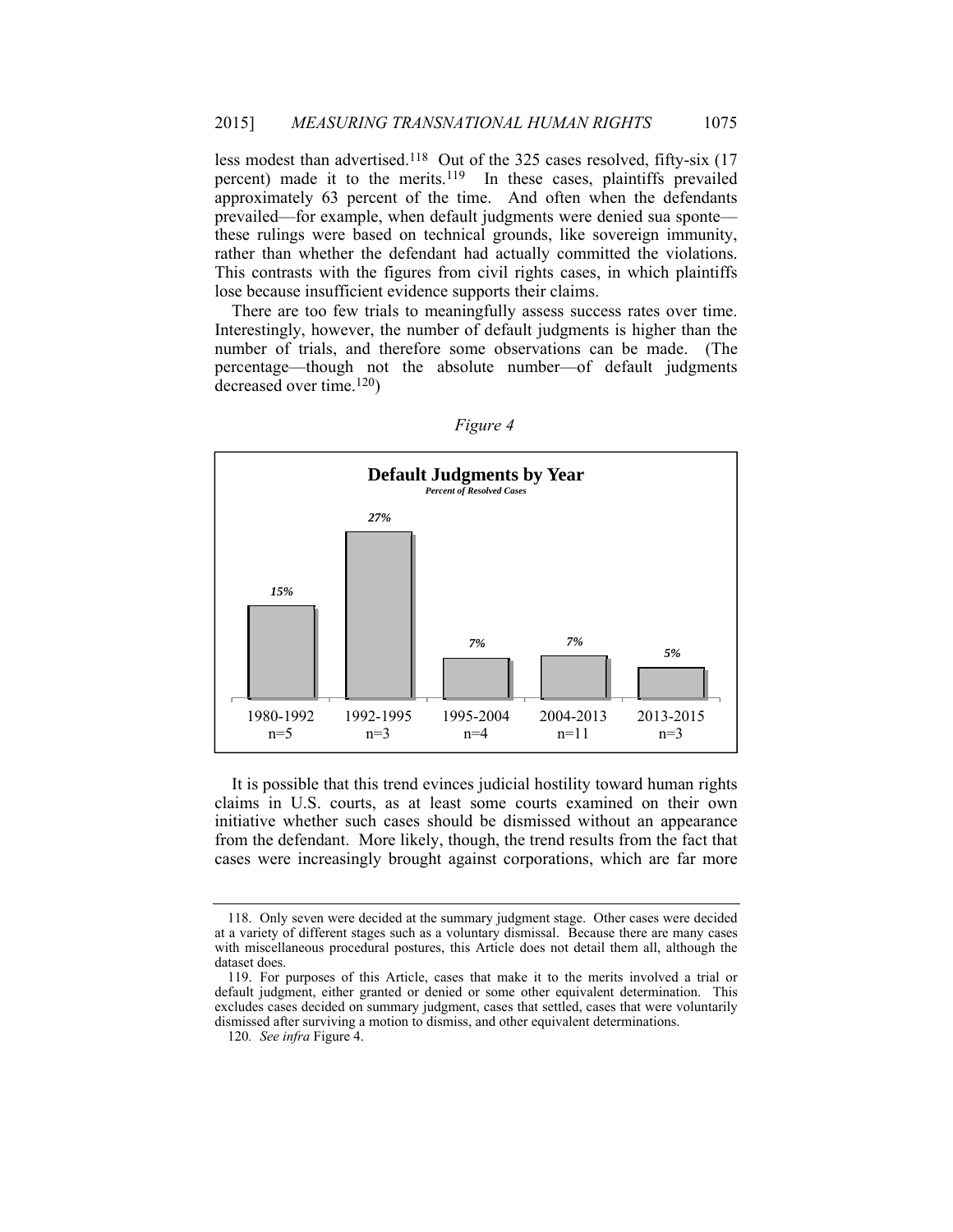likely to appear than individual defendants located outside of the United States. Indeed, of the approximately 325 cases, at least 127 (38 percent) had a corporate defendant, and no case between *Filártiga* and *Kadic* had corporate defendants.121 Of the three judgments against corporations—of which two were default judgments and the third a jury trial<sup>122</sup>—one was reversed on appeal,123 and in another the plaintiffs voluntarily withdrew after the defendant later appeared to challenge enforcement.124 As such, the decrease in default judgments—which includes the 1995 to 2004 period when the doctrinal conditions were arguably the most favorable for these cases—is probably due to the defendants actually appearing.125 And of the two nonfrivolous default judgments that were denied, one was based on doctrines that, as explained in Part II.D, do not reflect a belief that the case lacks a sufficient nexus to the United States or litigation isolationism.<sup>126</sup>

Nevertheless, despite the percentage decrease in awards that suggests these suits are not as successful as they used to be, the number of cases in which damages were awarded increased over time, as did the magnitude of these awards.127

 125. Many individual defendants are located outside of the United States. In contrast, most corporations have an office in the United States to receive service of process.

 <sup>121.</sup> Some cases had corporate plaintiffs. *See infra* Part III.

 <sup>122.</sup> *See* Chowdhury v. Worldtel Bangladesh Holding, No. 1:08-cv-01659, slip op. at 1–2 (E.D.N.Y. Aug. 4, 2009) (reporting trial verdict awarded to torture victim detained by Bangladeshi police at the behest of his employer after he refused to turn over his stake in the company); Licea v. Curacao Drydock Co., No. 1:06-cv-22128, slip op. at 1–2 (S.D. Fla. Nov. 7, 2013) (awarding judgment of \$80 million against the defendant, a shipping company involved in human trafficking with the government of Cuba); Aguilar v. Imperial Nurseries, No. 3:07-Civ-193, 2008 WL 2572250, at \*1–2 (D. Conn. May 28, 2008) (granting default judgment in an H-2 visa human trafficking case).

<sup>123</sup>*.* Chowdhury v. Worldtel Bangladesh Holding, 746 F.3d 42, 54–55 (2d Cir. 2014) (overturning jury verdict).

 <sup>124.</sup> Licea v. Curacao Drydock Co., No. 1:06-cv-22128, slip op. at 1–2 (S.D. Fla. Sept. 17, 2015) (granting voluntary dismissal).

<sup>126</sup>*. See* Chen v. China Cent. Television, 320 Fed. App'x 71 (2d Cir. 2009) (dismissing sua sponte a claim against a Chinese television station because the station was an instrumentality of the state under the FSIA); Doe v. Qi, 349 F. Supp. 2d 1258, 1306 (N.D. Cal. 2004) (dismissing a claim on a motion of United States against local Chinese officials for abusing Falun Gong practitioners on the basis that the suit violated the act of state doctrine). *But see* Kaplan v. Cent. Bank of Islamic Republic of Iran, 961 F. Supp. 2d 185, 205 (D.D.C. 2013) (dismissing action based on border attacks between Israel and Lebanon, alleging that banks and others were involved in transfers of funds from the Islamic Republic of Iran to the terrorist group that carried out the attacks based on the presumption against extraterritoriality).

<sup>127</sup>*. See supra* Figures 3, 4; *infra* Figures 5, 6.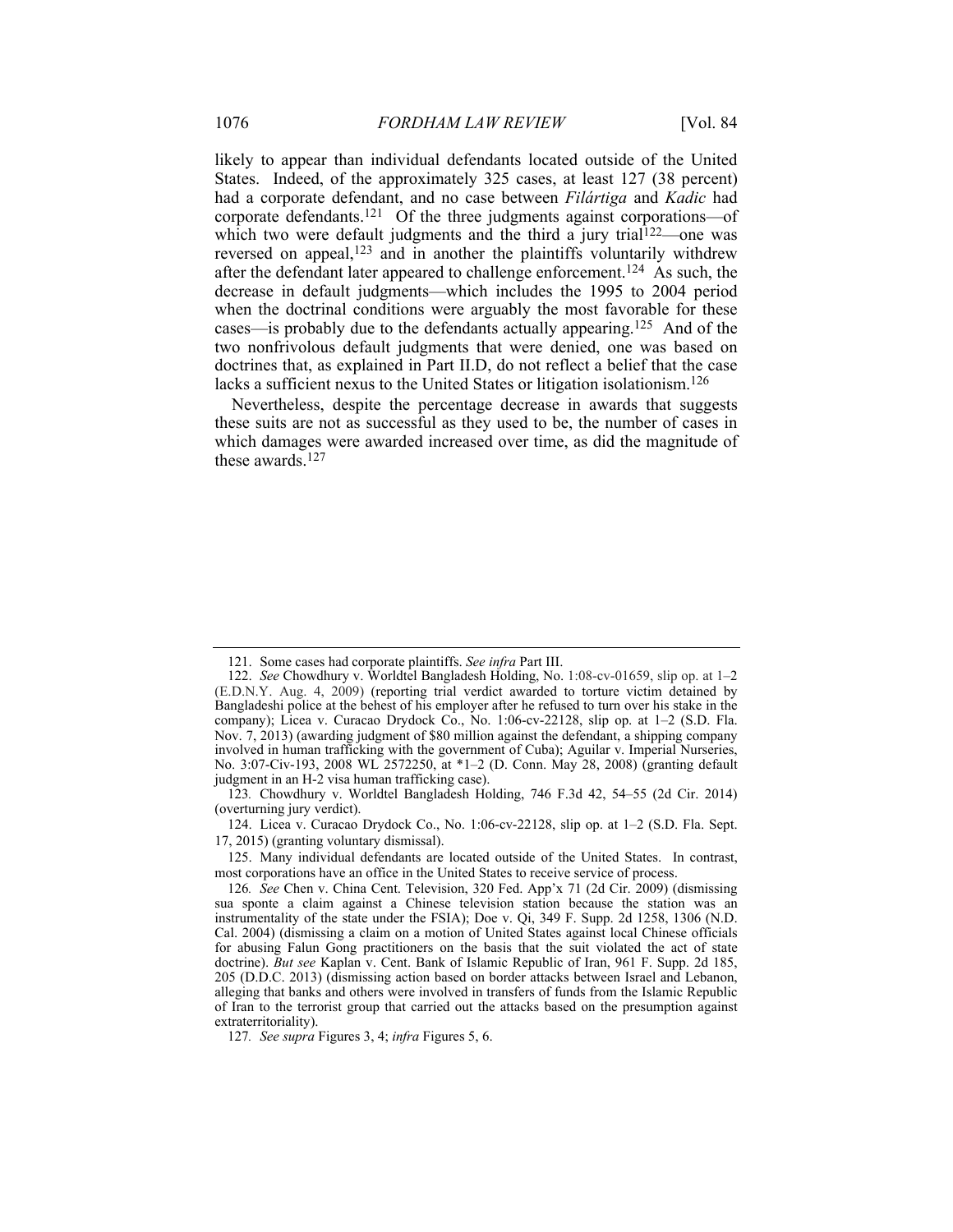



| 1911re |  |
|--------|--|
|        |  |



The judgments, like the settlements, dwarf judgments in domestic areas of law, including civil rights and intentional torts. Ultimately, almost none of these judgments have been collected because the defendants fled the country after they were sued, did not possess assets in the United States, or failed to appear.<sup>128</sup> Nevertheless, most judgments are in the hundreds or

<sup>128</sup>*. But see supra* note 86.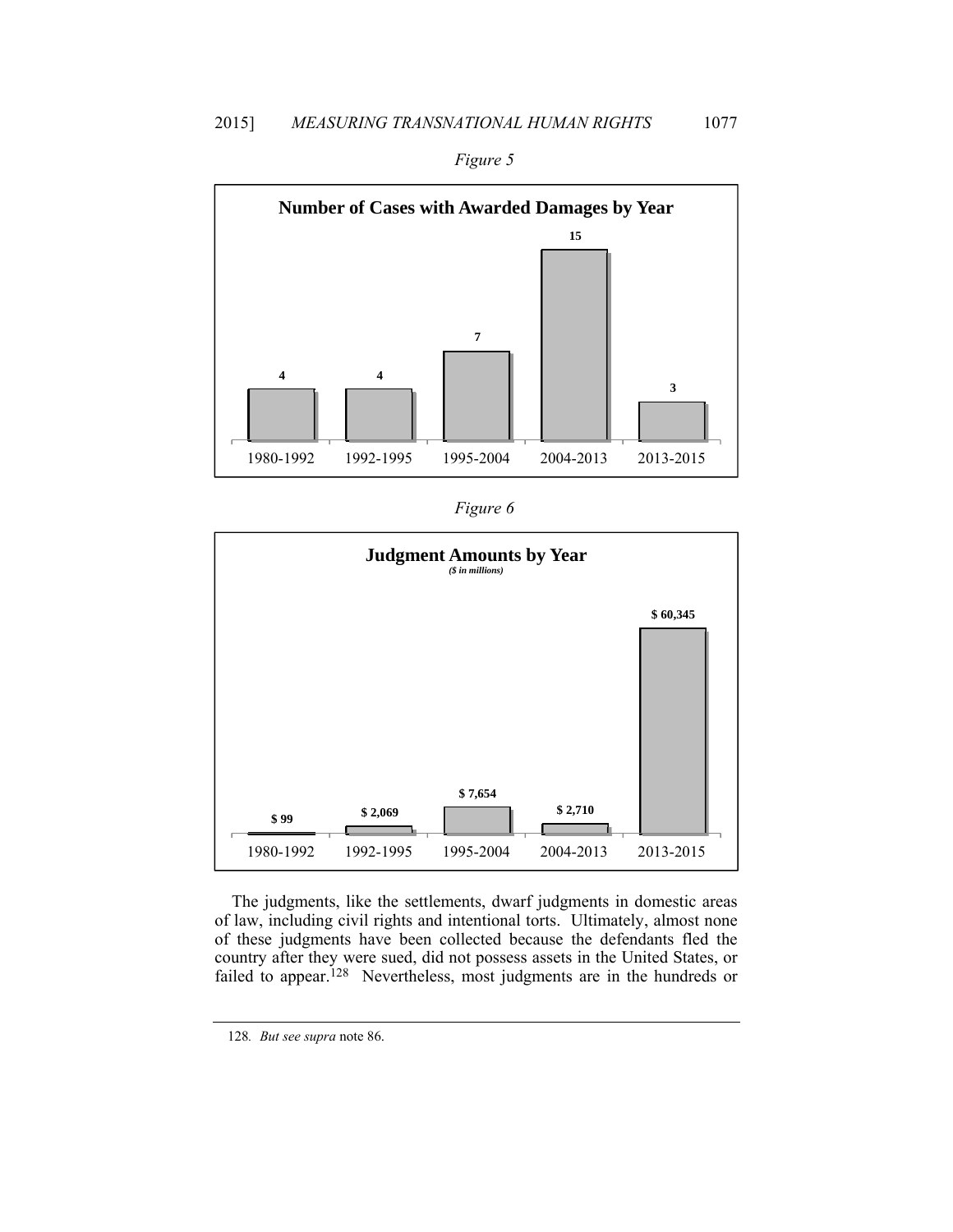tens of millions of dollars, with a handful in the billions, as illustrated by Figure 6. For example, when the former dictator of the Philippines and his daughter were sued for the massacre of ten thousand citizens, the court awarded \$1.2 billion in punitive damages and \$766 million in compensatory damages.129 As of the date of this Article, the plaintiffs were still attempting to collect the judgment after a court in the Philippines ruled that the money belonged to its government.130 Similarly, in a case against the head of a nonstate organization responsible for the genocide in Rwanda, a district court awarded two groups of plaintiffs large sums of money: \$745 million and \$4.5 billion, respectively.<sup>131</sup> None of the money was ever collected.132

# *D. Dismissal Grounds*

The grounds on which ATS and TVPA cases have been dismissed are not those predicted by some ATS commentators and do not reflect a hostility toward or an unwillingness to engage international law qua international law—at least pre-*Kiobel II*. 133 Rather, they suggest that courts have a relatively conservative interpretation of what international law norms mean and whether they apply to a given fact pattern.

Scholars such as Pamela Bookman discuss so-called transnational avoidance doctrines that enable courts to shunt cases on domestic law civil procedure doctrines before ever reaching questions of international law or foreign relations, which is properly the domain of the executive.134 Bookman takes courts "at their word" in determining judicial attitudes toward transnational suits, coining the phrase "litigation isolationism" to explain that U.S. courts are reluctant to take on suits that she argues have very little to do with the United States.135 Among other examples of

 <sup>129.</sup> Hilao v. Estate of Marcos, 103 F.3d 767, 772 (9th Cir. 1996).

 <sup>130.</sup> Vince Alvic & Alexis F. Nonato, *Victims of Human Rights Violations Under Marcoses Ask Makati Court to Comply with Hawaii Judgment*, BUS. WORLD, July 2, 2015, at S1.

 <sup>131.</sup> Kadic v. Karadžić, No. 93-cv-1163 (S.D.N.Y. Aug. 10, 2000) (awarding \$745 million to women who were raped during the Bosnian War); Doe I v. Karadžić, No. 93-cv-878 (S.D.N.Y. Sept. 25, 2000) (awarding \$4.5 billion to victims of rape, torture, and genocide during the Bosnian War).

<sup>132.</sup> Rachel Irwin, *Civil Actions Offer Some Closure for Bosnia Victims*, INST. FOR WAR & PEACE REPORTING (Apr. 26, 2011), https://iwpr.net/global-voices/civil-actions-offer-someclosure-bosnia-victims [http://perma.cc/4FYV-A348].

 <sup>133.</sup> In part this may simply be due to the qualitative nature of the existing scholarship. Scholarly intuitions—including some of my own—are disproven by the data, which show a more nuanced landscape of dismissal doctrines. *See supra* note 23 (collecting scholarship).

<sup>134</sup>*. See, e.g.*, Bookman, *supra* note 2, at 1084 & n.17, 1085 (collecting sources); *see also supra* note 23 (collecting scholarship).

 <sup>135.</sup> Bookman, *supra* note 2, at 1085, 1089. Although Bookman's piece is about transnational suits generally, transnational human rights and claims feature "perhaps most controversially" in her article. *Id.* at 1084. Bookman also makes no attempt to quantify how many cases she claims belong to each category within the broad umbrella of transnational suits. She lists, for example, suits against "U.S. manufacturers alleging that their airplanes crashed overseas due to propellers malfunctioning[,] . . . [suits] alleging that foreign-owned companies plotted securities fraud in the United States[,] . . . [and suits] alleging that foreign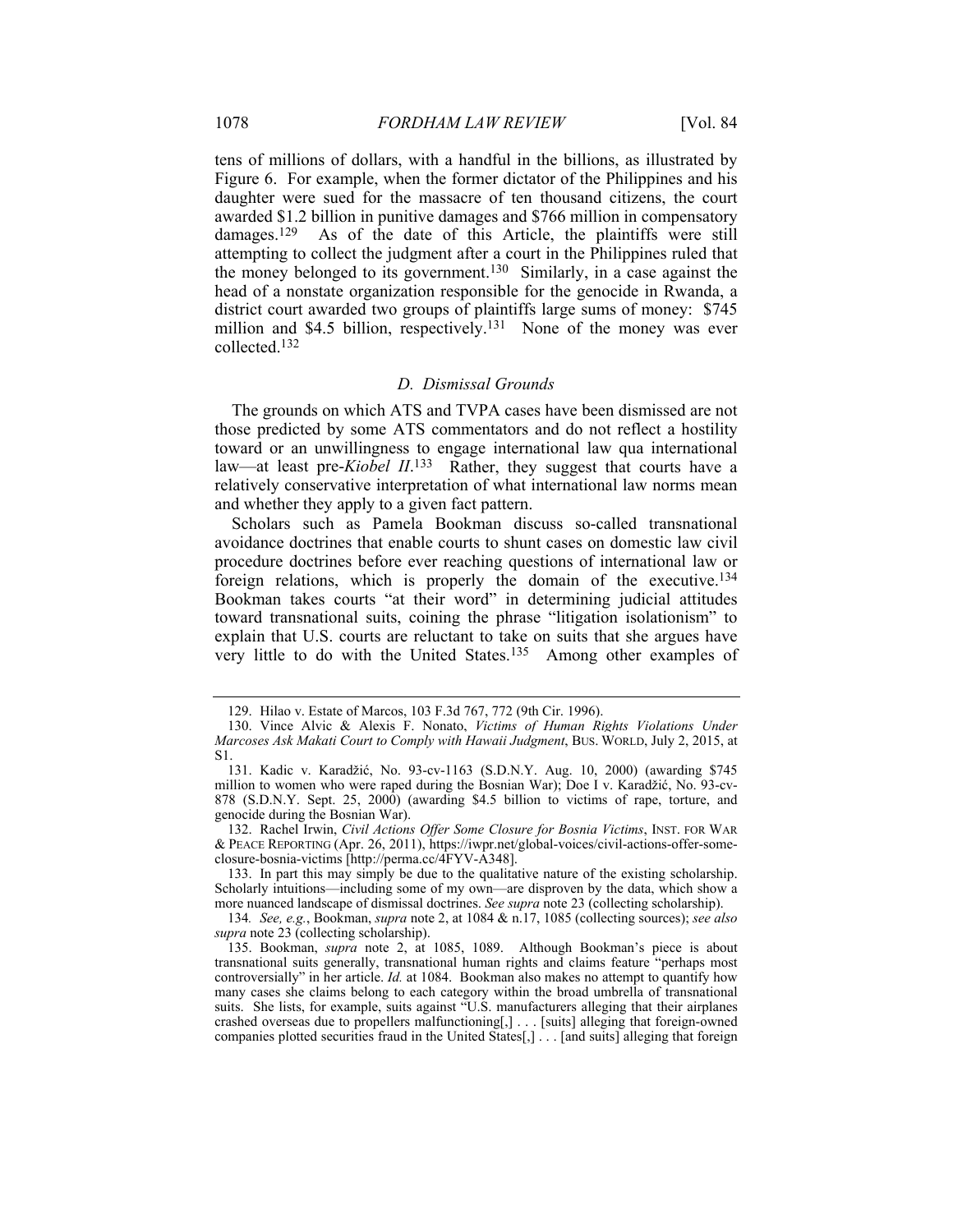transnational human rights litigation dismissed on the grounds of being "too foreign," Bookman highlights a now-notorious ATS suit brought against Chevron (formerly Texaco) for dumping eighteen billion gallons of toxic waste into the Amazon Rainforest.<sup>136</sup> The case was dismissed to Ecuador by Judge Jed Rakoff of the Southern District of New York because it had "everything to do with Ecuador and nothing to do with the United States."<sup>137</sup> Bookman identifies the most important transnational avoidance doctrines she believes are used to eliminate cases like these as personal jurisdiction, forum non conveniens, extraterritoriality, and "abstention comity."<sup>138</sup> She also lists "the presumption against She also lists "the presumption against extraterritoriality, . . . forum selection clauses, comity, and the political question," as well as "the act of state doctrine, standing, and the limited enforcement of treaties that are not self-executing" doctrines.139 Professor Stephens takes a similar tack. Although in an earlier piece she acknowledges that immunity doctrines and failure to state a claim under the law of nations led to many dismissals,140 in her seminal treatise, she isolates "political question, act of state, comity, 'case-specific' deference to the U.S. executive branch, and the foreign affairs doctrine" as some of the most important dismissal grounds.<sup>141</sup> At core, these latter doctrines are not merely instrumental means of terminating suits; they reflect judicial attitudes toward the ATS, and debates over the ATS "offer a unique window into the modern history of international law."<sup>142</sup>

But the above doctrines are not, in fact, the primary means for dismissing transnational human rights suits—at least not pre-*Kiobel II*. As can be seen

136. Bookman, *supra* note 2, at 1100.

 138. Bookman, *supra* note 2, at 1096 (quoting Maxwell Commc'ns Corp. v. Societe Generale, 93 F.3d 1036, 1047 (2d Cir. 2009)); *see also id.* at 1096 & n.94 (collecting cases).

139. Bookman, *supra* note 2, at 1084 n.17 (citations omitted).

140. Stephens, *supra* note 28, at 777.

 141. STEPHENS ET AL., *supra* note 13, at 337. Stephens unequivocally states that immunity doctrines were featured heavily in recent years and that these reflect a conservative interpretation of international law. Stephens, *supra* note 13, at 1524. Nevertheless, Professor Stephens contends that these doctrines were not a principle means of dismissing ATS and TVPA suits before the George W. Bush Administration "because courts had little difficulty holding that the acts at issue . . . were not official acts and, therefore, that government officials were not entitled to immunity"—a statement that underestimates the importance of the immunity doctrines prior to the arrival of President George W. Bush. *Id.* Stephens's position on the political question doctrine is also somewhat muddy. On the one hand, she explicitly lists it in her treatise as one of the arguments proffered in favor of dismissing transnational suits on the basis that foreign policy is the province of the executive. STEPHENS ET AL., *supra* note 13, at 337. On the other hand, she states that courts have almost universally rejected the political question doctrine as a means of dismissing ATS suits. *Id.* at 338–39.

142. Stephens, *supra* note 13, at 1467–70.

firms exported dangerous products to the United States that caused injury there" as other categories. *Id.* Given the hundreds of cases in the ATS and TVPA category, it is safe to assume they represent a large quantity of these cases.

<sup>137</sup>*. See* Aguinda v. Texaco, Inc., 142 F. Supp. 2d 534, 537–38 (S.D.N.Y. 2001), *aff'd*, 303 F.3d 470 (2d Cir. 2002). I have engaged in advocacy work with the Ecuadorian plaintiffs in this case. Any views expressed are my own. For a more thorough discussion of the suit, see Kenney, *supra* note 4.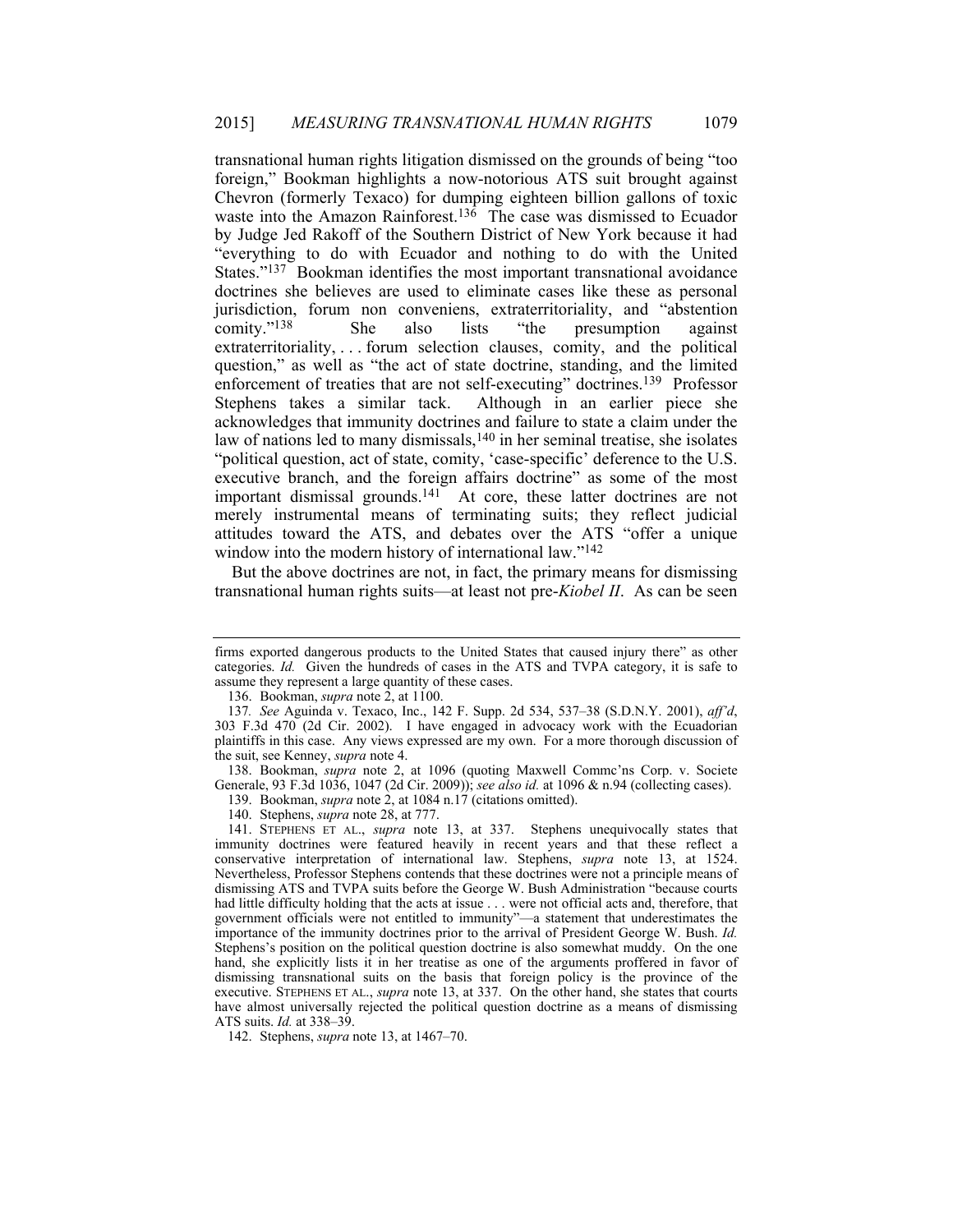in Table 1, the most commonly used methods of dismissing ATS cases are failure to state a claim under the law of nations and immunity doctrines, in particular sovereign immunity.143 As Part III discusses in greater detail, in dismissing a case for failure to state a claim under the law of nations, courts actively engage international law.144 They grapple with what types of harms are protected under the principle of customary international law where norms against the behavior in question are so strong as to create an international consensus that they are illegal—and whether the harms as alleged are severe enough to violate these norms. And, as Part III discusses in detail, immunity doctrines also are components of international law that reflect the principle that governments, sitting heads of state, and diplomats are sometimes exempt from civil jurisdiction in U.S. courts—and the domestic courts of most foreign countries—out of respect for reciprocity and communication in the international community.<sup> $145$ </sup> Without such protections, the thinking goes, the international community would be unable to freely function because each nation's officials would constantly be sued by other countries for offenses they committed.146 Of course, there are exceptions to such doctrines under international law, such as *jus cogens*, which provides certain norms cannot be derogated under any circumstances,147 an argument that certain courts have adopted and that illustrates they do not uniformly engage in what Bookman labels "abstention comity."148 Indeed, figuring out the precise boundaries of these immunities, and under what circumstances they attach, is the bread and butter of international law, and it requires courts to understand and engage international law principles, not shun them due to suits' foreignness.

The above doctrines remained the two most prevalent means of dismissing these cases and were used approximately 35 percent and 27 percent of the time, respectively, over the entire time span analyzed. They remained prominent even during periods scholars might not expect them to be. For example, even after a 1989 Supreme Court decision held that the Foreign Sovereign Immunities  $Act^{149}$  (FSIA) rendered sovereign states immune from suit unless the state met one of the statutorily codified

 <sup>143.</sup> Professor Stephens also asserts that suits brought under the ATS by non-aliens represent a statistically significant number of cases dismissed. *See id.* at 1448 & n.117. This dataset indicates that non-aliens only bring a fraction of cases. A far more statistically significant ground that Professor Stephens does not note are cases brought by pro se litigants who do not allege facts that support the causes of action they advance. Cases of this ilk marked as "IPC" and "PS" in the dataset—are far more predominant.

<sup>144</sup>*. See, e.g.*, *infra* Part III.

<sup>145</sup>*. See, e.g.*, *infra* Part III; *see also* Dapo Akande & Sangeeta Shah, *Immunities of State Officials, International Crimes, and Foreign Domestic Courts*, 21 EUR. J. INT'L L. 815, 818 (2011).

 <sup>146.</sup> Akande & Shah, *supra* note 145, at 818.

<sup>147</sup>*. Jus Cogens*, BLACK'S LAW DICTIONARY (10th ed. 2014).

 <sup>148.</sup> *See infra* Part III.D.

 <sup>149. 28</sup> U.S.C. § 1602 *et seq.* (2012).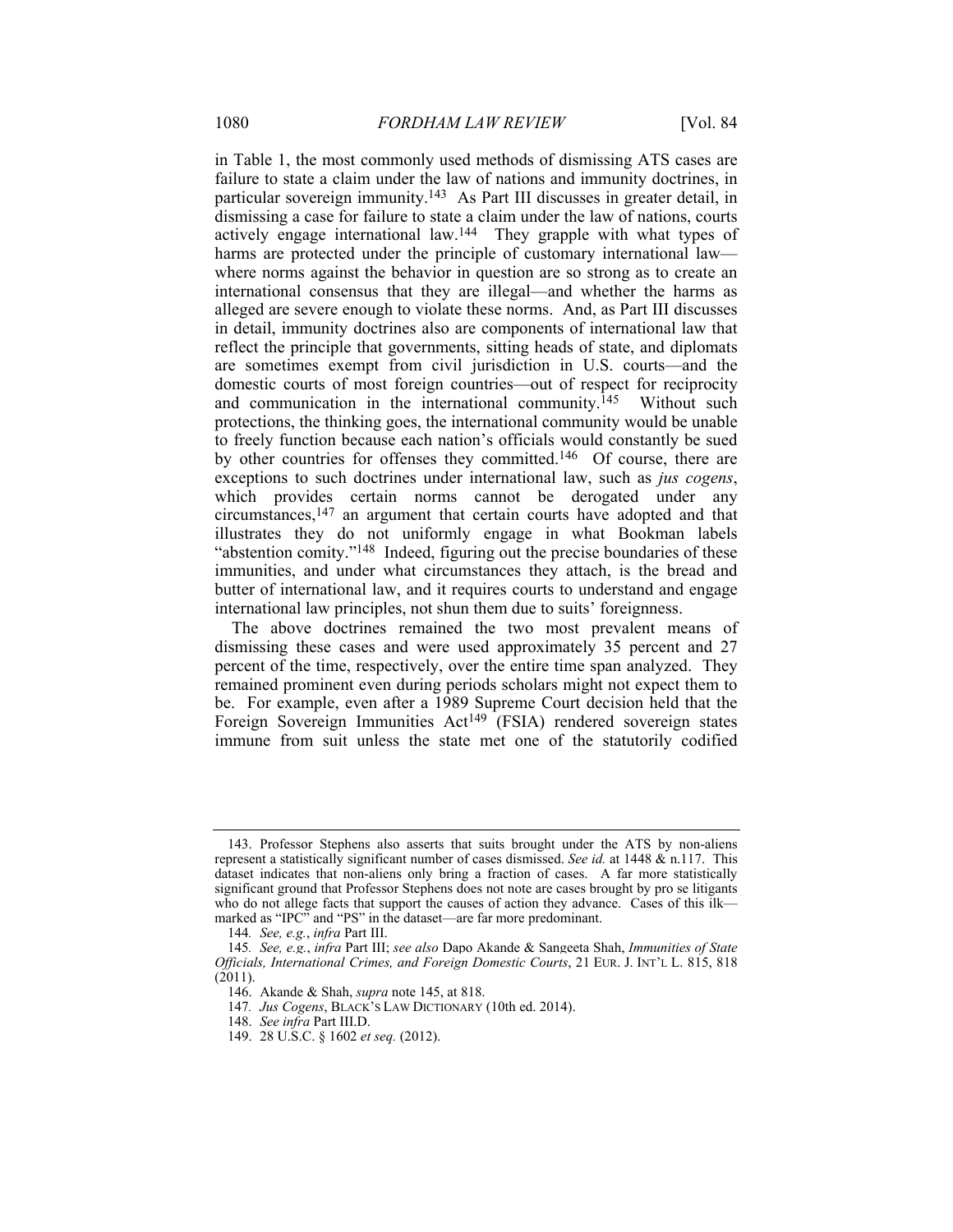exceptions,<sup>150</sup> courts continued to invoke the doctrine of sovereign immunity against states and their instrumentalities.

As to the numerous doctrines Bookman and Professor Stephens invoke, *combined* they make up far fewer grounds of dismissal. Pre-*Kiobel II*, they represented an even smaller amount of all dismissals. Indeed, of all 220 cases dismissed, only six were dismissed on the ground of forum non conveniens—seven if counting *Aldana v. Del Monte Fresh Produce, N.A.*<sup>151</sup> twice. (After the courts of Guatemala refused to hear the case due to a "blocking statute,"152 the plaintiffs attempted to return it to the forum that dismissed it to no avail.153) Similarly, only thirteen fully resolved cases were decided on the basis of raising a nonjudiciable political question, and most of these were decided on other grounds as well.<sup>154</sup> As to personal jurisdiction, most of these twenty dismissals were based on inadequate service of process rather than lack of contacts to the forum that would indicate "isolationism" or a refusal to apply international law.

153*. Aldana*, 741 F.3d at 1352.

<sup>150</sup>*. See generally* Argentine Republic v. Amerada Hess Shipping Corp., 488 U.S. 428 (1989). *See, e.g.*, de Letelier v. Republic of Chile, 488 F. Supp. 665, 671 (D.D.C. 1980) ("[A] foreign state is not entitled to immunity from an action seeking money damages 'for personal injury or death . . . caused by the tortious act or omission of that foreign state' or its officials or employees.").

Note that this position does not reflect attempts to hold individuals liable as described in Part III.D.

<sup>151</sup>*.* 741 F.3d 1349 (11th Cir. 2014); 416 F.3d 1242 (11th Cir. 2008).

<sup>152</sup>*. See* M. Ryan Casey & Barrett Ristroph, *Boomerang Litigation: How Convenient Is Forum Non Conveniens in Transnational Litigation?*, 4 B.Y.U. INT'L L. & MGMT. REV. 21, 27 (2007) (discussing "blocking statutes" employed by countries depriving their courts of jurisdiction to hear cases dismissed on a forum non conveniens basis from the United States or elsewhere).

 <sup>154.</sup> A court in the Eastern District of Virginia recently dismissed an additional case on political question grounds, but that decision is being appealed. *See infra* note 367.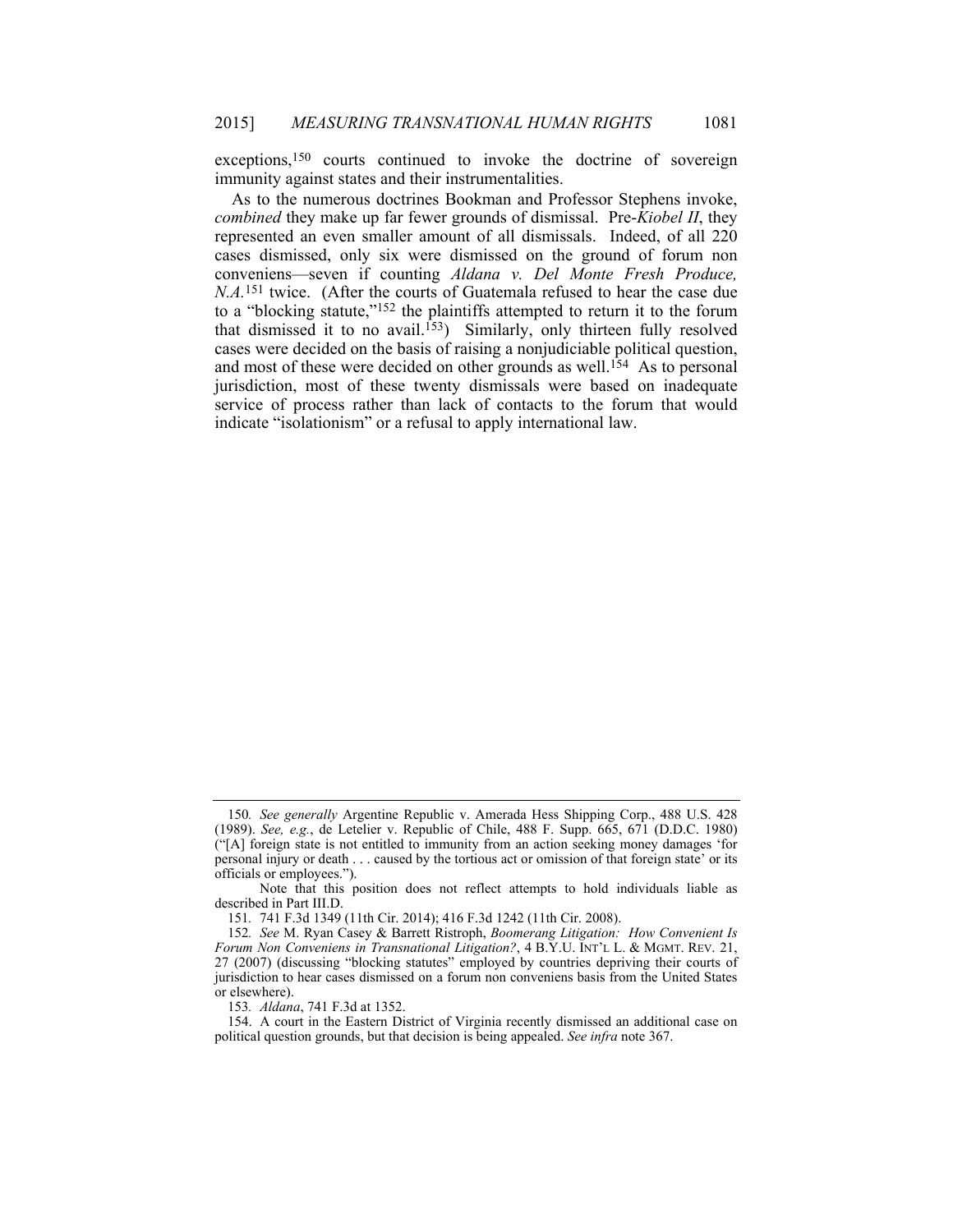# 1082 *FORDHAM LAW REVIEW* [Vol. 84

|           | <b>Grounds of Dismissal</b>       | <b>Number</b>  | Percent of<br>$Resolved^{(1)}$ |
|-----------|-----------------------------------|----------------|--------------------------------|
|           | Law of Nations                    | 12             | 46%                            |
|           | Immunity Doctrines <sup>(2)</sup> | 9              | 35%                            |
| 1980-1992 | Nonjusticiable Political Question | 3              | 12%                            |
|           | <b>Other Grounds</b>              | 7              | 27%                            |
| 1992-1995 | Immunity Doctrines <sup>(2)</sup> | 5              | 71%                            |
|           | Law of Nations                    | $\overline{2}$ | 29%                            |

# *Table 1: Dismissal Grounds by Year*

Notes:

(1) Percent reflects all occurrences of grounds of dismissal per resolved case.

(2) Includes all immunity doctrines, including sovereign immunity, head-of-state immunity, diplomatic immunity, et cetera.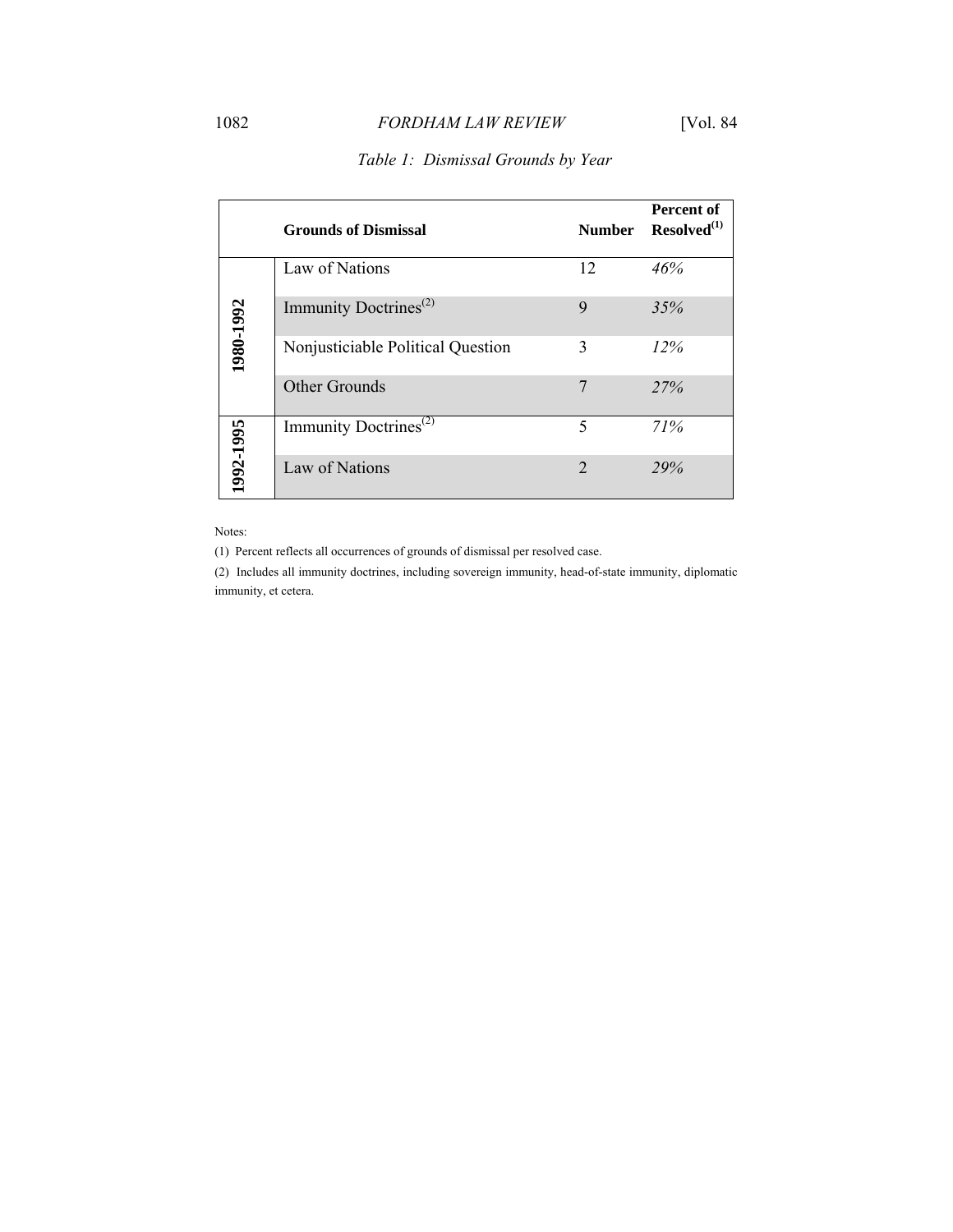|           | <b>Grounds of Dismissal</b>          | <b>Number</b>  | Percent of<br>$Resolved^{(1)}$ |
|-----------|--------------------------------------|----------------|--------------------------------|
|           | Law of Nations                       | 11             | 29%                            |
|           | Immunity Doctrines <sup>(2)</sup>    | $\overline{7}$ | 18%                            |
|           | <b>Statute of Limitations</b>        | 6              | 16%                            |
|           | <b>Personal Jurisdiction</b>         | 3              | 8%                             |
| 1995-2004 | No Private Right of Action           | 2              | 5%                             |
|           | Nonjusticiable Political Question    | $\overline{2}$ | 5%                             |
|           | Forum Non Coveniens                  | 1              | 3%                             |
|           | Other Grounds                        | 8              | 21%                            |
|           | Law of Nations                       | 41             | 37%                            |
|           | Immunity Doctrines <sup>(2)</sup>    | 27             | 25%                            |
| 2004-2013 | Personal Jurisdiction                | 11             | 10%                            |
|           | <b>Insufficiently Pled Complaint</b> | 8              | 7%                             |
|           | Nonjusticiable Political Question    | 6              | 5%                             |
|           | No Grounds Given                     | 6              | 5%                             |
|           | Not Natural Person                   | 5              | 5%                             |
|           | Other Grounds                        | 28             | 25%                            |

# *Table 1 continued*

Notes:

(1) Percent reflects all occurrences of grounds of dismissal per resolved case.

(2) Includes all immunity doctrines, including sovereign immunity, head-of-state immunity, diplomatic immunity, et cetera.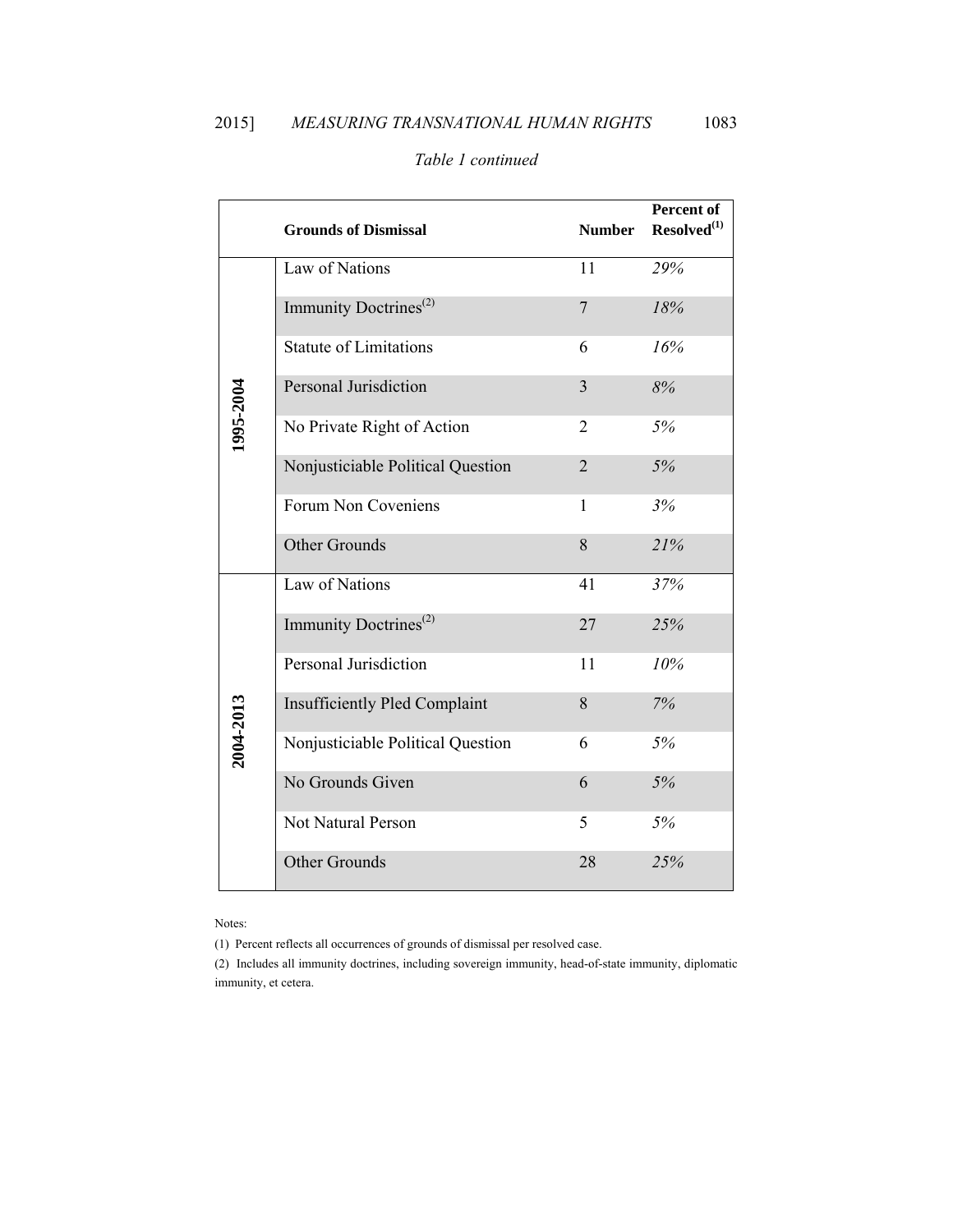### 1084 *FORDHAM LAW REVIEW* [Vol. 84

|           | <b>Grounds of Dismissal</b>             | <b>Number</b> | Percent of<br>$Resolved^{(1)}$ |
|-----------|-----------------------------------------|---------------|--------------------------------|
|           | Presumption Against Extraterritoriality | 16            | 38%                            |
|           | Immunity Doctrines <sup>(2)</sup>       | 11            | 26%                            |
| 2013-2015 | Law of Nations                          | 6             | 14%                            |
|           | Personal Jurisdiction                   | 6             | 14%                            |
|           | Other Grounds                           | 20            | 48%                            |

# *Table 1 continued*

Notes:

(1) Percent reflects all occurrences of grounds of dismissal per resolved case.

(2) Includes all immunity doctrines, including sovereign immunity, head-of-state immunity, diplomatic immunity, et cetera.

Finally, for many years there was widespread handwringing over whether the ATS was purely jurisdictional such that it did not create a cause of action, and cases such as *Tel-Oren* reflected this trend.155 Some scholars, especially Professors Curtis A. Bradley and Jack L. Goldsmith, argued that the ATS could not support suits for violations of the law of nations because only the political branches can incorporate customary international law into domestic law.156 As *Sosa* established, the ATS *is* jurisdictional, but the cause of action is found in federal common law that incorporates customary international law.157 And no empirical evidence supports the proposition that any significant number of non pro se cases, pre-*Sosa*, were dismissed because the ATS does not confer a private right of action, though several cases were dismissed because they relied on non self-executing treaties as evidence of the law of nations.<sup>158</sup> The only cases in the dataset falling into this category do so either because they rely on a non self-executing treaty

 <sup>155.</sup> STEPHENS ET AL., *supra* note 13, at 27.

<sup>156</sup>*. See* Curtis A. Bradley & Jack L. Goldsmith, *Customary International Law As Federal Common Law: A Critique of the Modern Position*, 110 HARV. L. REV. 815, 833–34 (1997).

 <sup>157.</sup> Sosa v. Alvarez-Machaín, 542 U.S. 692, 719, 724 (2004).

 <sup>158.</sup> Only one non pro se case in the dataset was dismissed on the basis that the ATS did not create a cause of action pre-*Sosa*, but even this case did not explicitly rely on the ATS as a cause of action. *See* White v. Paulsen, 997 F. Supp. 1380, 1382, 1387 (E.D. Wash. 1998) (dismissing suit brought against prison physician, alleging in part that plaintiffs were subjected to nonconsensual medical experimentation while in custody in violation of international law's prohibition of crimes against humanity).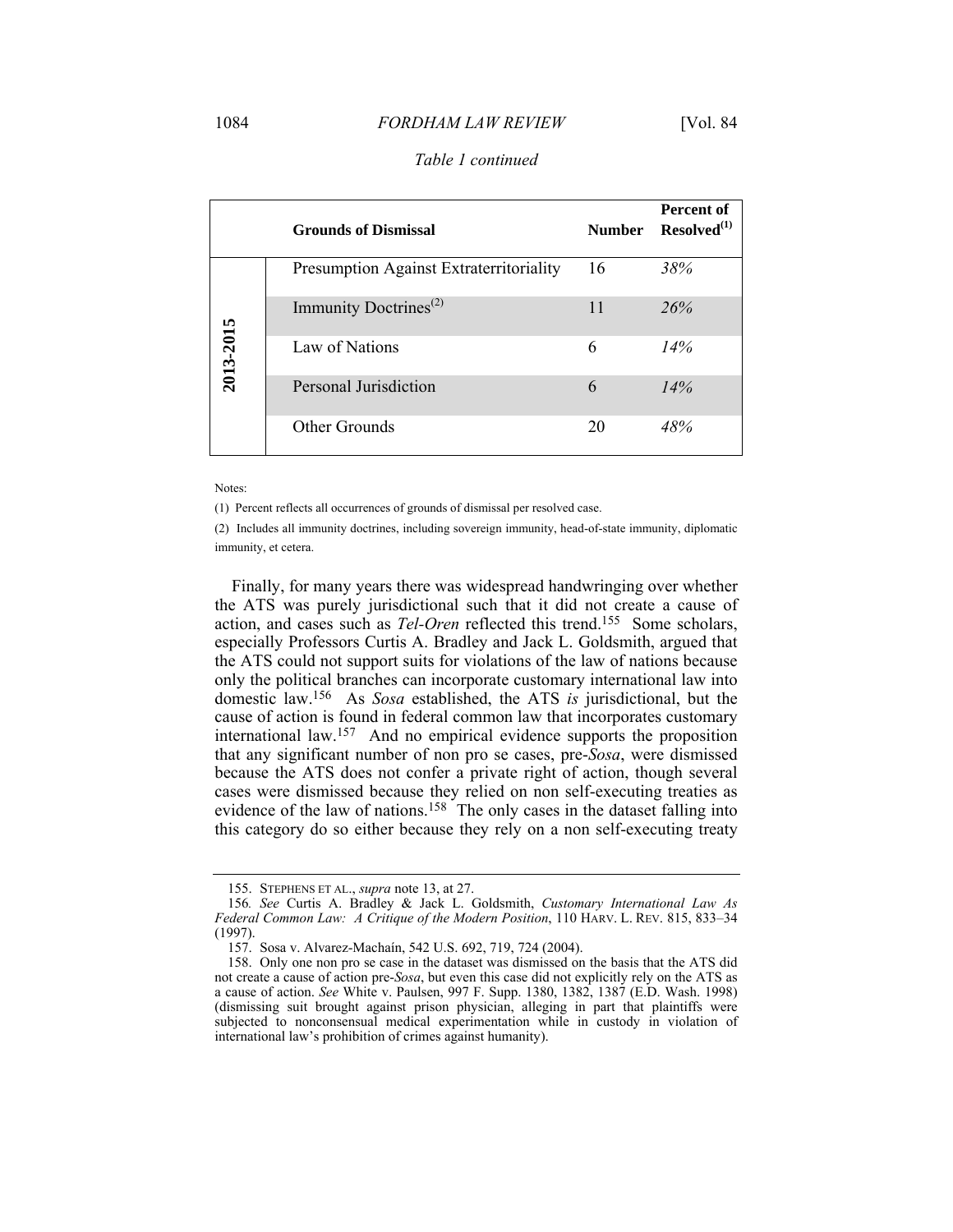that was not well established enough to form a norm under customary international law or because plaintiffs attempted to invoke norms that were not sufficiently definite or universal.

# III. FINDINGS AND TRENDS OVER EACH TIME PERIOD

This part details the evolution of transnational human rights claims under the ATS and TVPA over time, summarizing the success rates and major doctrinal shifts over each period.

The data support three major takeaways. First, while the dismissal rate remained within the same 15 percent band, major doctrinal shifts occurred over time, such as the emergence of the presumption against extraterritoriality and the doctrine that corporations are not persons under international law. Second, the data illustrate not only that new dismissal grounds emerged, but also that shifts often occurred intra-doctrinally. In other words, judicial interpretations of the law of nations, sovereign immunity, and other existing dismissal grounds evolved, though occasionally in contradictory directions. Sometimes lower courts refused to follow the Supreme Court, and sometimes the Supreme Court actually proved helpful to plaintiffs when lower courts accepted new arguments against these cases. For example, even as lower courts ratcheted up the immunity afforded government officials, the Supreme Court checked that tendency. And even as the Supreme Court imposed the new territoriality requirement, at least some lower courts were quick to interpret it narrowly. Third, while the dismissal rates remained relatively constant, the data establish that plaintiffs increasingly diversified the identity of defendants, as suits moved from suits against individuals to suits against state instrumentalities to suits against private entities and corporations, which expanded the scope of ATS and TVPA liability.

While it is impossible to prove causality based on the dataset, these facts suggest that attempts to expand ATS and TVPA liability were not entirely successful. On the other hand, these facts suggest that plaintiffs' lawyers were able to circumvent the evolution and doctrinal shifts that occurred during some of these periods, including both post-*Sosa* and post-*Kiobel II*, by bringing cases that stood up to these shifts, or through effective pleading, or both.

# *A. From* Filártiga *to the TVPA*

The early period of the ATS—largely considered the "honeymoon" phase by scholars<sup>159</sup>—was actually one in which plaintiffs experienced the lowest success rates.<sup>160</sup> One potential explanation is that courts were hostile

 <sup>159.</sup> Stephens, *supra* note 13, at 1469.

 <sup>160.</sup> Until the passage of the TVPA in 1991, at least thirty-three nonfrivolous, non pro se ATS suits were fully resolved apart from *Filártiga*, and thirteen more were filed. Of these cases, only four were resolved in favor of the plaintiffs. Three cases have unknown end results, but the last recorded opinion in two of these indicates the ATS claims would likely have been dismissed. The remaining twenty-six cases were dismissed before even reaching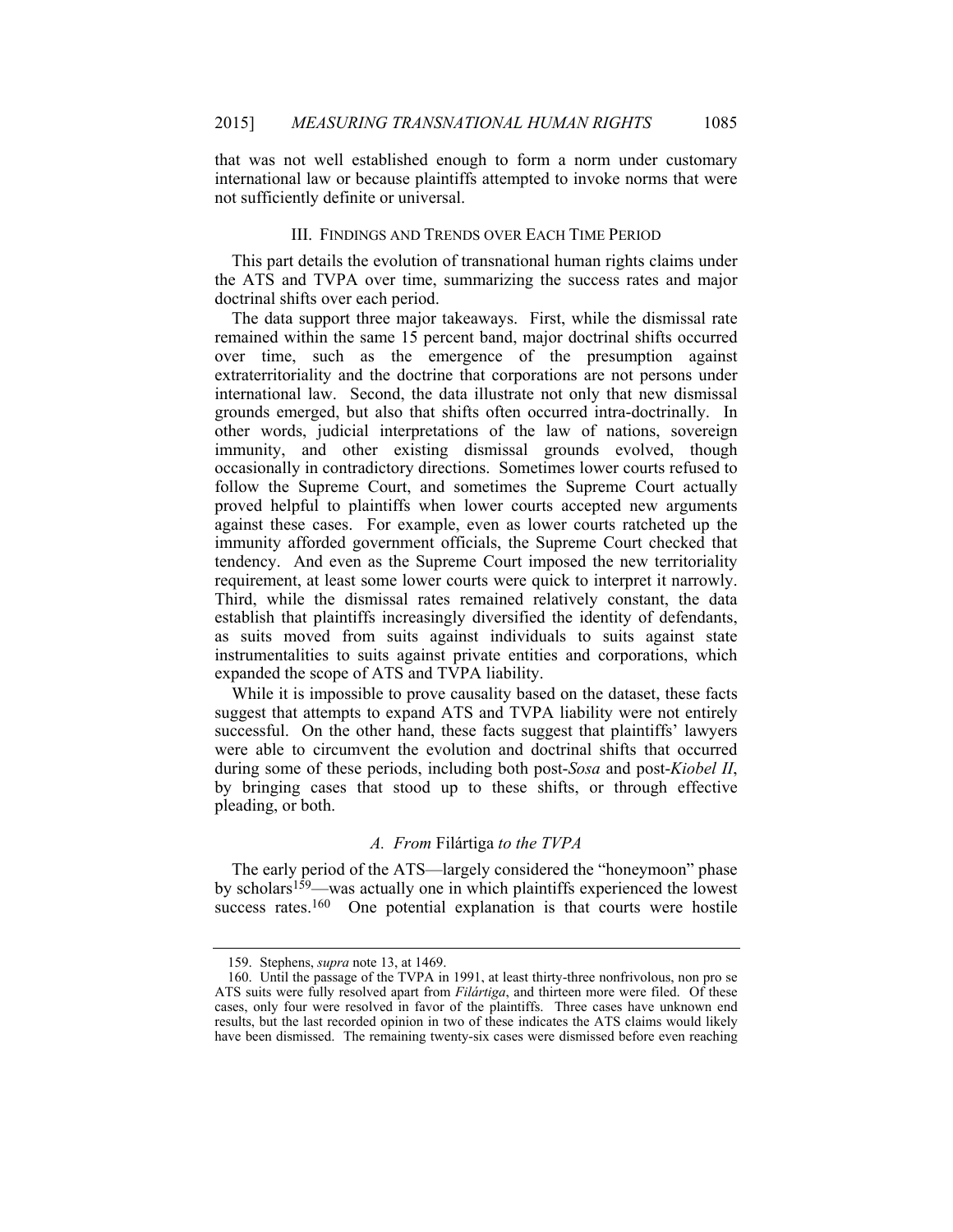toward international law. Yet, the low success rate may be better explained by a judicial struggle to develop a workable definition of the law of nations, as well as a conservative interpretation of which actors could be sued. In the few cases where plaintiffs did prevail, they alleged harms similar to those in *Filártiga*, namely torture and extrajudicial killings, and sued state officials, forming the hallmarks of actionable ATS and TVPA claims today.

The biggest mark against the ATS and manifestation of hostility toward international law qua international law was *Tel-Oren*, which as noted was a suit against the PLO and other entities for the torture and death of many Israelis.<sup>161</sup> The per curiam section gave no reason for the decision.<sup>162</sup> However, Judge Bork argued in his concurrence that the ATS did not itself create a cause of action for violations of the law of nations.163 He based this conclusion on the logic underlying the act of state doctrine164 and the political question doctrine (derived from the former in the context of international law).165 According to Judge Bork, while the act of state doctrine had originally been premised on "comity" and respect for the "sovereignty" of sister nations, it evolved into a separation of powers doctrine premised on a recognition that the judiciary has no institutional competence to intervene in foreign affairs, deemed within the province of the executive.166 Congress or the President *could* have affirmatively authorized a private cause of action in a treaty or other agreement for plaintiffs to pursue under the ATS but did not.<sup>167</sup> To conclude otherwise would interfere with the executive's design in enacting treaties or otherwise acceding to international law.168 Judge Robb based his concurrence entirely on the political question doctrine, arguing that there were no judicial standards through which to assess the case nor was it the prerogative of the courts to intervene in matters of foreign affairs in which neither Congress nor the executive provided guidance for statutory construction.<sup>169</sup>

the summary judgment stage, meaning at minimum courts terminated approximately 79 percent of all cases resolved during this period at the pleading stage. This is the highest rate of any of the five periods with the exception of post-*Kiobel II*. And during this time, the judgments favoring plaintiffs and the one settlement were relatively minor compared to what they would later amount to in dollar value. The highest dollar value amounted to approximately \$60 million, none of which was ever collected.

<sup>161</sup>*. See supra* notes 38–42 and accompanying text.

 <sup>162.</sup> Tel-Oren v. Libyan Arab Republic, 726 F.2d 774, 775 (D.C. Cir. 1984) (per curiam).

 <sup>163.</sup> *Id.* at 801 (Bork, J., concurring).

<sup>164</sup>*. Id.* at 789 (Edwards, J., concurring) ("Where the Act of State Doctrine applies, the Supreme Court has directed the courts not to inquire into the validity of the public acts of a recognized foreign sovereign committed *within its own territory* . . . . The doctrine does *not* require courts to decline jurisdiction, as does the Foreign Sovereign Immunities Act, but only not to reach the merits of certain issues." (internal citation omitted)).

 <sup>165.</sup> *Id.* at 800.

 <sup>166.</sup> *Id.* at 802.

 <sup>167.</sup> *Id.* at 814–19.

 <sup>168.</sup> *Id.*

 <sup>169.</sup> *Id.* at 823 (Robb, J., concurring).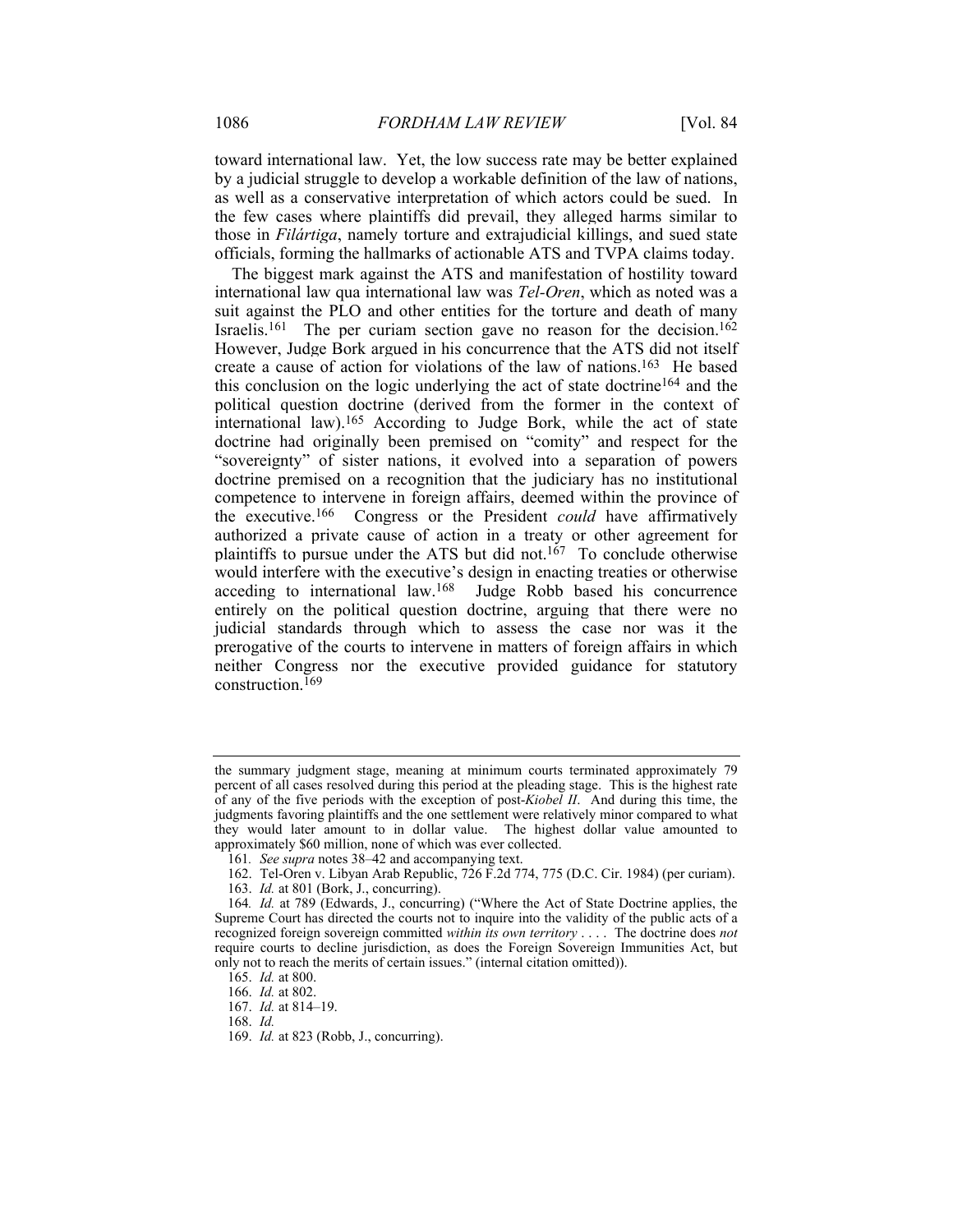Although *Tel-Oren* prompted massive scholarly commentary, it was an island doctrinally speaking. No other case during this time period struck down ATS claims on Judge Bork's logic or, for that matter, Judge Robb's, however compelling they may have been to scholars or officials in the Reagan Administration. The real hostility toward ATS cases was likely a result of their novelty. Judges and parties had rarely grappled with the statute before and, as such, knew very little about what to do with it. Historically it had only been applied to a narrow array of cases, for example, those related to ambassadors.170 After *Filártiga*, both individual victims of human rights abuses and corporations contended that defendants violated their rights under the law of nations. Because many of these fact patterns, as well as the categories of the parties who brought them or were sued under them, differed in kind from *Filártiga*, courts were left without much guidance on a number of questions.

*Filártiga* did not define what constituted the law of nations, except to say that it "may be ascertained by consulting the works of jurists, writing professedly on public law; or by the general usage and practice of nations; or by judicial decisions recognizing and enforcing that law."171 In applying this methodology, courts adopted a narrow definition of the phrase, rejecting claims based on torts such as negligence,<sup>172</sup> conversion,<sup>173</sup> expropriation of property, $174$  and fraud, $175$  even when the facts suggested potential human rights violations such as failure to protect from political violence or confiscation of property during a dictatorship. Other claims that courts deemed not to violate the law of nations included abuses of free speech<sup>176</sup> and environmental law treaties.<sup>177</sup> At least one court ruled that

<sup>170</sup>*. See* William R. Casto, *The Federal Courts' Protective Jurisdiction over Torts Committed in Violation of the Law of Nations*, 18 CONN. L. REV. 467, 492–93, 492 n.143, 494 n.152 (1986).

 <sup>171.</sup> Filártiga v. Peña-Irala, 630 F.2d 876, 880 (2d Cir. 1980) (quoting United States v. Smith, 18 U.S. (5 Wheat.) 153, 160–61 (1820)).

<sup>172</sup>*. See, e.g.*, Jones v. Petty Ray Geophysical Geosource, Inc., 722 F. Supp. 343, 348 (S.D. Tex. 1989) (holding plaintiff's complaint that Sudan was negligent in failing to warn the plaintiff's family of "imminent political danger and violence and failing to provide adequate police protection and security" did not state a claim under the law of nations and that the plaintiff failed to allege alien status).

<sup>173</sup>*. See, e.g.*, Cohen v. Hartman, 634 F.2d 318, 320 (5th Cir. 1981) (holding that Canadian citizen who alleged his employee converted his funds did not state a claim under the law of nations).

<sup>174</sup>*. See, e.g.*, Jafari v. Islamic Republic of Iran, 539 F. Supp. 209, 210 (N.D. Ill. 1982) (dismissing Iranian nationals' suit against the government of Iran to recover money for allegedly wrongful expropriation of their property on the grounds that Iran's actions did not violate any U.S. treaty, and the law of nations does not prohibit a government's expropriation of the property of its own nationals).

<sup>175</sup>*. See, e.g.*, Trans-Continental Inv. Corp. v. Bank of Commonwealth, 500 F. Supp. 565, 570 (C.D. Cal. 1980) (holding that allegations by a foreign company against Michigan bank and its controlling persons for fraud was not a violation of the law of nations).

<sup>176</sup>*. See, e.g.*, Guinto v. Marcos, 654 F. Supp. 276, 278, 280 (S.D. Cal. 1986) (holding that seizure of Philippine citizens' film did not rise to the level of a violation of a universally recognized right, but also that the act of state doctrine immunized the government from suit).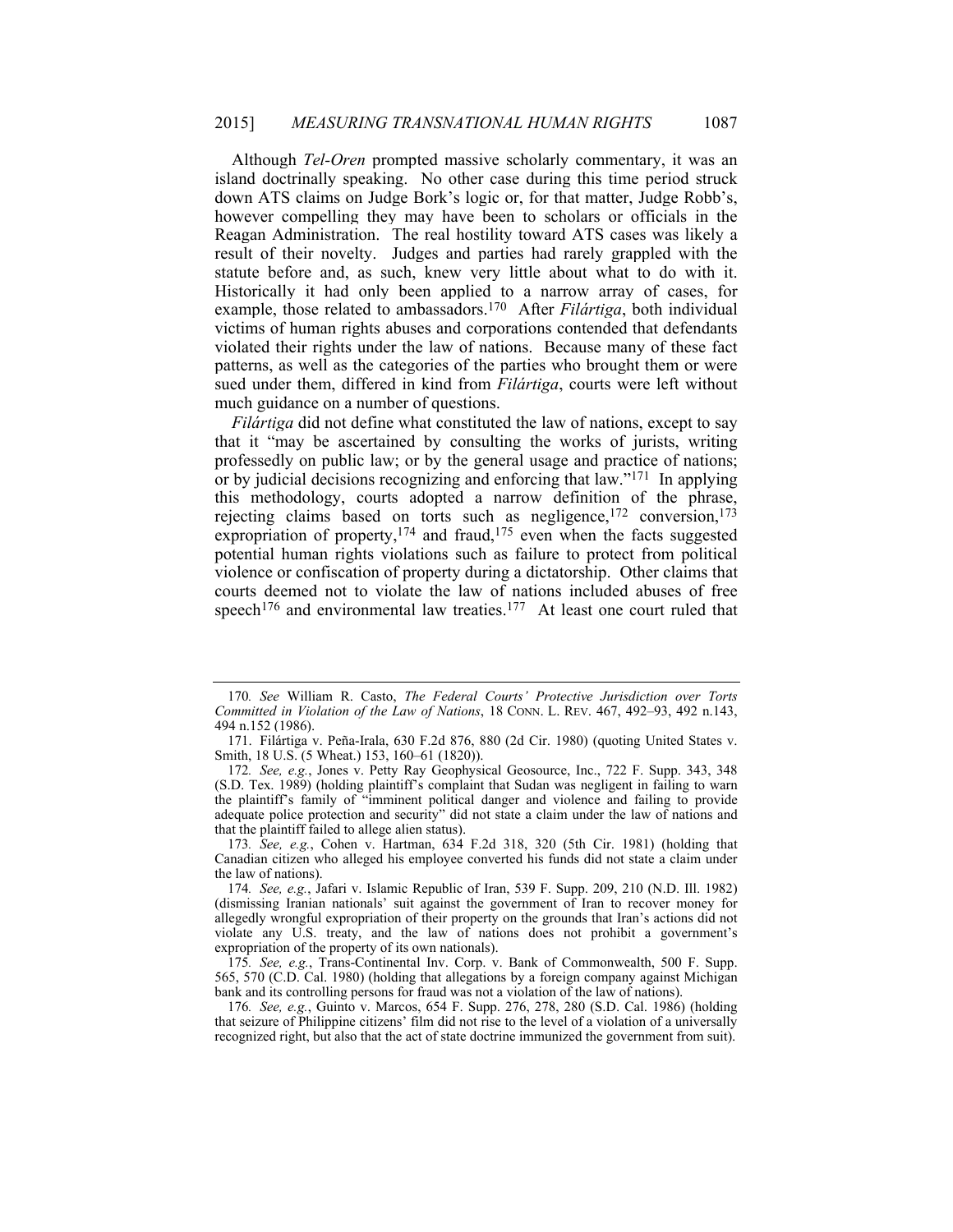while causing "disappearances" during a military dictatorship was a violation of the law of nations, "cruel, inhuman, and degrading treatment" during the same was not, despite the corpus of treaty law surrounding the issue.178 And Judge Edwards in *Tel-Oren* found the allegations that the PLO tortured and killed Israelis similar to those of *Filártiga* and therefore theoretically actionable, but distinguished the case on the ground that nonstate entities could not be held liable for torture under international law, otherwise the crimes simply amounted to assault.179 Judge Edwards also argued that politically motivated terrorism, "no matter how repugnant it might be," was not a violation of the law of nations given the lack of consensus in the international community condemning it.180

There were many other cases where violations of the law of nations might have been established, and yet claims were still dismissed. The second most important means of dismissing early ATS cases was sovereign immunity, a doctrine that was not deployed against officials themselves, but against states. Nine cases were dismissed based on sovereign immunity, with three suits against the U.S. government<sup>181</sup> and two more against its agents.182 The underlying rationale for these dismissals was that the United States cannot be sued unless it consents to such a suit and that the ATS does

 179. Tel-Oren v. Libyan Arab Republic, 726 F.29 774, 791–95 (D.C. Cir. 1914) (Edwards, J., concurring).

180. *Id.* at 795–96.

<sup>177</sup>*. See, e.g.*, Amlon Metals, Inc. v. FMC Corp., 775 F. Supp. 668, 671 (S.D.N.Y. 1991) (holding plaintiffs' suit for shipment of contaminated copper did not rise to a violation of the law of nations because the defendant had violated no treaty).

 <sup>178.</sup> Forti v. Suarez-Mason, 694 F. Supp. 707, 709 (N.D. Cal. 1988) (holding claims for "cruel, inhuman, and degrading treatment" did not amount to violations of the law of nations because the tort was not universally "definable," i.e., it could encompass many different types of treatment). This Article counts *Forti* as a "success" because the second amended complaint resulted in a default judgment for the plaintiff. *Id.* Nevertheless, the opinion illustrates the narrow definition of the Law of Nations some courts crafted after *Filártiga*.

 <sup>181.</sup> Industria Panificadora, S.A. v. United States, 957 F.2d 886, 887 (D.C. Cir. 1992) (dismissing suit by Panamanian businesses for looting in the wake of invasion of Panama); Lloyd's Syndicate 609 v. United States, 917 F.2d 1552, 1553 (11th Cir. 1990) (dismissing suit arising out of many laws, including the ATS, for aircraft that was destroyed during fighting in Panama against the United States); Canadian Transp. Co. v. United States, 663 F.2d 1081, 1092 (D.C. Cir. 1980) (dismissing suit under the ATS for refusal to permit a vessel to enter a port on the ground of risk to national security).

 <sup>182.</sup> Adras v. Nelson, 917 F.2d 1552, 1557 (11th Cir. 1990) (dismissing suit by Haitian refugees detained after their entry for their unlawful detention and treatment received in a detention center); Sanchez-Espinoza v. Reagan, 770 F.2d 202, 204–05 (D.C. Cir. 1985) (dismissing suit brought against the U.S. President and other federal defendants alleging they provided "financial, technical, and other support to anti-Nicaraguan terrorist groups" that "carried out scores of attacks on upon innocent" civilians that "resulted in summary execution, murder, abduction, torture, rape, wounding, and destruction of private property and public facilities" on the grounds of sovereign immunity as well as the political question doctrine (citation omitted)). The last case, *Bennett v. Stephens*, No. 88-Civ-2610, 1989 WL 17751 (D.D.C. Feb. 23, 1989), which dealt with a woman who believed the government was transmitting radio waves into her body, was nominally decided on the grounds of sovereign immunity even though it could well be deemed frivolous. *Id.* at \*4.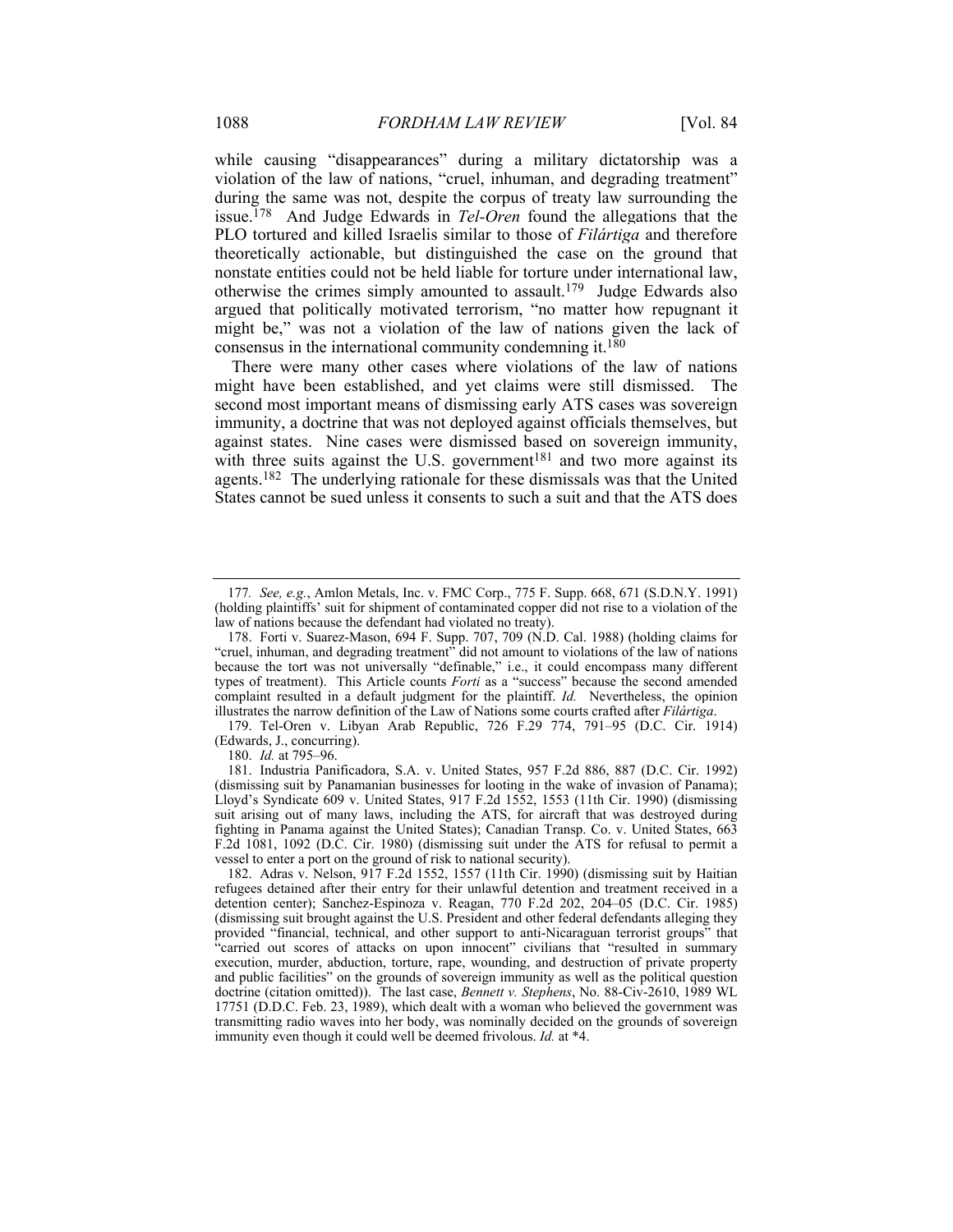not function as a waiver or as consent.183 Dismissal on this ground may have, in large part, been due less to the importance of the immunity accorded foreign countries than to a desire to protect our own government. Later periods suggest this reasoning may be motivating this doctrinal development because courts later held that U.S. *officials* could not be sued though foreign officials could be. Of the cases against non-U.S. defendants, all three were brought against foreign governments (the Soviet Union,<sup>184</sup> Saudi Arabia,<sup>185</sup> and Argentina<sup>186</sup>). The Supreme Court effectively ended all litigation under the ATS against foreign states in *Argentine Republic v. Amerada Hess Shipping Corp*. 187 This decision held that jurisdiction over foreign states must be predicated solely on the FSIA—a statute passed in 1976 that provides statutory immunity to foreign states unless one of the exceptions applies (e.g., for commercial activities or for state torts committed within the territory of the United States).188

Other individual grounds of dismissal during this time period include individual cases dealing with inadequate service of process, $189$  the political question doctrine,<sup>190</sup> and standing.<sup>191</sup> For these latter two grounds, the

187*.* 488 U.S. 428 (1989).

 <sup>183.</sup> Under the Foreign Sovereign Immunities Act, "[a] foreign state shall not be immune from the jurisdiction of courts of the United States . . . in which the foreign state has waived its immunity either explicitly or by implication." 28 U.S.C. § 1605(a)(1) (2012); *see also infra* notes 188–91.

 <sup>184.</sup> Von Dardel v. Union of Soviet Socialist Republics, 736 F. Supp. 1, 8 (D.D.C. 1990) (holding that a guardian of a Swedish diplomat's suit against Soviet Union for the diplomat's unlawful seizure, subsequent imprisonment, and possible death was barred by sovereign immunity).

 <sup>185.</sup> Nelson v. Saudi Arabia, No. 88-Civ-1791, 1989 WL 435302, at \*1, \*4 (S.D. Fla. Aug. 11, 1989) (dismissing suit brought by systems engineer against Saudi Arabia for being "shackled, tortured, and beaten" while he was detained by Saudi Arabia after making reports of safety violations), *rev'd on other grounds*, Nelson v. Saudi Arabia, 923 F.2d 1528, 1530 (11th Cir. 1991), *rev'd on other grounds*, 507 U.S. 349 (1993), *vacated on other grounds*, 996 F.2d 270 (11th Cir. 1993).

 <sup>186.</sup> Argentine Republic v. Amerada Hess Shipping Corp., 488 U.S. 428, 431 (1989) (dismissing suit brought by Liberian corporation against Argentina for bombing its oil tanker on the high seas during the Falklands War).

<sup>188</sup>*. Id.* at 431; 28 U.S.C. § 1605(a). Prior to *Amerada Hess*, one court had handed down a default judgment against the Republic of Chile for a car bombing during the military dictatorship of Augusto Pinochet that killed both the Chilean ambassador and foreign minister to the United States while they were in Washington, D.C., en route to a meeting. de Letelier v. Republic of Chile, 488 F. Supp. 665, 674 (D.D.C. 1980) (holding that such conduct constituted a violation of international law and that FSIA did not apply); Richard B. Lillich, *Damages for Gross Violations of International Human Rights Awarded by U.S.*  Courts, 15 HUM. RTS. Q. 207, 208 n.5 (1993) (reporting the damages were jointly assessed by the Chilean-U.S. Commission at \$5,062,854.97).

<sup>189</sup>*. See, e.g.*, Carmichael v. United Techs. Corp., 835 F.2d 109, 115 (5th Cir. 1988) (dismissing British national's suit against various businesses under the ATS for his imprisonment and torture in Saudi Arabia for inadequate service of process as to all but one, and holding that there was no evidence to substantiate the remaining defendants' involvement).

<sup>190</sup>*. See, e.g.*, Greenham Women Against Cruise Missiles v. Reagan, 591 F. Supp. 1332, 1340 (S.D.N.Y. 1984) (holding that suit injunction against the deployment of cruise missiles in a town in England where a U.S. Air Force base was located raised a nonjusticiable political question). *But see* Ramirez de Arellano v. Weinberger, 745 F.2d 1500, 1512 (D.C.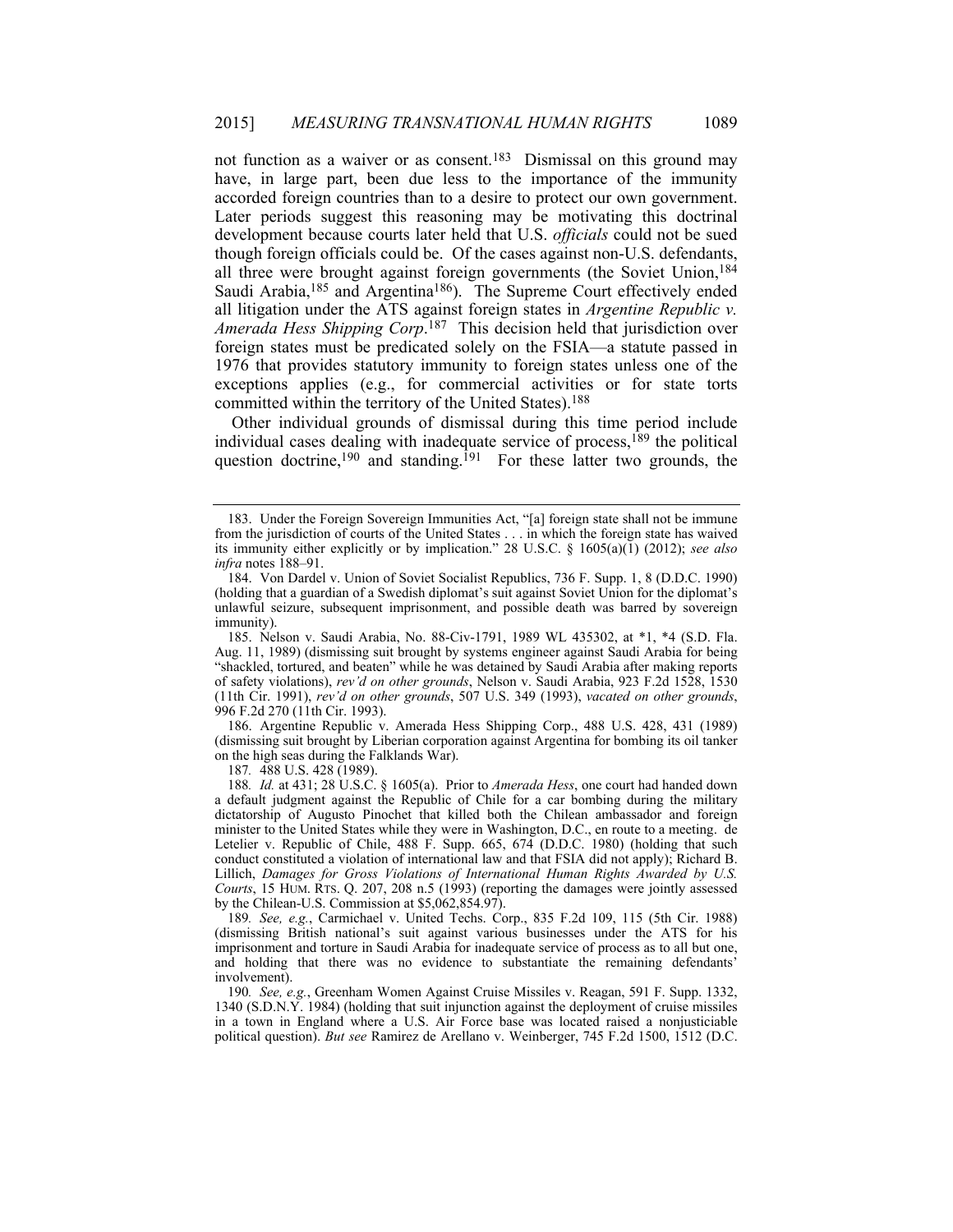courts expressed discomfort interfering with foreign policy decisions made by the coordinate branches of government—such as the decision to invade a foreign country or to act in the interests of national security—rather than with the executive's desire not to deem the judiciary of a sister sovereign corrupt or otherwise unable to dispense justice. That is to say, these doctrines have mostly come into play when the United States is a defendant rather than amicus or an intervenor (e.g., if the State Department submits a letter requesting or objecting to dismissal).192 As such, these doctrines arguably are not hostile toward international law or the foreignness of such lawsuits. Another ground was the heads of state doctrine, which provides that *current* foreign heads of state cannot be liable for actions taken in their official capacity.193

Plaintiffs prevailed in the four remaining cases, which alleged harms that went far beyond commercial torts and resembled the fact pattern in *Filártiga*—gruesome torture and extrajudicial killing. Three of these suits were filed against the same foreign officer who acted under color of state law during Argentina's Dirty War.<sup>194</sup> This trilogy was important because it established new means for defendants to be held liable for actions they did not personally commit on the basis of "command responsibility" and helped establish that the head-of-state immunity doctrine did not apply to *former* members of government. Over \$89 million was collectively awarded in these cases, of which only \$1000 was ever dispersed.<sup>195</sup>

### *B. From the TVPA to* Kadic

Perhaps this period should more rightly be deemed the "honeymoon" of the ATS and the TVPA. From the passage of the TVPA on March 12, 1992, until *Kadic v. Karadžić* on October 13, 1995, outcomes for plaintiffs were far more favorable—at least in terms of judgments and nondispositive opinions that paved the way for future large recoveries. Plaintiffs prevailed

Cir. 1984) (holding that suit against U.S. occupation of Honduran farmers' land did not raise a political question).

 <sup>191.</sup> De Arellano v. Weinberger, 788 F.2d 762, 764 (D.C. Cir. 1986) (holding that Honduran farmers whose land was illegally occupied by a U.S. military training center had cause of action under the ATS, but that because the occupation was in practical terms over, there was no standing to issue an injunction).

<sup>192</sup>*. See* Stephens, *supra* note 28, at 793 & n.109 (discussing the Department of State's letter in a case involving Exxon and the Indonesian military).

<sup>193</sup>*. See* Guinto v. Marcos, 654 F. Supp. 276, 280 (S.D. Cal. 1986) (discussing the act of state doctrine).

 <sup>194.</sup> Forti v. Suarez-Mason, 694 F. Supp. 707, 708–09 (N.D. Cal. 1988), No. 87-cv-2058 (N.D. Cal. Apr. 20, 1990) (awarding \$8,000,000); Martinez-Baca v. Suarez-Mason, No. C-87-2057 SC, 1988 U.S. Dist. LEXIS 19470, at \*9–10 (N.D. Cal. Apr. 22, 1988) (default judgment for \$21,170,699). Although no record exists of the subsequent proceedings in Westlaw, Lexis, or Bloomberg Law or for the last case, a source reports that default judgments were awarded. *See* Lillich, *supra* note 188, at 207 n.4 (citing Quiros de Rapaport v. Suárez-Mason, No. 87-cv-2266 (N.D. Cal. Apr. 11, 1989) (awarding \$60,004,852)). The defendant was also extradited to Argentina to face criminal charges. *In re* Extradition of Suarez-Mason, 694 F. Supp. 676, 679 (N.D. Cal. 1988).

 <sup>195.</sup> Sandra Coliver, *Bringing Human Rights Abusers to Justice in U.S. Courts: Carrying Forward the Legacy of the Nuremberg Trials*, 27 CARDOZO L. REV. 1689, 1697 (2006).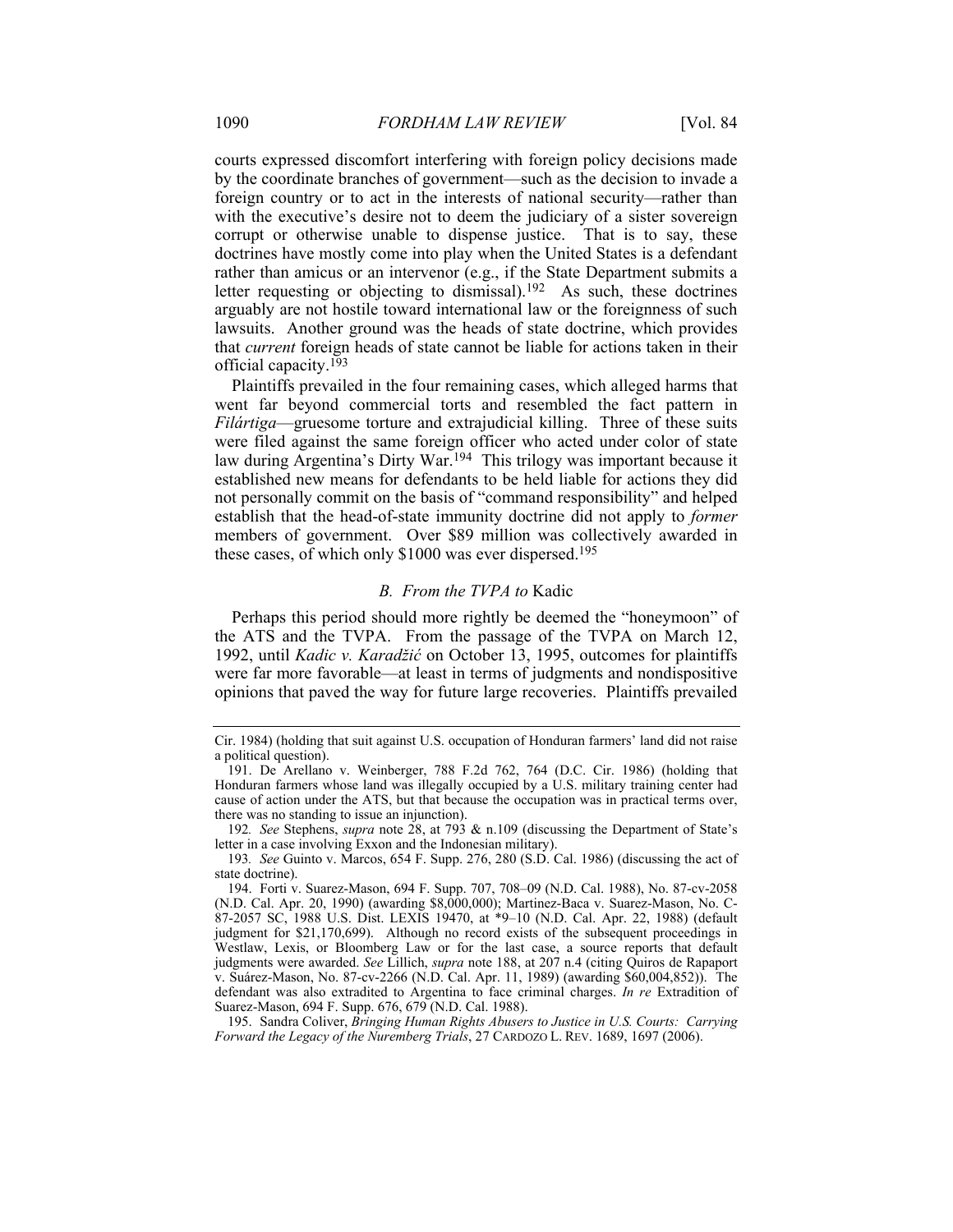approximately 36 percent of the time out of the eleven cases that were fully resolved during this period, winning three default judgments<sup>196</sup> and hammering out one large settlement.<sup>197</sup> Unfortunately, none of the judgments, which amounted to \$81.5 million collectively, was ever collected.198

These victories rejected several strands of jurisprudence hostile toward the application of international law, even, for example, the argument eventually accepted by *Kiobel II* that the ATS did not apply extraterritorially, as well as Judge Bork's argument that the ATS did not confer a private right of action. The cases pushed back against the new argument that defendants were protected by the act of state doctrine if their acts were official. The victories also crystallized new actionable human rights violations committed by officials—whether committed in the course of their duties or not. Despite victories, the majority of judgments during this time period were resolved in favor of defendants on the basis of sovereign immunity, for the most part not due to any doctrinal developments but rather to a time lag after *Amerada Hess*.

First, two victories for plaintiffs upheld a new basis for liability beyond torture and extrajudicial killing: cruel, inhuman, and degrading treatment. The plaintiffs in a consolidated case brought under the ATS and TVPA, *Xuncax v. Gramajo*, 199 alleged that the former Defense Minister of Guatemala, Hector Gramajo, forced them to flee Guatemala after the military "ransacked their villages" and murdered, tortured, and falsely imprisoned them or their family members.200 In the most egregious example, one of the plaintiffs was forced to watch as soldiers mutilated his father's chest, back, and arms; shot him in the legs; and threw him into a hole filled with "burning mattresses and cardboard."<sup>201</sup> He saw his father's burnt body, and when he returned home, his house was incinerated "and his

 <sup>196.</sup> Xuncax v. Gramajo, 886 F. Supp. 162, 169 (D. Mass. 1995) (case against Guatemalan Minister of Defense); Todd v. Panjaitan, No. 92-Civ-12255, 1994 WL 827111, at \*1 (D. Mass. Oct. 26, 1994) (case against Indonesian general awarding \$14 million to plaintiff and also upholding liability on theory of command responsibility in the civil context); Paul v. Avril (*Paul I*), 812 F. Supp. 207, 209 (S.D. Fla. 1993) (case against the former head of the Haitian military).

 <sup>197.</sup> Siderman de Blake v. Argentina, 965 F.2d 699, 703 (9th Cir. 1992) (case against Argentina for kidnapping, torture, arbitrary detention, and forcible exile where sovereign immunity was waived by Argentina's actions in related proceedings; the case settled for \$6 million).

 <sup>198.</sup> *Todd*, No. 92-cv-12255 (D. Mass Nov. 14, 1994) (docket entry noting failed service of judgment); Email from Bob Corbett to Haiti Mailing List (May 30, 2001, 02:49 CDT), http://faculty.webster.edu/corbetre/haiti-archive/msg07862.html [hereinafter Corbett Email] (explaining the *Paul* judgment had, to date, not been enforced, but speculating that two plaintiffs received private payments) [http://perma.cc/EQS4-CRD7]; *see infra* note 204.

 <sup>199. 886</sup> F. Supp. 162 (D. Mass. 1995) (consolidating Nos. 91-cv-11564 and 91-cv-11612).

<sup>200</sup>*. Id*. at 169–79. The plaintiffs also sued under Guatemalan, state, and municipal tort law, and damages were considered on these bases as well. *Id.* at 200–02.

 <sup>201.</sup> *Id.* at 170.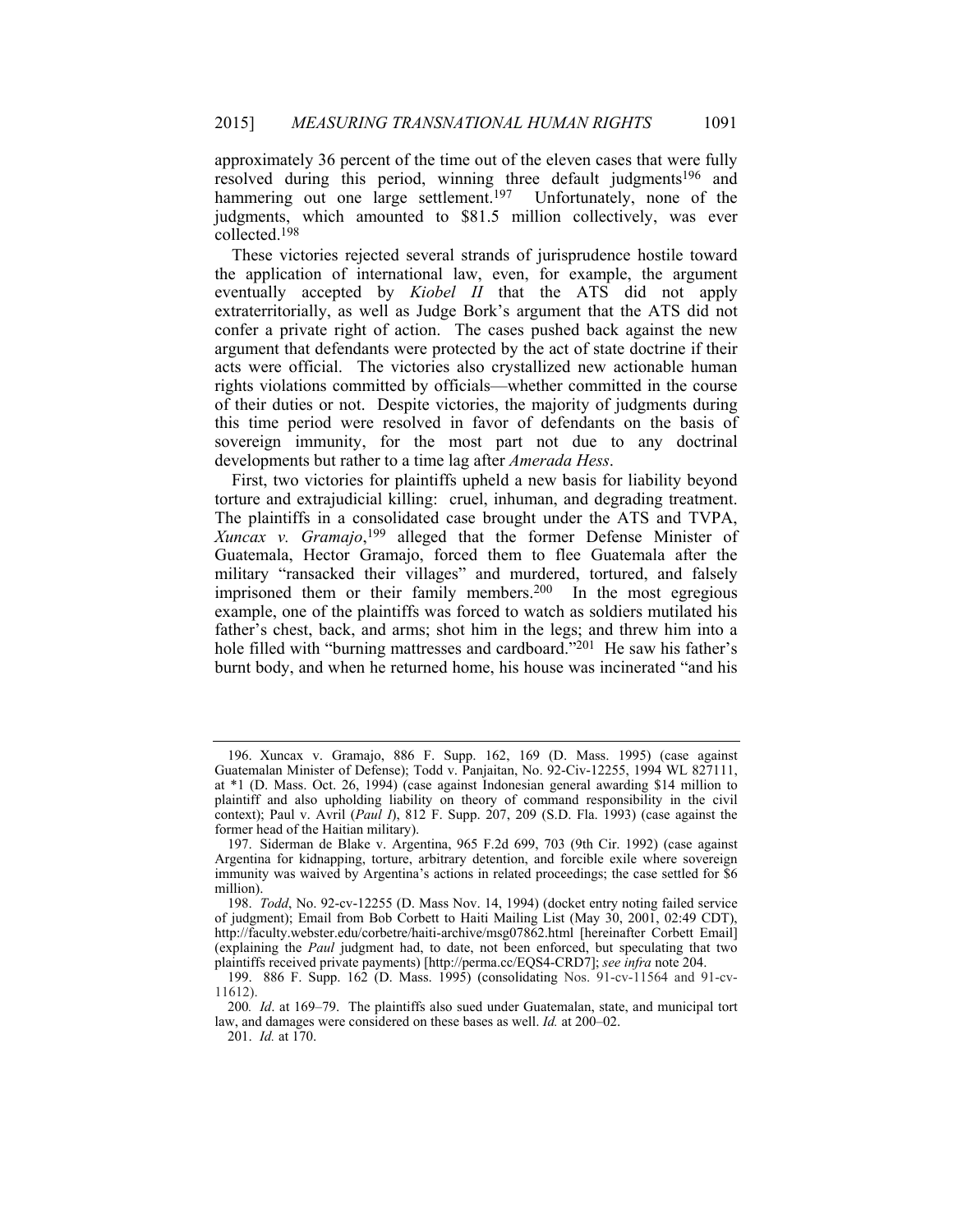mother and sibling [were] gone."<sup>202</sup> The court held that certain allegations (such as forcing plaintiffs to witness the torture of family members) supported a claim of cruel, inhuman, and degrading treatment.<sup>203</sup> The court awarded the plaintiffs \$45.5 million, though the money was never collected.204

The second case, *Paul v. Avril*, 205 involved a cause of action for cruel, inhuman, and degrading treatment and was brought by six prominent opposition leaders to the Haitian dictatorship. Among other things, they "ha[d] lit cigarettes inserted in[to] the[ir] nostrils, [were] put in contortionistic positions while beaten with particular attention being paid to the skull and groin  $\ldots$  [were] deliberate[ly] starv[ed]," and were "paraded on national television and falsely accused of being involved in an assassination plot."206 They sued Prosper Avril, the former head of the Haitian military, for torture, cruel and inhuman treatment, and other crimes.207 The court awarded a judgment of \$41 million to the six plaintiffs.208 None of the money was collected.209

The victories also rejected some of the arguments proffered against the application of international law. In *Paul*, the defendant argued that there was no subject matter jurisdiction over suits between foreign plaintiffs against foreign defendants for acts arising outside of the United States; that following Judge Bork's opinion in *Tel-Oren*, the ATS did not give rise to a cause of action; and, finally, that the act of state and political question doctrines barred the suit.<sup>210</sup> The court rejected each of these arguments in turn. It held that the text of the ATS, as well as surrounding precedent, made the statute applicable to "foreign cubed" cases—namely, cases brought by aliens against other aliens for conduct occurring abroad.211 It held that Judge Edward's concurrence in *Tel-Oren*, which agreed with *Filártiga*, was the correct interpretation of the cause of action question.<sup>212</sup> And it finally held that the acts at issue did not qualify as "official public acts," but instead as acts taken purely under "color of law"—and therefore

209*. See* Corbett Email, *supra* note 198.

 <sup>202.</sup> *Id.* In the second action, a missionary was "kidnapped, tortured[,] and subjected to sexual abuse in Guatemala by personnel under Gramajo's command." *Id.* at 173. She sued under the TVPA. *Id.* at 176.

 <sup>203.</sup> *Id.* at 185–89. One of the plaintiffs claimed "constructive expulsion" from Guatemala. *See id.* at 189. The court ruled this did not constitute a violation of the law of nations. *Id.*

 <sup>204.</sup> *Id.* at 198–99 (calculating damages under the ATS and TVPA). The court awarded an additional \$2 million in damages under Kentucky law. *Id.* Gramajo refused to pay. Xuncax v. Gramajo *and* Ortiz v. Gramajo, CTR. FOR CONST. RTS. (Oct. 9, 2007), http://ccr justice.org/ourcases/past-cases/xuncax-v.-gramajo-and-ortiz-v.-gramajo [http://perma.cc/ 93VD-K7JG].

 <sup>205. 812</sup> F. Supp. 207 (S.D. Fla. 1993).

<sup>206</sup>*. Id.* at 209.

 <sup>207.</sup> *Id.* 

 <sup>208.</sup> Paul v. Avril (*Paul II*), 901 F. Supp. 330, 336 (S.D. Fla. 1994) (awarding damages after the defendant failed to appear).

<sup>210</sup>*. Paul I,* 812 F. Supp. at 209.

<sup>211</sup>*. Id.* at 211–12.

<sup>212</sup>*. Id.* at 210–19.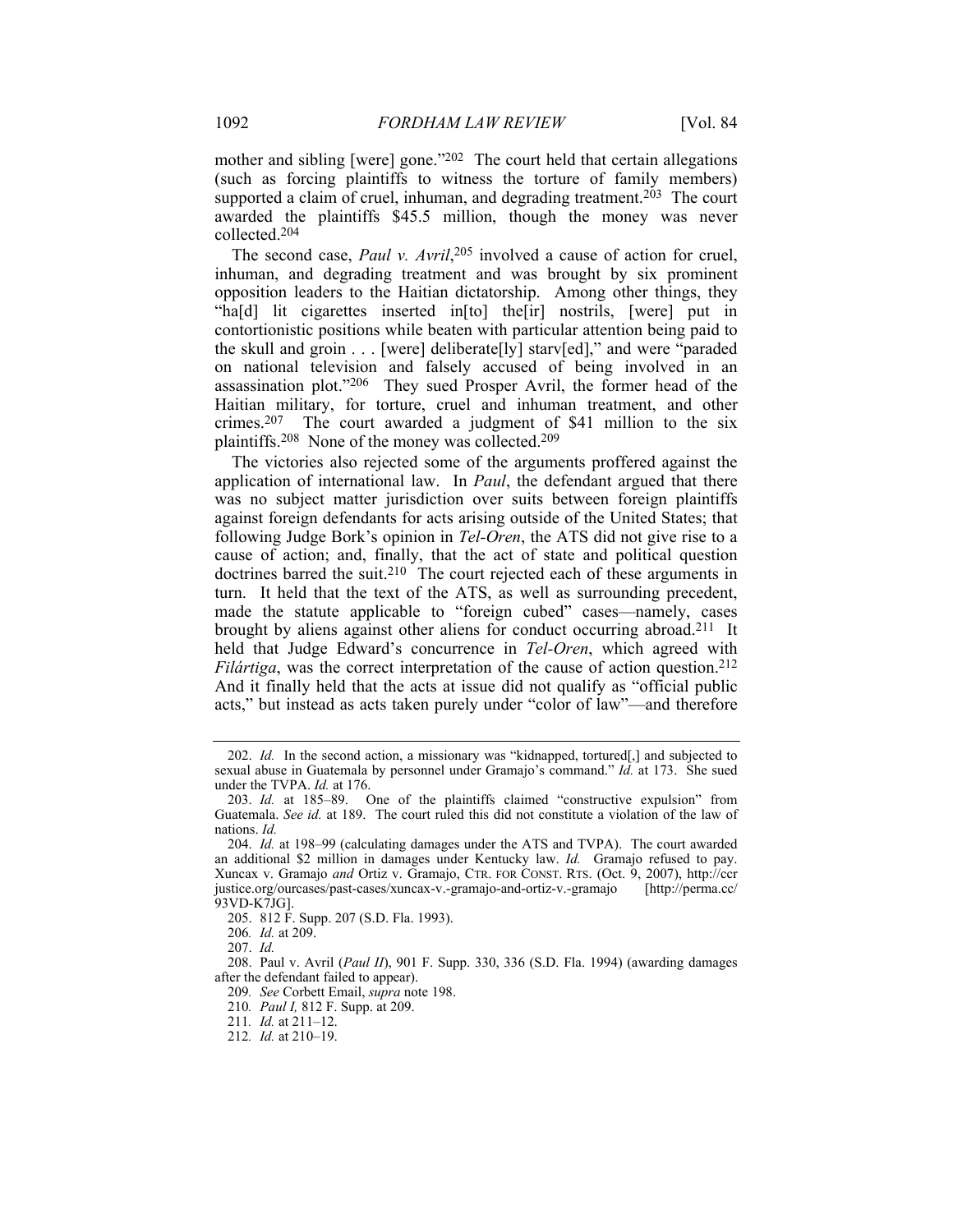the last two doctrines did not apply.213 Similarly, in *Xuncax*, the court addressed Judge Bork's and Judge Edward's concurrences in *Tel-Oren* and held that the TVPA ratified *Filártiga*'s approach to the ATS and that the ATS was not simply jurisdictional, but also enabled plaintiffs to sue for "harms [that] were committed upon them in violation of international law or a treaty of the United States."214

Two other cases not fully resolved during this period produced very important opinions dealing with some of the same questions. A case against the former dictator of the Philippines, Ferdinand Marcos, and his daughter, Imee Marcos-Manotoc, who oversaw military intelligence, produced a default judgment against Marcos-Manotoc (who failed to appear) for the kidnapping, torture, and death of a student based on his political beliefs.215 A district court in Hawai'i awarded his mother \$4.16 million in damages and attorneys' fees under Philippine law.<sup>216</sup> The Ninth Circuit considered whether Marcos-Manotoc was entitled to sovereign immunity under the FSIA; whether the ATS did not apply extraterritorially; and whether the ATS was "purely . . . jurisdictional" in nature.<sup>217</sup> It answered "no" to each, reasoning that the acts in question exceeded the scope of Marcos-Manotoc's official authority; that the ATS on its face could be applied to foreign defendants and there was no limitation as to the "locus of the injury"; and that the ATS recognized municipal torts and thus was not purely jurisdictional.<sup>218</sup> Meanwhile, the Ninth Circuit consolidated this case with other cases brought against Marcos and certified a class action against his estate, because at that point the dictator had died.<sup>219</sup> The plaintiffs moved to freeze Marcos's assets, and the district court complied.<sup>220</sup> The Estate appealed.<sup>221</sup> While the preliminary injunction was on appeal, the district court brought the case to trial, and a jury voted on February 13, 1994, in favor of the class and awarded the plaintiffs \$1.2 billion in exemplary damages and \$766 million in compensatory

217*. Estate I*, 978 F.2d at 501.

<sup>213</sup>*. Id.*

 <sup>214.</sup> Xuncax v. Gramajo, 886 F. Supp. 162, 183 (D. Mass. 1995).

 <sup>215.</sup> *In re* Estate of Ferdinand E. Marcos Human Rights Litig. (*Estate I*), 978 F.2d 493, 495–96 (9th Cir. 1992).

 <sup>216.</sup> *Id.* at 496; Trajano v. Marcos, Nos. 86-Civ-2448, 86-Civ-15039, 1989 WL 76894, at \*2 (9th Cir. Jul. 10, 1989) ("Marcos is a private citizen residing in the United States. Neither the present government of the Republic of the Philippines nor the United States government objects to judicial resolution of these claims, or sees any resulting potential embarrassment to any government. The issues raised, although extraordinarily complex, are within the capacity of the courts to resolve.").

 <sup>218.</sup> *Id.* at 500. Marcos-Manotoc also made the argument that the extraterritorial application of the ATS violated Article III of the U.S. Constitution. *Id.* at 501–03. The Ninth Circuit rejected this argument, holding that the "Arising Under" Clause was meant to encompass foreign cases and that the United States has the power to incorporate international law as part of domestic law. *Id.* at 499–503.

<sup>219</sup>*. In re* Estate of Ferdinand Marcos Human Rights Litig. (*Estate II*), 25 F.3d 1467, 1469 (9th Cir. 1994).

 <sup>220.</sup> *Id.*

 <sup>221.</sup> *Id.*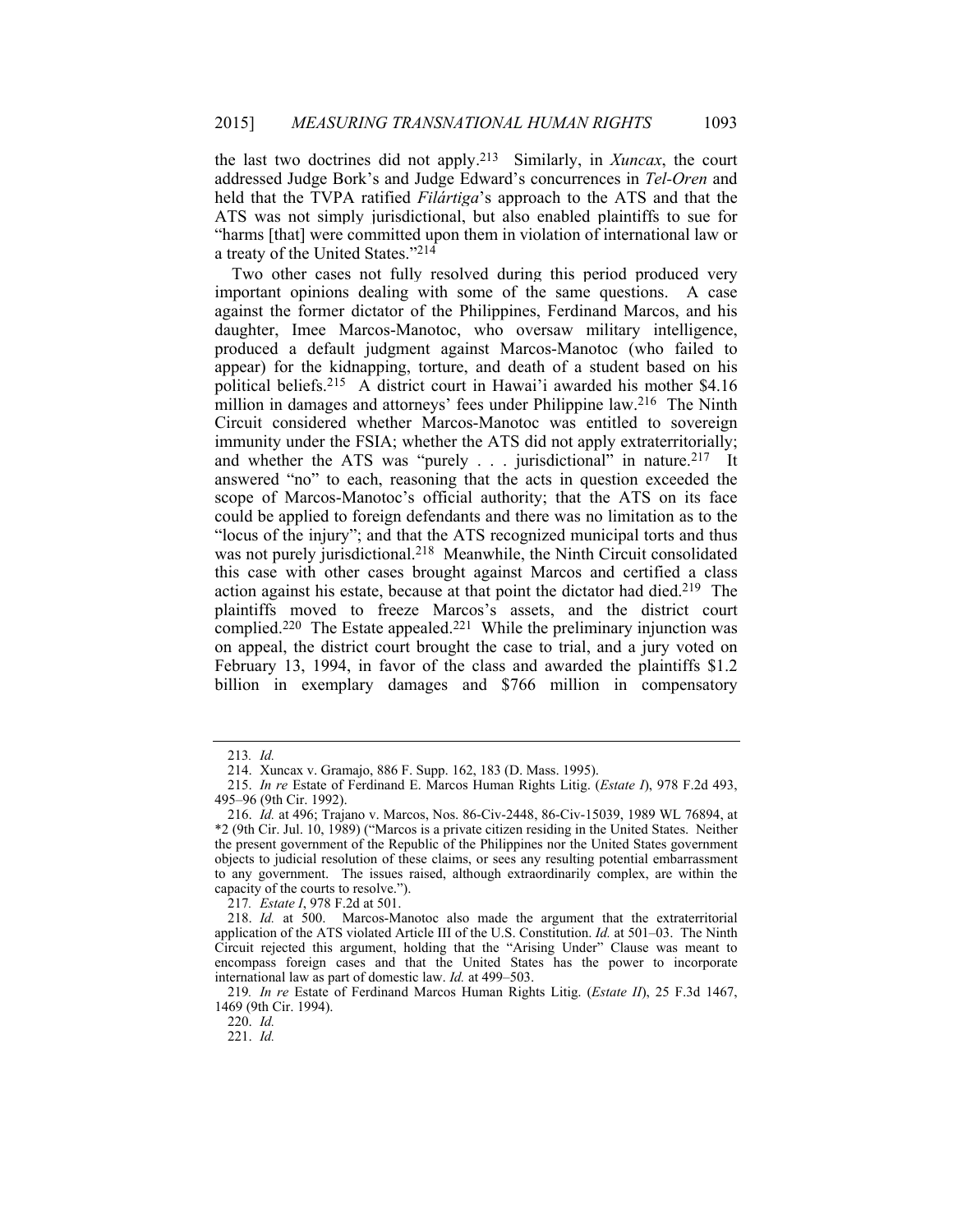damages.222 The Ninth Circuit, in considering the interlocutory appeal of the injunction, reached the same conclusions on all of the issues in the challenge to the default judgment made by Marcos-Manotoc.223

The remaining cases were dismissed on various grounds, mostly on the basis of sovereign immunity, though three of these suits were brought against the United States or an officer of the United States.224 The final case, *Lafontant v. Aristide*, 225 was dismissed on the basis of head-of-state immunity in a manner that suggested a quite conservative approach to international law, if not hostility toward it. There, Lafontant attempted to prevent the newly elected Haitian President, Jean-Betrand Aristide, from taking office.226 After the coup failed and Lafontant was jailed, a member of the Haitian military executed him, allegedly on the orders of President Aristide.227 Two days later, another military coup succeeded, and Aristide sought refuge in the United States, which continued to recognize him as Haiti's president.<sup>228</sup> Lafontant's widow sued, and Aristide moved to dismiss the case on the ground that, as a sitting head of state, he was immune from suit.<sup>229</sup> The Department of Justice submitted a statement to the court that it would be contrary to then-U.S. foreign policy to hold him accountable for the violations that occurred.230 The court held that based on principles of comity—which permitted individuals like Prince Charles to avoid prosecution while in the United States—Aristide should be protected from liability under both the ATS and the TVPA.231 The only means of overcoming such immunity would be if the foreign state itself did not recognize the leader as the legitimate head of state or if the U.S. executive branch similarly recognized the leader as illegitimate.232 Such was not the situation here.<sup>233</sup> Finally, two other courts granted motions to dismiss on

 <sup>222.</sup> Hilao v. Estate of Marcos, 103 F.3d 767, 772 (9th Cir. 1996).

<sup>223</sup>*. Estate II*, 25 F.3d at 1470–76.

 <sup>224.</sup> Goldstar (Panama) S.A. v. United States, 967 F.2d 965, 967 (4th Cir. 1992) (dismissing claims against the United States for failing to provide adequate police protection to civilians during its occupation of Panama, which "damage[d] . . . the property of various Panamanian businesses that occurred as a result of looting and rioting in the wake" of the invasion); Koohi v. United States, 976 F.2d 1328, 1329–31 (9th Cir. 1992) (dismissing case against the United States for misidentifying and shooting down a civilian aircraft during a conflict with Iran, killing 290 people); Smith v. Olsen, 76 A.F.T.R.2d 95-6478 (D. Ariz. 1995) (dismissing suit for IRS's attempt to collect taxes from a nonresident alien under various statutes, including the ATS); Denegri v. Republic of Chile, No. 86-Civ-3085, 1992 WL 91914, at  $*1$ ,  $*4$  (D.D.C. Apr. 6, 1992) (dismissing suit against Chile for detaining two teenagers, dousing them with gasoline, setting them on fire, and denying them adequate medical treatment).

 <sup>225. 844</sup> F. Supp. 128 (E.D.N.Y. 1994).

 <sup>226.</sup> *Id.* at 130.

 <sup>227.</sup> *Id.*

 <sup>228.</sup> *Id.*

 <sup>229.</sup> *Id.* at 130–31.

 <sup>230.</sup> *Id.* at 131.

 <sup>231.</sup> *Id.* at 131–32, 137–39.

 <sup>232.</sup> *Id.* at 132–33. The court further held that the FSIA did not alter head-of-state immunity. *Id.* at 137.

 <sup>233.</sup> *Id.* at 134.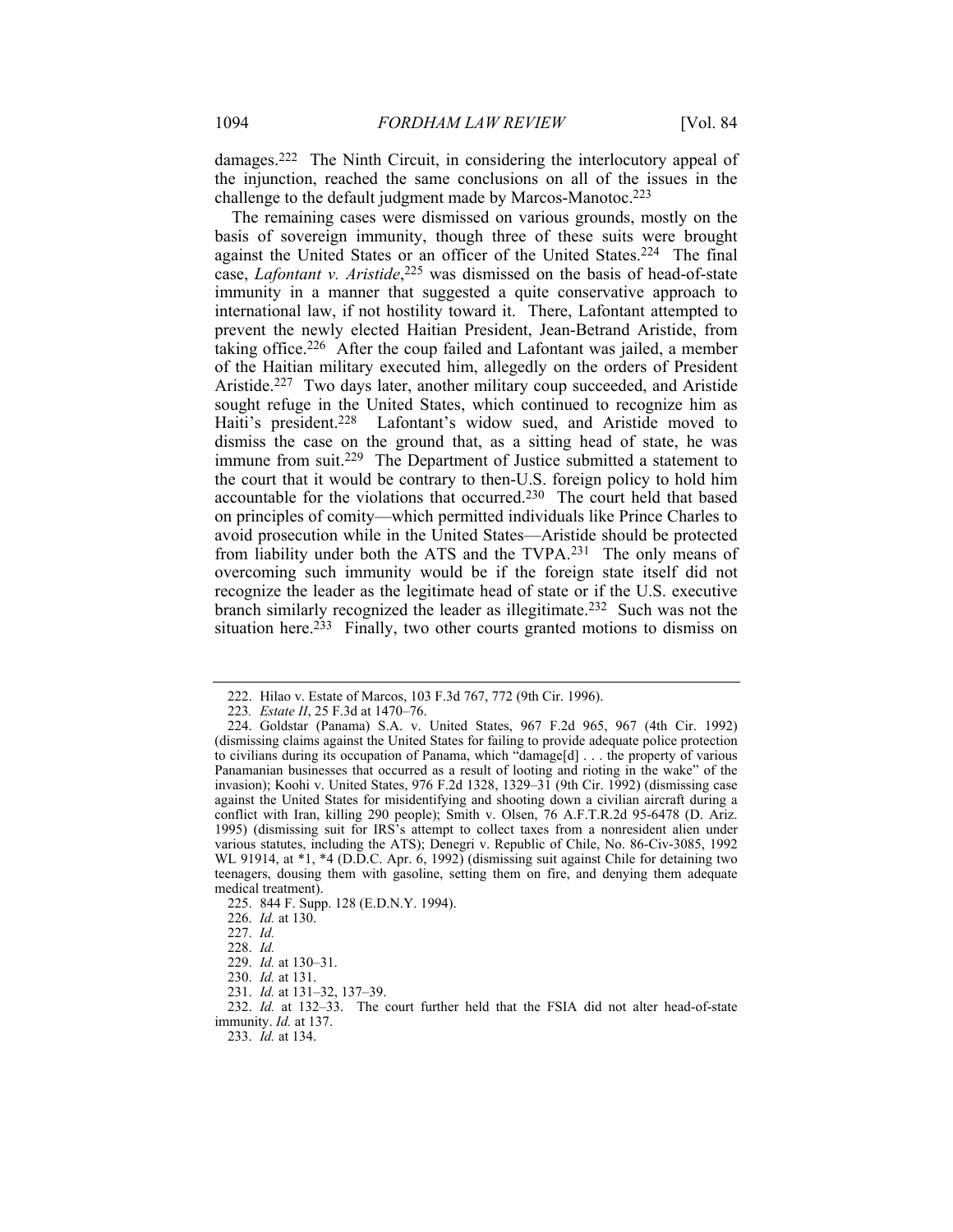the basis of failure to state a claim under the law of nations,  $2^{34}$  and two dismissed ATS cases for undetermined reasons.235

Of course the case of most importance during this period—which marked a sea change in how ATS cases came to be litigated—was the Second Circuit's unanimous opinion in *Kadic*. The Second Circuit consolidated cases brought by two groups of plaintiffs alleging that the President of the self-proclaimed and unrecognized Bosnian-Serb country of "Srpska" controlled military forces that committed "genocide, rape, forced prostitution and impregnation, torture and other cruel, inhuman, and degrading treatment, assault and battery, sex and ethnic inequality, summary execution, and wrongful death."<sup>236</sup> The Second Circuit held that individuals who were not state officials or acting under color of state law were capable of being held liable under the ATS—at least for certain violations of the law of nations.237 Harmonizing its opinion with Judge Edwards's concurrence in *Tel-Oren*, which stated that there are a "handful of crimes to which the law of nations attributes individual responsibility,"238 the court broke the allegations into three categories: "(a) genocide, (b) war crimes, and (c) other instances of inflicting death, torture, and degrading treatment." $239$  It concluded that international law dating back to at least World War II prohibited genocide and war crimes not only by state actors, but also by private actors.<sup>240</sup> It stated that prohibitions against torture under the law of nations applied only to state officials or actors acting under color of law.241 The court also rejected Karadžić's argument that the claims were nonjusticiable under the political question or act of state doctrine and, at the behest of the United States, considered the possibility of a dismissal based on forum non conveniens.<sup>242</sup> It concluded: "[T]he courts of the former Yugoslavia, either in Serbia or war-torn Bosnia, are not now available to entertain plaintiffs' claims, even if circumstances concerning the location of witnesses and documents were presented that were sufficient to overcome the plaintiffs' preference for a United States

 <sup>234.</sup> Hamid v. Price Waterhouse, 51 F.3d 1411, 1417–18 (9th Cir. 1995) (holding that the misrepresentation of the bank's financial health and insider "looting" of funds did not amount to breaches of the law of nations); Bagguley v. Matthews, No. 88-Civ-3486, 1992 WL 160945, at \*3 (D. Kan. June 3, 1992) (dismissing claims that an alien prisoner's due process rights had been violated because his request to serve his sentence in the United Kingdom was denied on the ground that he failed to allege a treaty violation).

 <sup>235.</sup> The cases that were dismissed for undetermined reasons were *Castillo v. Spiliada Mar. Corp.*, 937 F.2d 240 (5th Cir. 1991), which reversed and remanded the dismissal wage claims brought by Filipino sailors against their former employer, *see* Castillo v. Spiliada Mar. Corp., 732 F. Supp. 50 (E.D.N.Y. 1991), and *Jaffe v. Giles*, 616 F. Supp. 1371 (W.D.N.Y. 1985), which dismissed claims that an individual was allegedly kidnapped in Canada and returned to the United States for trial.

 <sup>236.</sup> Kadic v. Karadžić, 70 F.3d 232, 237 (2d Cir. 1995).

 <sup>237.</sup> *Id.* at 236–39.

 <sup>238.</sup> Tel-Oren v. Libyan Arab Republic, 726 F.2d 774, 795 (D.C. Cir. 1984) (Edwards, J., concurring).

 <sup>239.</sup> *Kadic*, 70 F.3d at 241.

 <sup>240.</sup> *Id.* at 241–43.

 <sup>241.</sup> *Id.* at 243.

 <sup>242.</sup> *Id.* at 250–51.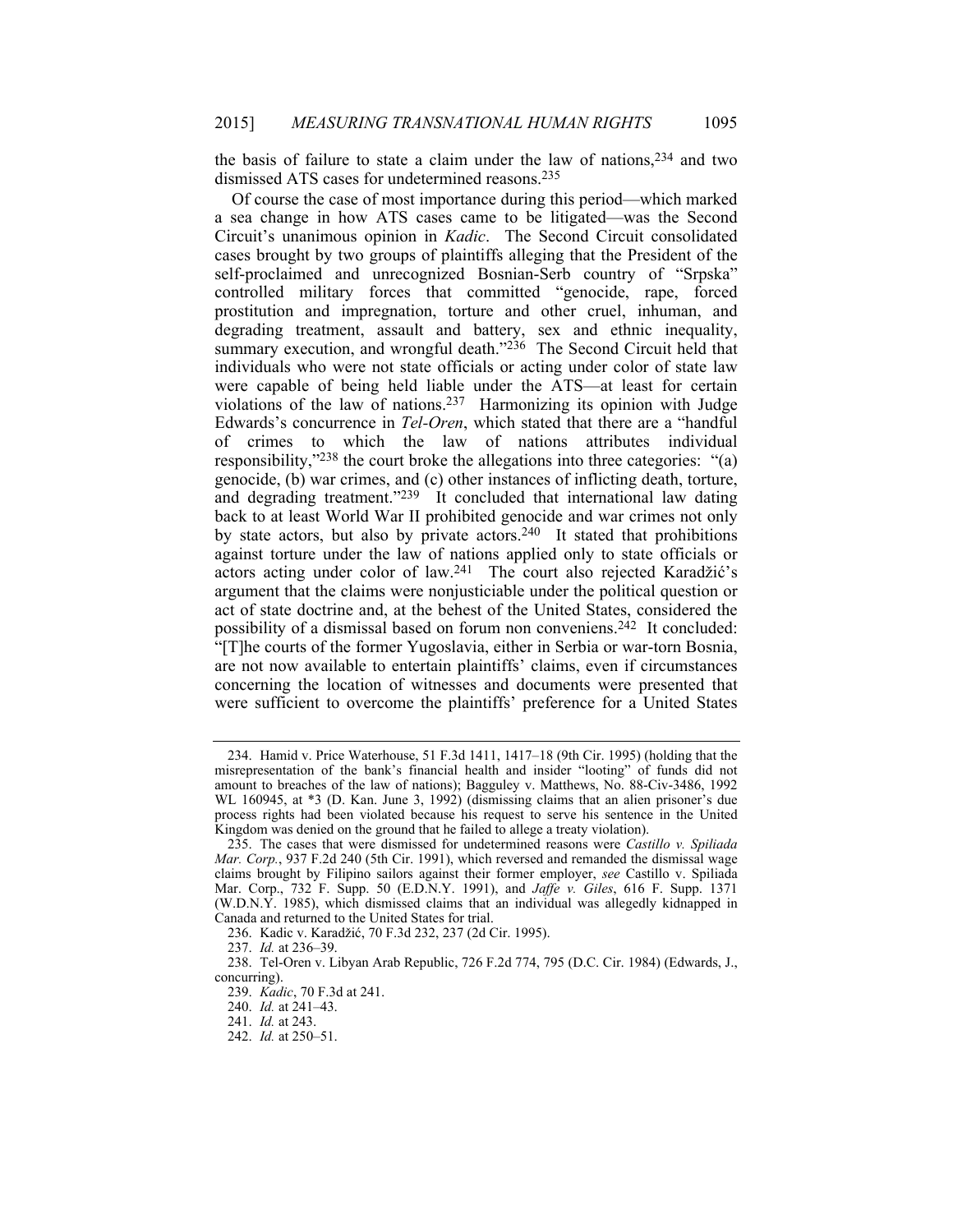forum."<sup>243</sup> The court thus demonstrated a high willingness to engage international law and was quite liberal in its interpretation of it.

#### *C. From* Kadic *to* Sosa

The period from the Second Circuit's opinion in *Kadic* until the Supreme Court's decision in *Sosa* was characterized by a lower rate of success for plaintiffs in terms of judgments obtained against individuals, but also by a rise in suits against corporations.244 However, judicial resolutions of suits against corporations and private entities were not reflected in new dismissal doctrines. In fact, there were few significant developments in these doctrines until *Sosa* itself. Courts still grappled with which harms were actionable under the law of nations, forming an enlarged list, albeit one with some surprising exceptions. Sovereign immunity continued to be another principal means of dismissal. Some decisions on this ground demonstrated reluctance to interfere with foreign affairs, treating it as the province of the executive. Nevertheless, the United States was usually a *party* to these actions rather than an amicus or intervenor attempting to prevent U.S. courts from sitting in judgment on foreign officials, including ex-heads of state. As such, these decisions only indicate a desire to protect the government from actions initiated by aliens rather than a reluctance to engage human rights abuses abroad because they had nothing to do with the United States and were too "foreign." One wrinkle that emerged during the post-*Kadic* period, likely a hangover from the passage of the TVPA, was the insertion of certain TVPA requirements into the ATS. Theoretically, this could be read as manifesting "isolationism," but it better reflects the rise of textualism trickling down from the Supreme Court and the perceived importance of preemption.

The most important factor for dismissal during this period, like 1980 to 1992, but unlike 1992 to 1995, was the type of harm alleged by the plaintiff and exactly how egregious it was. Among the cases thrown out under the law of nations limitation, a few types are intuitive—for example, those alleging antitrust violations, in particular price-fixing,  $245$  or alleging

 <sup>243.</sup> *Id.*

 <sup>244.</sup> During the post-*Kadic* period, there were sixty-one fully resolved ATS and TVPA suits and many additional pending cases. Out of these sixty-one cases, thirty-five (approximately 57 percent) were dismissed on a motion to dismiss with prejudice. Three more were dismissed without prejudice; two more appear to have settled on non-ATS grounds. Two cases resulted in summary judgment for the defendants. Two jury trials issued verdicts for the defendants. Seven cases settled. Four cases resulted in default judgments. Five juries ruled for plaintiffs. The result of one remaining case is unclear, but it seems it may have settled. This is an overall win rate of approximately 76 percent, excluding judgments that were never enforced and cases with unknown outcomes.

<sup>245</sup>*. See, e.g.*, Empagran S.A. v. F. Hoffman-La Roche, Ltd., No. 01-Civ-686, 2001 WL 761360, at \*1 (D.D.C. June 7, 2001) (dismissing ATS claims for conspiracy to fix prices), *rev'd and vacated on other grounds*, 315 F.3d 338 (D.C. Cir. 2003), *vacated*, 542 U.S. 155 (2004), *aff'd*, 417 F.3d 1267 (D.C. Cir. 2005); Kruman v. Christie's Int'l PLC, 129 F. Supp. 2d 620, 627 (S.D.N.Y. 2001), *aff'd in part, vacated in part, remanded*, 284 F.3d 384 (2d Cir. 2002).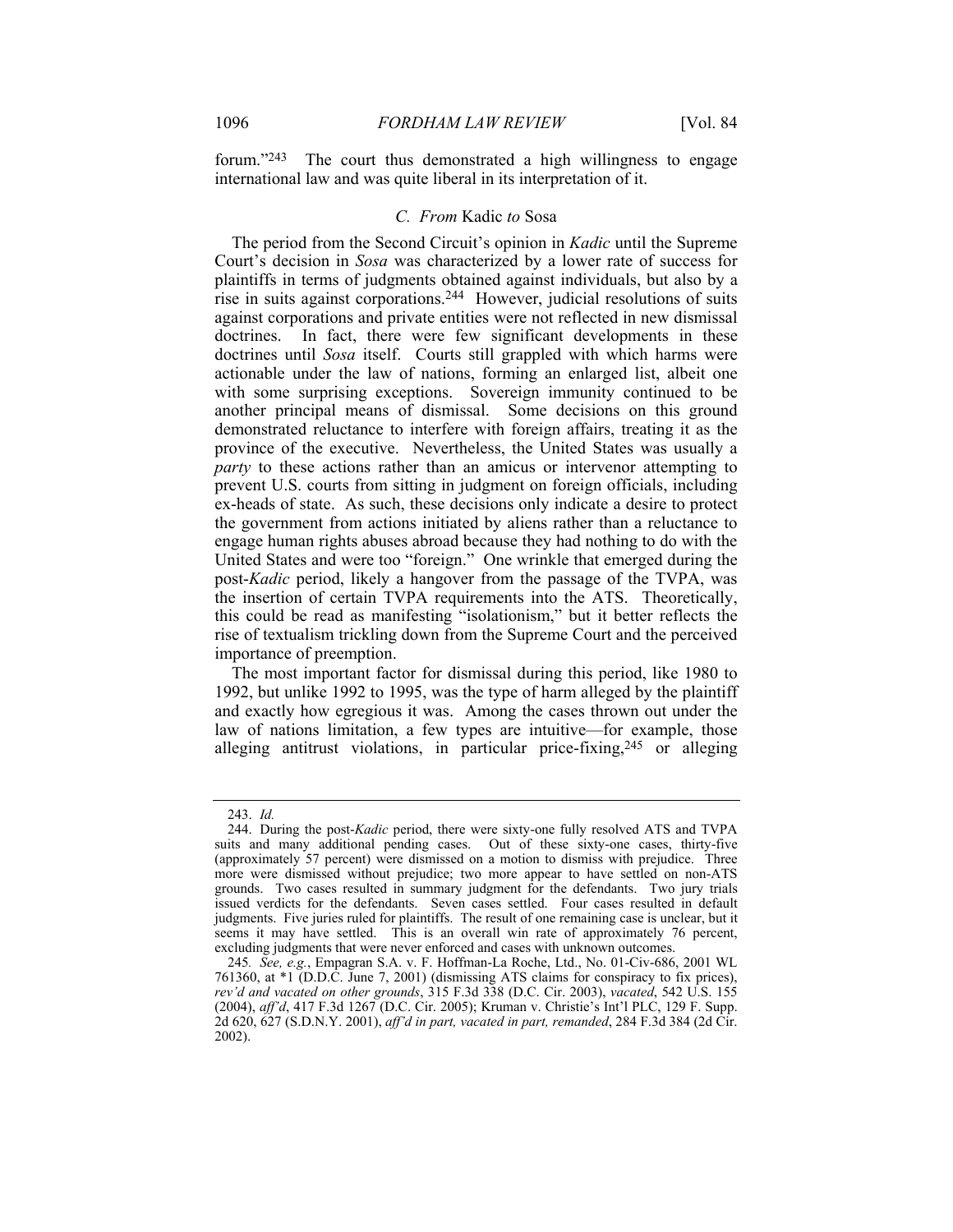violations of domestic statutes such as the Civil Rights Act of 1964 or the Fair Labor Standards Act<sup>246</sup> (FLSA). More significantly, courts rejected allegations of environmental destruction or health scourges caused by massive pollution—even if these harms resulted in wide-scale displacement of communities or destruction of indigenous culture—because such norms were deemed either insufficiently definite or insufficiently universal to qualify.247 And, as in other periods, at least one case was dismissed based on allegations that it resulted in property loss.248 Cases that were not dismissed on this ground were based, for example, on acts of torture, extrajudicial killing, arbitrary detention, war crimes (surprisingly, including expropriation of property),<sup>249</sup> or forced labor.

Another important means of dismissal was that of sovereign immunity. Three of the five cases dismissed on this ground were brought against sovereign states: the United States,<sup>250</sup> Israel,<sup>251</sup> and Iran.<sup>252</sup> A sixth additional case considered a novel argument, presented in a suit against Libya for its role in the suitcase bombing of Pan Am Flight 103 over Lockerbie, that a *jus cogens* violation "constitute[d] an implied waiver within the meaning of the FSIA."253 The suit was not premised under the ATS—as many of its victims were U.S. citizens—but drew on the analogy to *Kadic*. 254 The plaintiffs alleged that because a *jus cogens* norm, such as a norm against extrajudicial killing, is a mandatory norm "recognized by the international community as a norm from which no derogation is

 248. Maugein v. Newmont Mining Corp., 298 F. Supp. 2d 1124, 1130 (D. Colo. 2004) (dismissing French citizen's suit over ownership rights in Peruvian gold mine).

 253. Smith v. Socialist People's Libyan Arab Jamahiriya, 101 F.3d 239, 245 (2d Cir. 1996).

254. *Id.* at 241.

<sup>246</sup>*. See, e.g.*, Wong-Opasi v. Tenn. State Univ., Nos. 99-5658, 99-5660, slip. op. at 2 (6th Cir. Aug. 16, 2000) (dismissing ATS claims that plaintiff's employer underpaid her, denied her tenure, and then dismissed her); Mendonca v. Tidewater, Inc., 159 F. Supp. 2d 299, 301 (E.D. La. 2001) (dismissing discrimination claims based primarily on Title VII that plaintiff bolstered by claiming the International Convention on the Elimination of All Forms of Racial Discrimination and the International Convention on Civil Rights created a norm under the law of nations), *aff'd*, 33 F. App'x 705 (5th Cir. 2002).

<sup>247</sup>*. See, e.g.*, Flores v. S. Peru Copper Corp., 414 F.3d 233, 254 (2d Cir. 2003) (holding in another mining case that the "'right to life' and 'right to health' [were] insufficiently definite to constitute rules of customary international law"); Beanal v. Freeport-McMoran, Inc., 197 F.3d 161, 167 (5th Cir. 1999) (holding that Indonesian citizens' claims against mining company for environmental destruction did not rise to a violation of the law of nations because environmental rights are not universal and sovereigns have a right to impose their own environmental laws).

 <sup>249.</sup> Two cases alleging expropriation of property were dismissed on sovereign immunity grounds, one on the political question doctrine, and one settled. Notably, of these, three claims involved Nazi confiscation of property that belonged to Jews during the Holocaust.

 <sup>250.</sup> U-Series Int'l Servs., Ltd. v. United States, No. 94-Civ-2733, 1995 WL 671567, at \*1, \*3 (S.D.N.Y. Nov. 7, 1995) (dismissing ATS as basis for jurisdiction over suit against United States challenging civil forfeiture of electronics equipment).

 <sup>251.</sup> Hirsh v. State of Israel, 962 F. Supp. 377, 385 (S.D.N.Y. 1997) (dismissing Holocaust survivors' claims against Germany for redress due to them under treaty), *aff'd*, 133 F.3d 907 (2d Cir. 1997).

 <sup>252.</sup> Soudavar v. Islamic Republic of Iran, 67 F. App'x 618, 619–20 (D.C. Cir. 2003) (dismissing suit against Iran over transfer of real estate).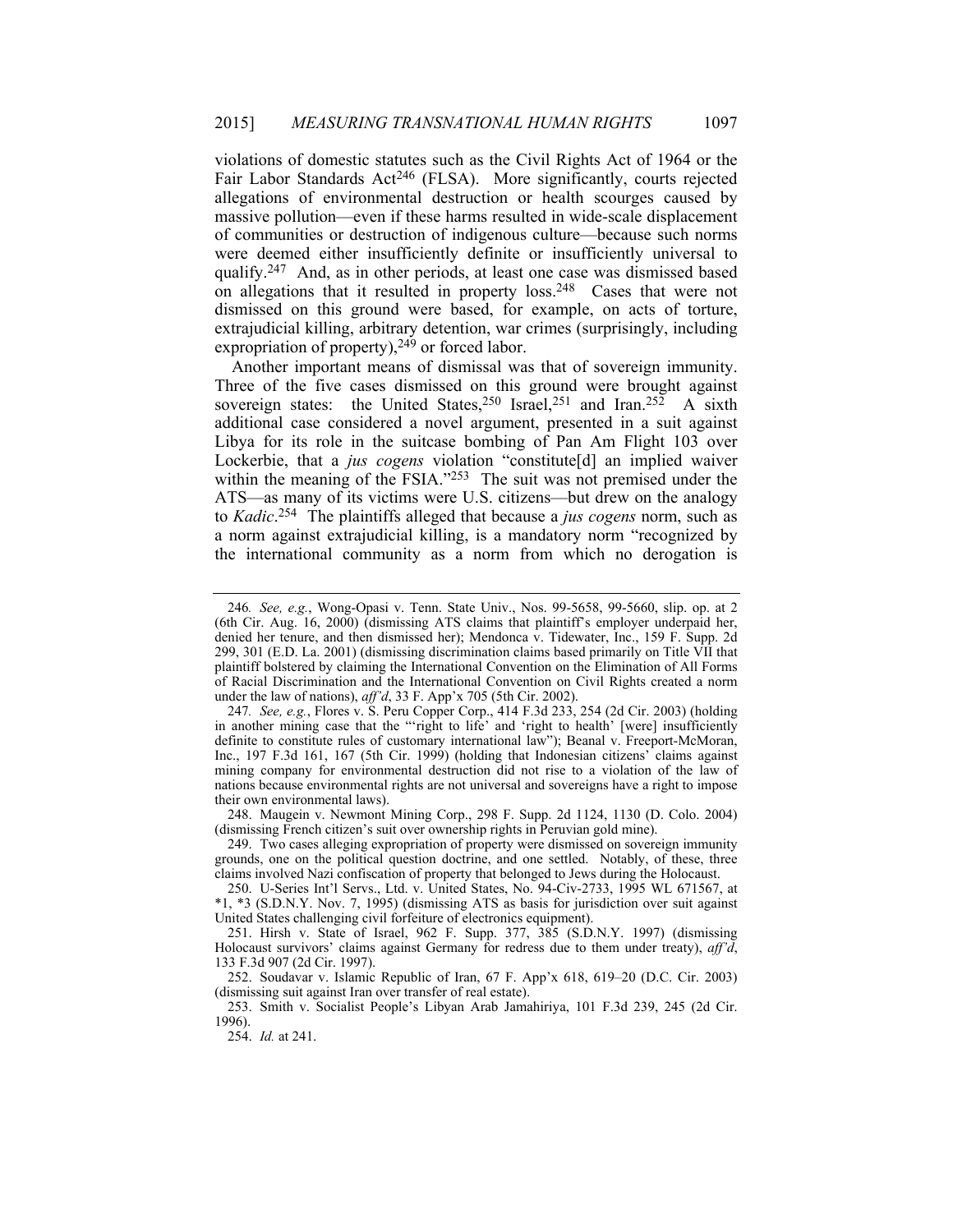permitted," no immunity by definition can attach.255 The Second Circuit rejected this argument based on its interpretation of Congress's intent in drafting the FSIA.256 Another suit brought against a Chinese official for the Tiananmen Square massacre was dismissed on sovereign immunity grounds as the result of the Department of State's diplomatic arm-twisting. A judge in the Southern District of New York initially found that service of process was complete when the papers were served on a member of the Department of State's security detail assigned to protect the official after the court issued an order requiring the Department of State to serve the defendant.257 But the Department of State never did so and afterward asserted that the order violated the U.S. government's sovereign immunity.258 Another judge in the same district agreed.259 Finally, in a complicated case that involved many defendants both public and private in the context of Chinese prison camps where Chinese citizens were allegedly slaves, a district court in the District of Columbia ruled that the Bank of China was immune from suit and did not fall within the FSIA's commercial activities exception.<sup>260</sup>

A dismissal ground that first manifested during this period was the statute of limitations (SOL). Under the TVPA, plaintiffs must sue for wrongs committed against them within ten years of the wrong.<sup>261</sup> The text of the ATS possesses no such restriction. Nevertheless, courts in some ATS possesses no such restriction. jurisdictions began to read the requirements of the TVPA or § 1983 (considered an analogous civil rights statute that the court in *Kadic* compared to the ATS) backward into the ATS and imported an SOL requirement there as well.<sup>262</sup> In particular, courts tended to apply the SOL in cases that had to do with wrongs committed far in the past, or at least relatively speaking. Courts dismissed claims related to the Vietnam War,  $^{263}$ World War II,<sup>264</sup> and slavery in the United States.<sup>265</sup> Sometimes courts also justified these decisions on standing grounds—that is to say courts held

259. *Id.*

<sup>255</sup>*. See supra* note 147.

 <sup>256.</sup> *Smith*, 101 F.3d at 245. A similar argument was considered and rejected in a Holocaust suit brought in the D.C. Circuit, albeit not expressly on ATS grounds. *See* Princz v. Fed. Republic of Germany, 26 F.3d 1166, 1176 (D.C. Cir. 1994).

 <sup>257.</sup> Zhou v. Peng, No. 00-Civ-6446, 2002 WL 1835608, at \*15 (S.D.N.Y. Aug. 8, 2002), *vacated in part*, 286 F. Supp. 2d 255 (S.D.N.Y. 2003).

 <sup>258.</sup> *Zhou*, 286 F. Supp. 2d at 257.

 <sup>260.</sup> Bao Ge v. Li Peng, 201 F. Supp. 2d 14 (D.D.C. 2000).

 <sup>261. 28</sup> U.S.C. § 1350 note § 2(c) (2012).

<sup>262</sup>*. See infra* notes 263–65.

 <sup>263.</sup> Van Tu v. Koster, 364 F.3d 1196, 1199 (10th Cir. 2004) (borrowing the SOL from the TVPA to dismiss claims by residents of a village in Vietnam against American soldiers).

 <sup>264.</sup> Deutsch v. Turner Corp., 324 F.3d 692, 717 (9th Cir. 2003) (dismissing claims against German and Japanese corporations alleging that plaintiffs were forced into slavery during World War II); Iwanowa v. Ford Motor Co., 67 F. Supp. 2d 424, 491 (D.N.J. 1999) (dismissing claim against motor company for forced labor during World War II and also holding that the exclusive remedy for such claims was government-to-government negotiations and the principle of comity).

 <sup>265.</sup> *In re* African-Am. Slave Descendants Litig., 304 F. Supp. 2d 1027, 1069–71 (N.D. Ill. 2004) (dismissing claims by formerly enslaved African-Americans or descendants of formerly enslaved African-Americans).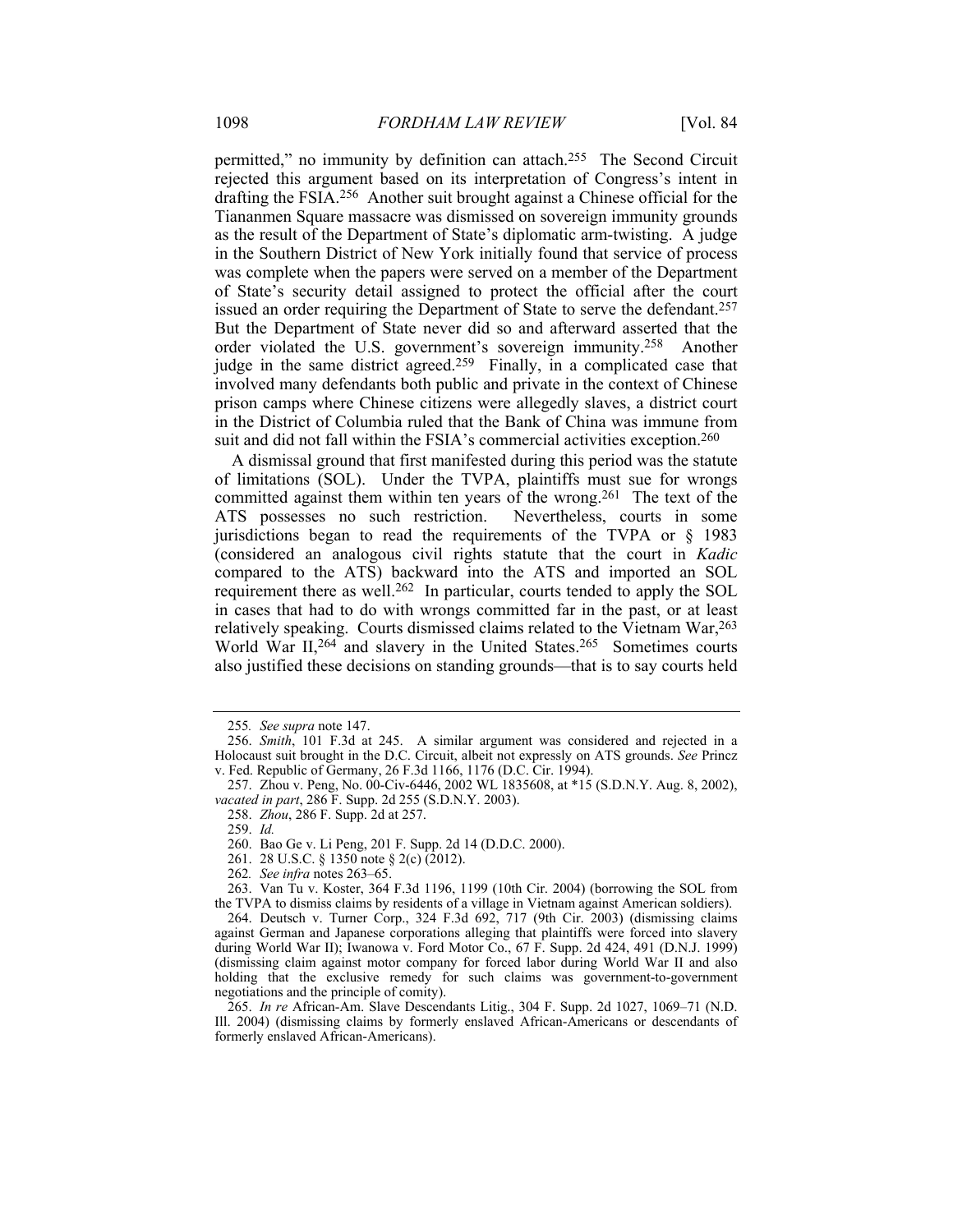that the descendants of victims who suffered abuses were not injured in fact and therefore could not sue.266 The remaining grounds for dismissal are not prominent enough to warrant addressing.

The rest of the cases resulted in either victories for the plaintiffs or settlements. These courts awarded the plaintiffs large sums of money: \$745 million and \$4.5 billion, respectively.<sup>267</sup> None of the money was collected.<sup>268</sup> In 1996, the Ninth Circuit affirmed the groundbreaking In 1996, the Ninth Circuit affirmed the groundbreaking Marcos jury verdict after various aspects of the trial were challenged.<sup>269</sup> Marcos contested a jury instruction that the estate could be held liable if Marcos knew the military tortured, summarily executed, and "disappeared" the population "and failed to use his power to prevent it."270 The Ninth Circuit ruled that the principle that commanders could be held liable for the actions of their subordinates was well established under both U.S. and international law.<sup>271</sup> The judgment has yet to be collected.<sup>272</sup>

Four settlements were also reached, including the first non-Holocaust settlement against a corporation. Seventy-seven cases were brought against corporations during this time period, and all were dismissed as to the corporate defendants but *Doe I v. Reddy*. 273 In *Reddy*, a group of Indian immigrants, primarily young women, alleged that the Reddy family, which owned substantial real estate and ran various businesses in Northern California, promised them education and employment if they came to the United States; instead they were forced into involuntary servitude and sexually and physically abused.<sup>274</sup> The case, brought under the ATS for cruel and inhuman treatment against the Reddy family and the corporations they owned, settled for \$8.9 million in April 2004.275 Before declining to dismiss the suit at the 12(b)(6) stage, the trial court rejected the defendants' argument that the claims rested on unratified treaty obligations, instead concluding that *jus cogens* norms against slavery were sufficient to render the acts violations of the law of nations.276 The court did not consider the issue of whether corporations could be held liable under the ATS, simply assuming this was the case.277

Two nondispositive opinions paved the way for corporate liability. First, in *Wiwa v. Royal Dutch Petroleum Co.*, 278 a court in the Southern District of New York held that businesses acting in tandem with a government, for

268. *See supra* note 132.

 275. Doe I v. Reddy, No. 3:02-cv-05570, slip op. at 2–7 (N.D. Cal. June 14, 2004) (discussing settlement reached on April 7, 2004).

277. *Id.*

<sup>266.</sup> *See, e.g.*, *id.* at 1047–48.

 <sup>267.</sup> *See supra* note 131.

 <sup>269.</sup> Hilao v. Estate of Marcos, 103 F.3d 767, 771 (9th Cir. 1996).

 <sup>270.</sup> *Id.* at 776–79.

 <sup>271.</sup> *Id.* at 777.

<sup>272</sup>*. See* Alvic & Nonato, *supra* note 130, at S1.

 <sup>273.</sup> No. 3:02-Civ-05570, 2003 WL 23893010 (N.D. Cal. Aug. 4, 2003).

<sup>274</sup>*. Id.*

 <sup>276.</sup> *Reddy*, 2003 WL 23893010, at \*8.

 <sup>278.</sup> No. 91-Civ-8386, 2002 WL 319887 (S.D.N.Y. Feb. 28, 2002).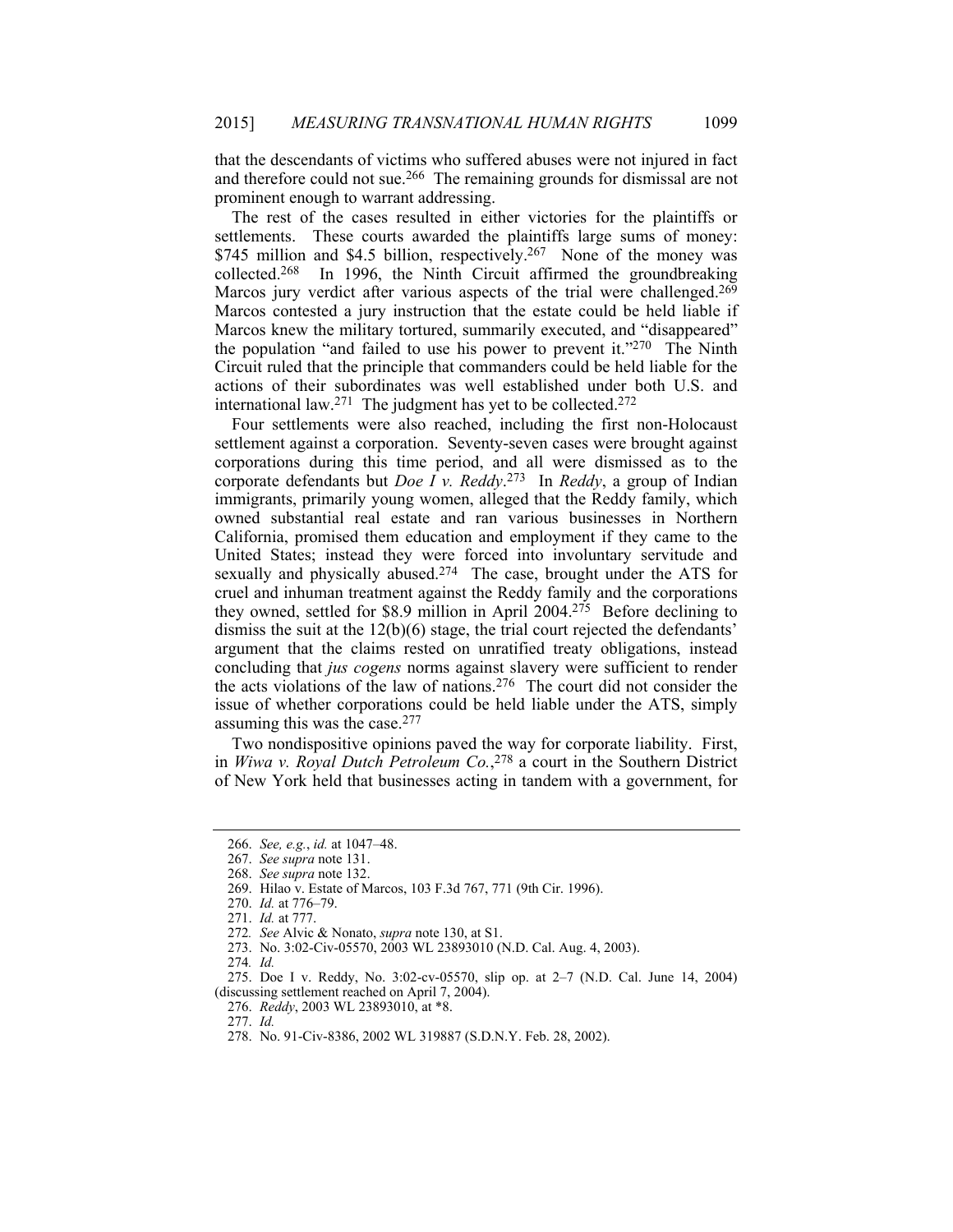example through a conspiracy, could violate the law of nations and thereby be held accountable under the ATS.279 Another opinion, issued by the Ninth Circuit in 2002, also bolstered support for the theory that corporations could be held liable under the ATS. On appeal in *Unocal*, the Ninth Circuit held that despite the fact that the oil company was a private actor, it could be held liable as a nongovernment entity for certain actions such as torture, rape, and extrajudicial killings—because they were in furtherance of acts (in this case, slavery) that violated the law of nations and were actionable if committed by nonstate actors.280 It also held that the oil giant could be held accountable for aiding and abetting the Myanmar military.<sup>281</sup> The Ninth Circuit deemed this holding consistent with *Tel-Oren* but vacated the opinion on settlement.<sup>282</sup>

The most important case of this period was unquestionably *Sosa*. 283 The Supreme Court held that norms recognized as falling under the law of nations must be as "well-established" as those "accepted by the civilized world and defined with a specificity comparable to the features of the 18thcentury paradigms," such as piracy, violations of safe conduct, and offenses against ambassadors.284 Perhaps the most intriguing part of *Sosa*—which both foreshadowed and contradicted the Court's ruling in *Kiobel II*—was Justice Breyer's concurrence. While subscribing to the majority's limitation on the law of nations, he wrote separately addressing principles of comity that undergird the ATS.285 Universal jurisdiction, he suggested, is appropriate in certain instances involving purely foreign actors, for example when they commit genocide, war crimes, or torture and a *procedural* consensus exists such that these crimes could be tried anywhere in the world.<sup>286</sup> He implied, however, that holding foreign actors liable for actions outside the United States might be inconsistent with respect for the sovereignty of other states where the norms raise the possibility of conflicting with foreign laws.<sup>287</sup> He concluded that in Sosa's case—where foreign actors arrested Sosa in another country—the lack of a *procedural* consensus around the illegality of the action "provide[d] additional support for the Court's conclusion that the ATS [did] not recognize . . . underlying substantive claim[s] . . . outside the United States, of a citizen of one foreign country by another."288

Properly read, *Sosa* is not isolationist. A better reading is that *Sosa* actively engages principles of international law, but does so in a conservative and cautious manner. *Sosa* actively proclaims that the ATS is

<sup>279</sup>*. Id.* at \*1313. The case later settled in 2009.

<sup>280</sup>*.* Unocal II, 395 F.3d 932, 944–56 (9th Cir. 2002), *appeal dismissed per stipulation en banc*, 403 F.3d 708 (9th Cir. 2005).

 <sup>281.</sup> *Id.* at 954–56.

 <sup>282.</sup> *Id.* at 945.

 <sup>283.</sup> Sosa v. Alvarez-Machaín, 542 U.S. 692 (2004).

 <sup>284.</sup> *Id.* at 692, 694.

<sup>285</sup>*. Id.* at 761 (Breyer, J., concurring).

 <sup>286.</sup> *Id.* at 761–62.

 <sup>287.</sup> *Id.*

 <sup>288.</sup> *Id.* at 763.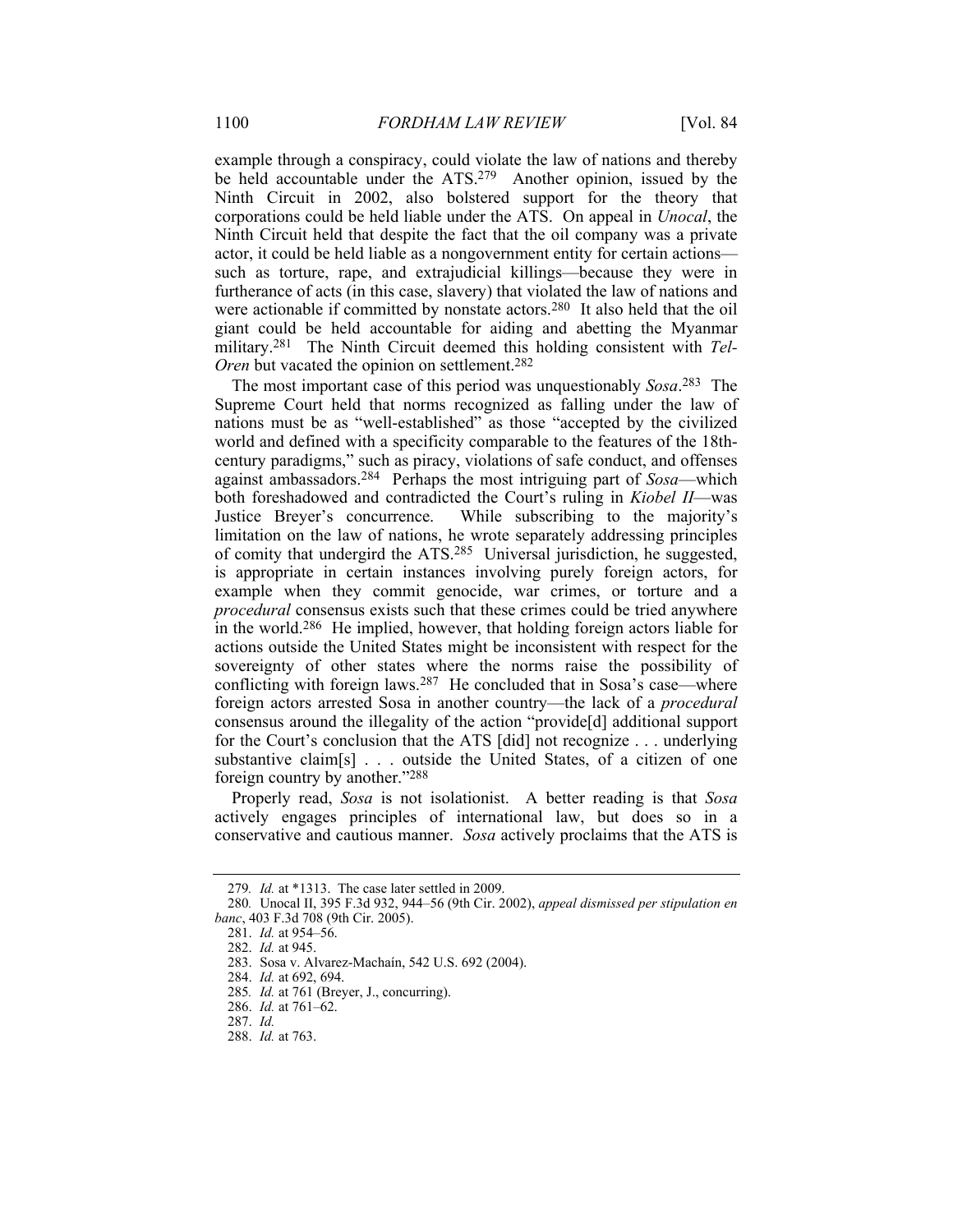not "stillborn," meaning that it permits a "claim for relief without a further statute expressly authorizing adoption of causes of action."289 The justices may have intended to narrow the type of actionable claims by cabining the definition of the law of nations. There are certainly many claims under treaties that courts do not recognize as creating such a norm, and *Sosa* did nothing to dispel, and in fact amplified, opposition to causes of actions based on treaties alone. *Sosa* merely insisted that claims brought under the ATS be *jus cogens* violations—namely violations with a strong international consensus against them.

# *D. From* Sosa *to* Kiobel II

*Sosa*, in tandem with *Wiwa* and *Unocal*, ushered in a new era in ATS litigation—but not always in the manner currently understood. Scholars are right that this period was one of the hardest for ATS practitioners and reflected a narrower approach to certain doctrines.<sup>290</sup> Nevertheless, such narrowing did not prevent many positive developments for plaintiffs from taking place, including extremely large corporate settlements.

At least four notable trends manifested during this period. First, the prediction that *Sosa* would shake the ATS at its foundation proved false: the list of actionable claims actually expanded even though the overall dismissal rate was higher. And *Sosa* left untouched core causes of action, imposing only a requirement that the harm suffered must be factually severe enough to support one or more of them. A new, unstudied change in this doctrine in certain circuits, however, had to do with secondary liability. Plaintiffs depended on theories of secondary liability, such as aiding and abetting the state in its perpetration of human rights violations, to circumvent the rule that private actors cannot commit violations of the law of nations through extrajudicial killings and torture that would otherwise only qualify as wrongful death or assault. Certain courts now held that claims against corporations based on such theories must allege purpose instead of knowledge on the issue of intent.

Second, the hydraulics within the doctrine of sovereign immunity shifted. Courts began holding government officers—as opposed to agencies such as government banks—immune under the FSIA on the basis that they

 <sup>289.</sup> *Id.* at 714.

<sup>290</sup>*. See, e.g.*, Stephens, *supra* note 13, at 1511. During this period, over two and a half times more cases were resolved than from 1995 to 2004, for a total of 160, excluding frivolous and pro se cases. The massive increase in litigation is largely attributed to the rise of suits against corporations. Indeed, of these 160 suits, sixty-eight (42 percent) saw corporations as defendants. Comparable figures from earlier periods show a lower magnitude: for example, from 1995 through 2004 only twenty-seven suits against corporate defendants were resolved, and twenty-seven additional opinions were issued. But while more claims were brought, more claims were shunted. One hundred twenty-seven out of the 160 cases (79 percent) resolved in favor of defendants. Of the remaining cases, one motion to dismiss was denied, eleven default judgments were granted, five trials led to verdicts for the plaintiffs, and summary judgment was granted to the plaintiffs in the final case. Twelve cases settled. One case was a split decision for the plaintiff and defendant. The remaining cases had unknown outcomes or were dismissed voluntarily.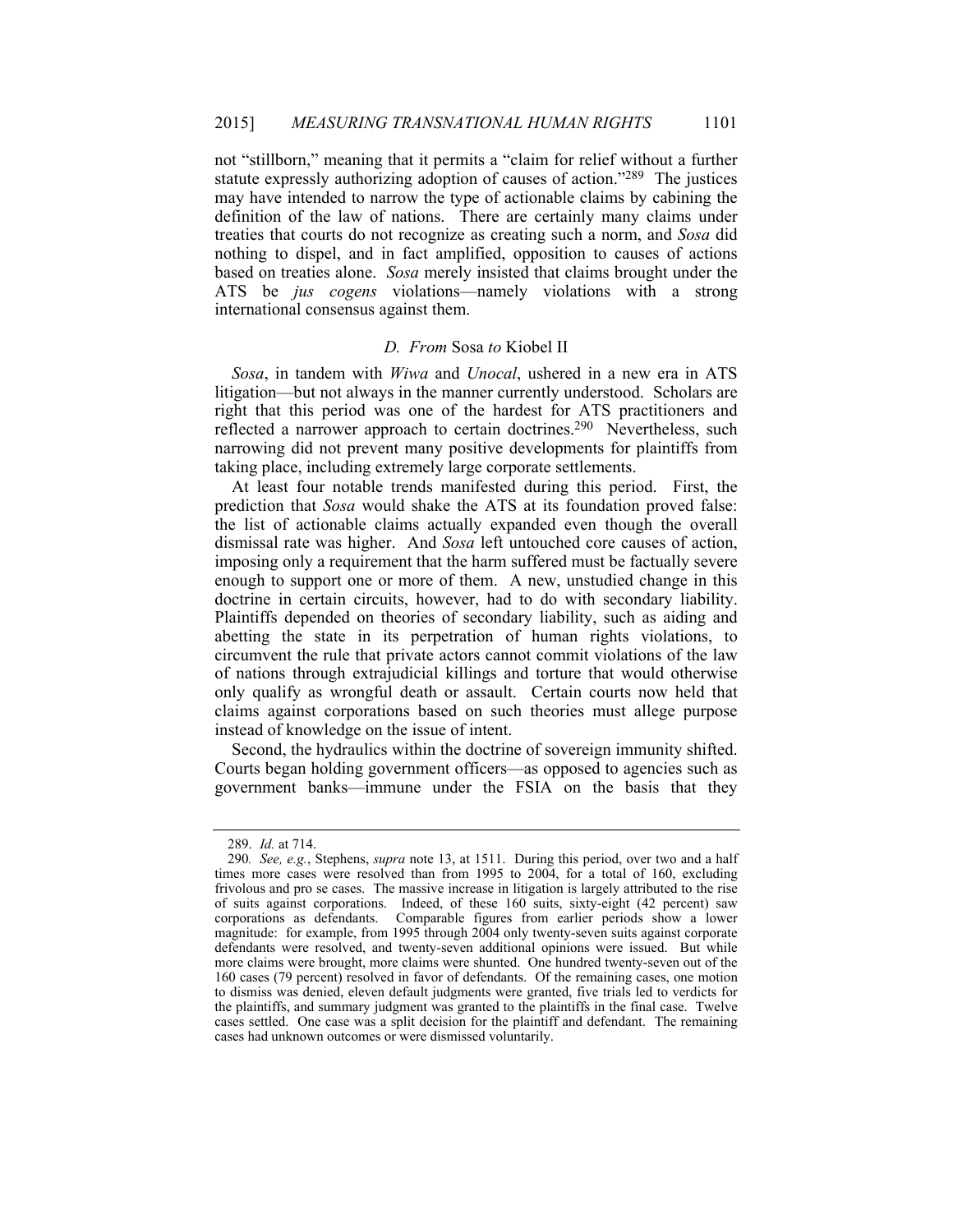qualified as state instrumentalities. The Supreme Court rejected this approach in 2010 but left the door ajar for the application of common law immunity to state officials.291

Third, this period experienced a huge takeoff in the number of suits against corporations. Only two judgments—both default judgments—held a corporation liable under the ATS.292 But this period saw a number of important settlements, including *Wiwa* and *Unocal*. Toward the end of the period, a debate emerged over whether a corporation could be considered a "person" under international law. There were also some developments in TVPA jurisprudence relating to the aiding and abetting question. Finally, of course, the Supreme Court handed down *Kiobel II*.

Based on *Sosa*'s narrowing of violations amounting to those under the law of nations, one would expect a narrower range of cases dismissed on this ground. One hypothesis is that claimants initially sued for breaches of commercial contract or fraud or other economic torts in the wake of *Filártiga*'s cryptic methodology of defining the law of nations, which lower courts struggled with for years. Prior to *Sosa*, the most successful claims tended to be Holocaust related (though some of these failed) or alleged genocide, war crimes, extrajudicial killing, disappearance, "official" torture, arbitrary detention, cruel, inhuman, and degrading treatment, or forced labor. After *Sosa*, the list broadened to include proxies of terrorist  $\arctan 293$ and human experimentation.294 On the other hand, claims dismissed post-*Sosa* include terrorism itself,<sup>295</sup> child custody,<sup>296</sup> slavery in the nineteenth century,297 failure to compensate wartime destruction of property,298 private

296*. See, e.g.*, Taveras v. Taveraz, 477 F.3d 767, 776, 782 (6th Cir. 2007) (holding crossborder child abduction did not violate the law of nations, and considerations of comity with the Dominican Republic precluded suit).

<sup>291</sup>*.* Samantar v. Yousuf, 560 U.S. 305, 308, 324 (2010).

 <sup>292.</sup> *See supra* note 123.

 <sup>293.</sup> *See, e.g.*, Mwani v. Bin Ladin, No. 99-Civ-125, 2006 WL 3422208, at \*4–5 (D.D.C. Sept. 28, 2006) (handing down default judgment to a class of five thousand Kenyans who were the victims of a terrorist attack on the U.S. embassy in Nairobi, because the act violated "the rights of ambassadors," without questioning the plaintiffs' standing to bring such claims).

<sup>294</sup>*. See, e.g.*, Abdullahi v. Pfizer, Inc., 562 F.3d 163, 187 (2d Cir. 2009).

<sup>295</sup>*. See, e.g.*, *In re* Terrorist Attacks on Sept. 11, 2001, 714 F.3d 118, 127 (2d Cir. 2013) (dismissing claims under the ATS because terrorism was not an established violation of the law of nations and a TVPA claim because it was not committed under color of state law).

<sup>297</sup>*. See, e.g.*, Hereros *ex rel.* Riruako v. Deutsche Afrika-Linien Gmblt & Co., 232 F. App'x 90, 93–95 (3d Cir. 2007) (relying on *Sosa*'s definition of the law of nations to conclude that, despite the court's inclination to view slavery from 1899 to 1915 as a violation of the law of nations, a "mere inclination" did not "support a cause of action in [its] reading of *Sosa*").

<sup>298</sup>*. See, e.g.*, El-Shifa Pharm. Indus. Co. v. United States, 607 F.3d 836, 854–55 (D.C. Cir. 2010) (citing *Sosa* to dismiss a suit against the United States without addressing the question of sovereign immunity for bombing a pharmaceutical plant in Sudan in the mistaken belief that the plant supplied Al Qaeda and failing to provide compensation for such destruction).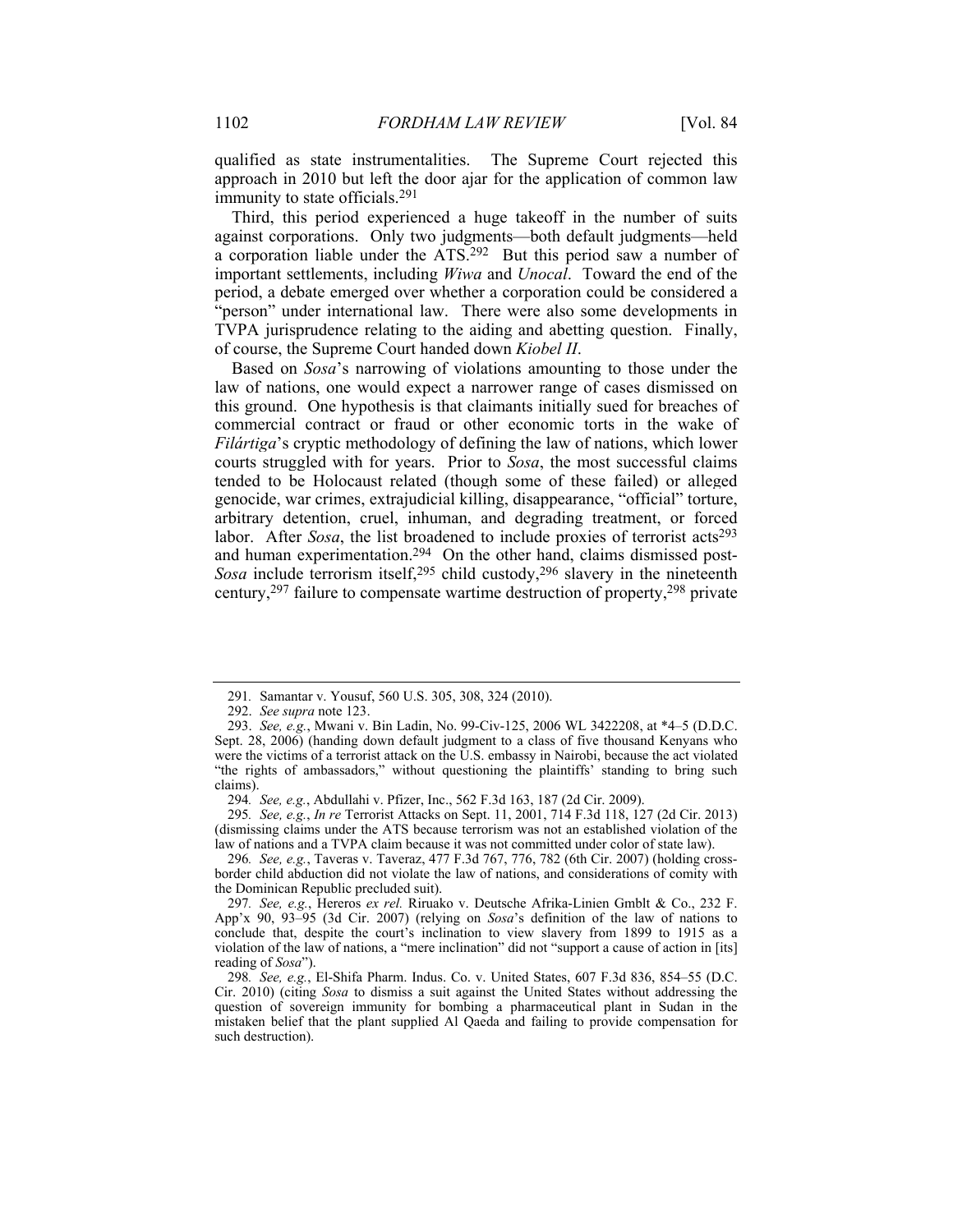torture,299 and the use of toxic chemicals in areas with civilians, among others.300

Courts did dismiss claims post-*Sosa* that might have qualified as violations under the law of nations had they been "severe" enough. For example, in *Flomo v. Firestone Natural Rubber Co.*,<sup>301</sup> Judge Posner, writing for the Seventh Circuit, held that allegations of forced child labor on a Liberian rubber plantation "while bad, [were] not that bad" and therefore did not violate the law of nations.302 This was because "[a]griculture is the sector with the most child labourers [sic] . . . [and] also the sector with the most potential for decent work for rural children and young adolescents who have reached the legal minimum age of employment." $303$  Additional cases ruled out what would have otherwise qualified as violations of the law of nations or torture or extrajudicial killing if the facts alleged had supported the claims.<sup>304</sup>

Another extremely important question that arose during this period was whether aiding and abetting governments in committing violations of the law of nations was actionable. Such aiding and abetting claims formed the basis for most corporate liability lawsuits: plaintiffs rarely alleged that corporations themselves committed acts of torture or extrajudicial killings, known as "direct liability," because courts usually held such that customary international law only recognized torture and extrajudicial killing committed under color of law.<sup>305</sup> As a result, most victims of corporate human rights abuses alleged that corporations aided and abetted regimes in the country where the violation occurred. Courts were split on the degree of intent necessary for such aiding and abetting claims. For example, as the Ninth Circuit held in *Unocal*, the standard for aiding and abetting was "knowing practical assistance or encouragement that has a substantial effect on the perpetration of the crime."306 Both the D.C. and Eleventh Circuits agreed the standard was "knowing."307 Other courts disagreed, holding a

<sup>299</sup>*. See, e.g.*, Saleh v. Titan Corp., 580 F.3d 1, 15–16 (D.C. Cir. 2009) (holding that claims that a private military contractor committed torture abroad did not violate the law of nations because the contractor was not acting under color of law, and therefore its actions merely constituted assault and battery).

<sup>300</sup>*. See, e.g.*, Vietnam Ass'n for Victims of Agent Orange v. Dow Chem. Co., 517 F.3d 104, 109 (2d Cir. 2008) (dismissing claim for wartime use of chemical that caused civilian deaths and injuries because its purpose was to destroy forests used to disguise the Viet Cong).

 <sup>301. 643</sup> F.3d 1013 (7th Cir. 2011).

<sup>302</sup>*. Id.* at 1023.

 <sup>303.</sup> *Id.* at 1024 (basing this holding on a motion for judgment on the pleadings that was converted into a motion for summary judgment).

 <sup>304.</sup> *E.g.*, Mohamed v. Holder, No. 1:11-Civ-50, 2011 WL 3820711, at \*1 (E.D. Va. Aug. 26, 2011) (dismissing suit under TVPA because allegations of physical abuse did not amount to torture).

 <sup>305.</sup> *See, e.g.*, Saleh v. Titan Corp., 580 F.3d 1, 15–16 (D.C. Cir. 2009).

 <sup>306.</sup> Unocal II, 395 F.3d 932, 947 (9th Cir. 2002), *appeal dismissed per stipulation en banc*, 403 F.3d 708 (9th Cir. 2005).

 <sup>307.</sup> Doe v. Exxon Mobil Corp., 654 F.3d 11, 39 (D.C. Cir. 2011), *vacated*, 527 Fed. App'x 7 (D.C. Cir. 2013); Cabello v. Fernandez-Larios, 402 F.3d 1148, 1157–60 (11th Cir. 2005).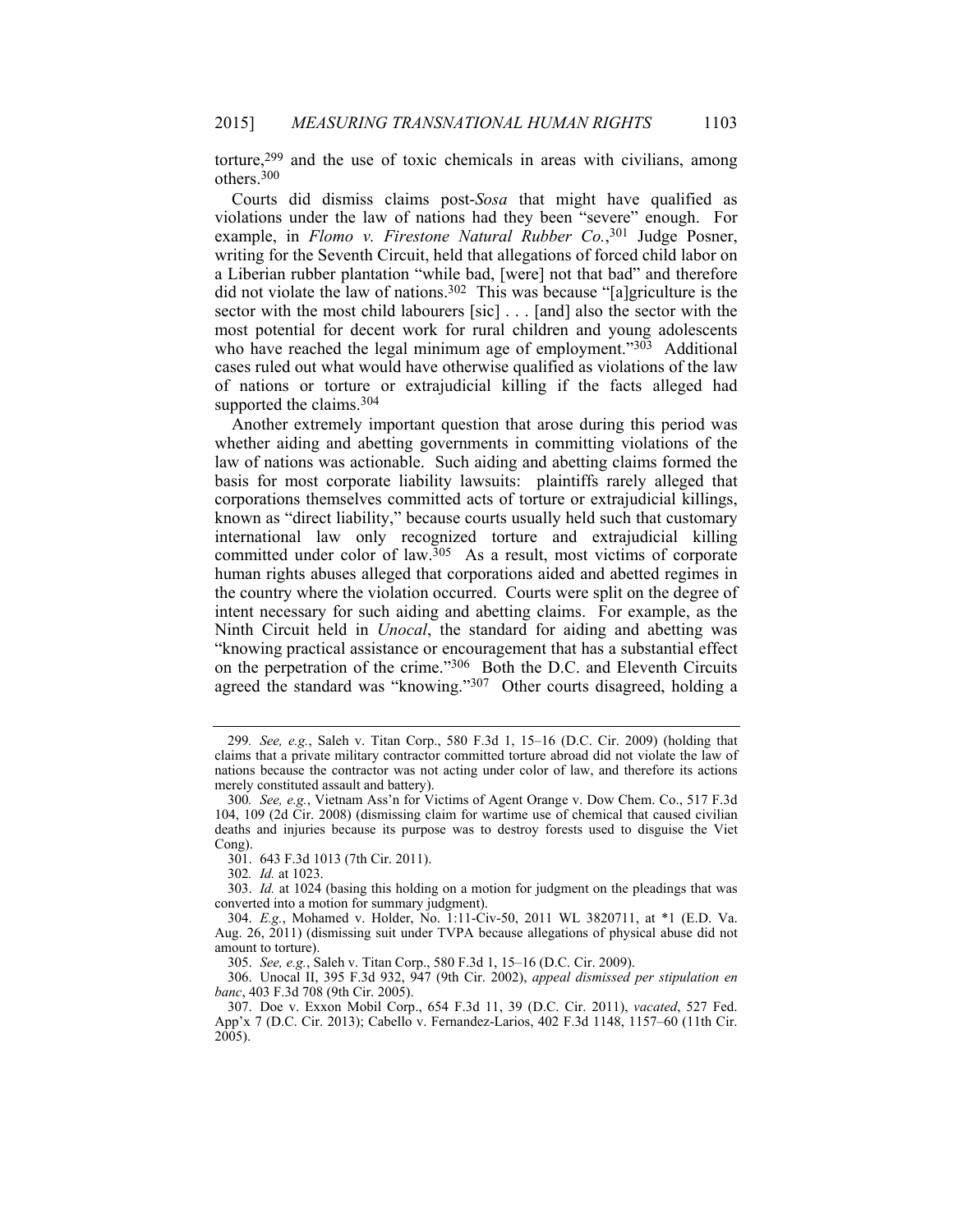claim under the law of nations for aiding and abetting must allege purpose to constitute a violation of customary international law and, thereby, a violation of the law of nations as well.308 In *Kiobel v. Royal Dutch Petroleum Co*. 309 (*Kiobel I*), Judge Pierre N. Leval concurred in the judgment, asserting that the degree of mens rea, based on customary international law under an aiding and abetting theory, must be purpose.310

Many other cases were dismissed on the ground of immunity doctrines, including sovereign immunity, diplomatic immunity, and head-of-state immunity. A few such actions were brought against governments despite *Amerada Hess*, though often these suits included state officials or other parties as defendants. Courts began to address whether state officers were immune under the FSIA or if the FSIA only applied to states and their instrumentalities. Some courts held—in tension with *Filártiga*—that state officers qualified as state instrumentalities when acting in their official capacities under "color of law" or that if the state "ratified" their actions, sovereign immunity applied.311 Other courts, including those in the Second Circuit, reached similar conclusions—again in tension with *Filártiga*—on a common law basis.<sup>312</sup> Many of the cases were against an officer of a government allied with the United States—such as Israel—while officials of other countries did not receive this type of protection. In the Supreme Court's third decision treating the ATS, the 2010 case *Samantar v. Yousuf*, 313 the Court unanimously rejected the FSIA argument but left the door open to the possibility that these officials might be protected by common law immunity.314

In certain ATS cases against U.S. officers, courts have held that the Westfall Act<sup>315</sup> allows the United States to substitute itself as the defendant when the acts in question occurred within the scope of an officer's employment, thereby barring suit under the domestic law doctrine of

 <sup>308.</sup> *See* Presbyterian Church of Sudan v. Talisman Energy, Inc., 582 F.3d 244, 247–48 (2d Cir. 2009) (affirming the district court's grant of summary judgment for a corporation that allegedly provided assistance to the government of Sudan in committing genocide and war crimes because the plaintiffs could not prove the company acted with the purpose of harming Sudanese citizens); Aziz v. Alcolac, Inc., 658 F.3d 388, 401 (4th Cir. 2011) (adopting the Second Circuit's reasoning).

 <sup>309. 621</sup> F.3d 111 (2d Cir. 2010), *aff'd*, 133 S. Ct. 1659 (2013).

 <sup>310.</sup> *Id.* at 158 (Leval, J., concurring in the judgment).

 <sup>311.</sup> *E.g.*, Belhas v. Ya'alon, 515 F.3d 1279, 1283 (D.C. Cir. 2008) (dismissing a suit against the head of Israeli Army Intelligence brought by victims of the Israeli bombing in Lebanon in which the State Department submitted a letter to the court).

 <sup>312.</sup> Matar v. Dichter, 563 F.3d 9, 14–15 (2d Cir. 2009) (holding, in the context of another suit against an Israeli officer, that "in the common-law context, we defer to the Executive's determination of the scope of immunity").

 <sup>313. 560</sup> U.S. 305 (2010).

 <sup>314.</sup> *Id.* at 308, 324.

 <sup>315.</sup> Federal Employees Liability Reform and Tort Compensation (Westfall) Act, 28 U.S.C. § 2679 (2012) (allowing the United States to substitute itself as a defendant in most tort claims brought against government officers acting within the scope of their employment).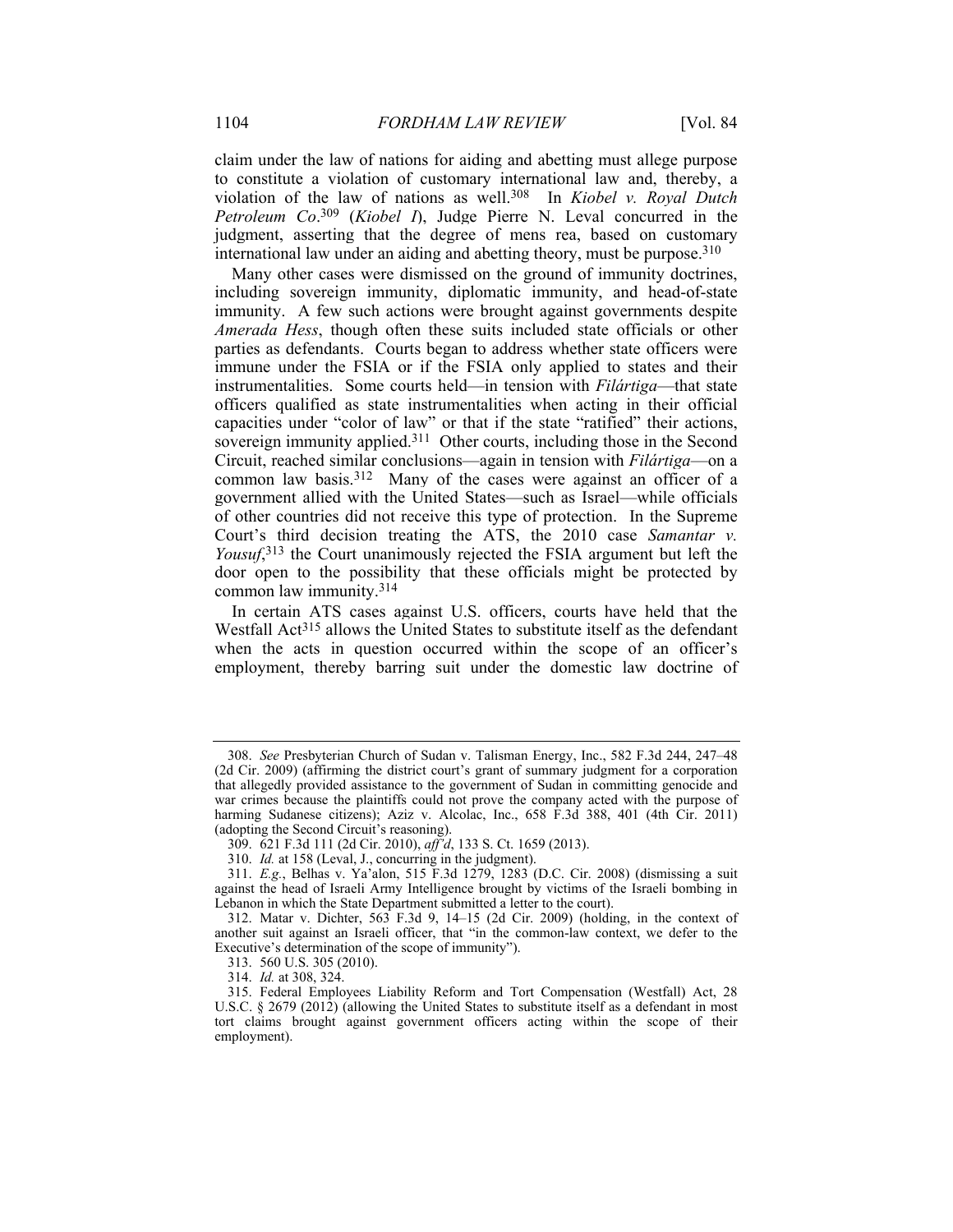sovereign immunity.<sup>316</sup> Other courts recognized diplomatic immunity, even if diplomats were not committing crimes in their diplomatic capacity.317 As in previous periods, sitting heads of state were immune even when the acts were committed prior to assuming their presidencies.<sup>318</sup>

Far less significant, grounds for dismissing lawsuits from *Sosa* to *Kiobel II* included personal jurisdiction (some for inadequate service of process and some for insufficient minimum contacts with the forum in question), forum non conveniens, the political question doctrine, the state secrets privilege, and preemption. Finally, this period witnessed the first pushback against corporate liability under the ATS. For a decade and a half, courts assumed corporate liability attached under the law of nations. The Second Circuit itself deemed corporations subject to the law of nations nine times prior to *Kiobel I*. 319 In *Kiobel I*, however, the Second Circuit changed course. In a 2-1 opinion, the majority found that while corporations are considered persons under domestic law, they are not persons under international law, and hence there is no jurisdiction over them under the statute.<sup>320</sup> The court held that the word "persons" must be interpreted under international law rather than domestic law, and because no successful suit had been brought against a corporation per se, despite the World War II Industrialist Cases, which held that the leaders of businesses that supported the Nazis could be criminally liable under international law,  $321$  no norm established liability  $322$  Other circuits such as the Eleventh Circuit Other circuits such as the Eleventh Circuit disagreed.323

With regard to the TVPA, there were several specific grounds for dismissal. First, courts held that its remedies did not apply retroactively.324

318*. See, e.g.*, Habyarimana v. Kagame, 696 F.3d 1029, 1032 (10th Cir. 2012) (dismissing suit brought by widows of former Presidents of Rwanda and Burundi against the current President of Rwanda for allegedly killing their husbands by shooting down their plane with a missile before taking office).

319*. In re* S. African Apartheid Litig., 617 F. Supp. 2d 228, 254 n.125 (S.D.N.Y. 2009) (collecting cases).

323*. See, e.g.*, Romero v. Drummond Co., 552 F.3d 1303, 1315 (11th Cir. 2008).

<sup>316</sup>*. See, e.g.*, Sobitan v. Glud, 589 F.3d 379, 388–89 (7th Cir. 2009) (holding that the Westfall Act applies to claims under the ATS that are brought pursuant to a treaty); Rasul v. Rumsfeld, 414 F. Supp. 2d 26, 34 (D.D.C. 2006) (holding that torture of suspected terrorists was within the scope of employment), *aff'd sub nom*. Rasul v. Myers, 563 F.3d 527 (D.C. Cir. 2009).

<sup>317</sup>*. See, e.g.*, Devi v. Silva, 861 F. Supp. 2d 135, 144 (S.D.N.Y. 2012) (dismissing suit against Sri Lankan military commander and diplomat allegedly responsible for the torture and killing of an ethnic minority population because the Diplomatic Relations Act entitles diplomats to immunity, notwithstanding the ATS and TVPA).

 <sup>320.</sup> Kiobel I, 621 F.3d 111, 118–20 (2d Cir. 2010) (stating that the standard employed under the ATS must be that of customary international law and further finding that, under this standard, there is no norm, much less a universal one, to support corporate liability under the ATS), *aff'd on other grounds*, 133 S. Ct. 1659 (2013).

 <sup>321.</sup> *See* Steven R. Ratner, *Corporations and Human Rights: A Theory of Legal Responsibility*, 111 YALE L.J. 443, 477 (2001) (discussing post-World War II criminal prosecutions of the leaders of large German corporations for aiding slave labor and deportation).

<sup>322</sup>*. Kiobel I*, 621 F.3d at 131–42.

<sup>324</sup>*. See* Ditullio v. Boehm, 662 F.3d 1091, 1099–100 (9th Cir. 2011).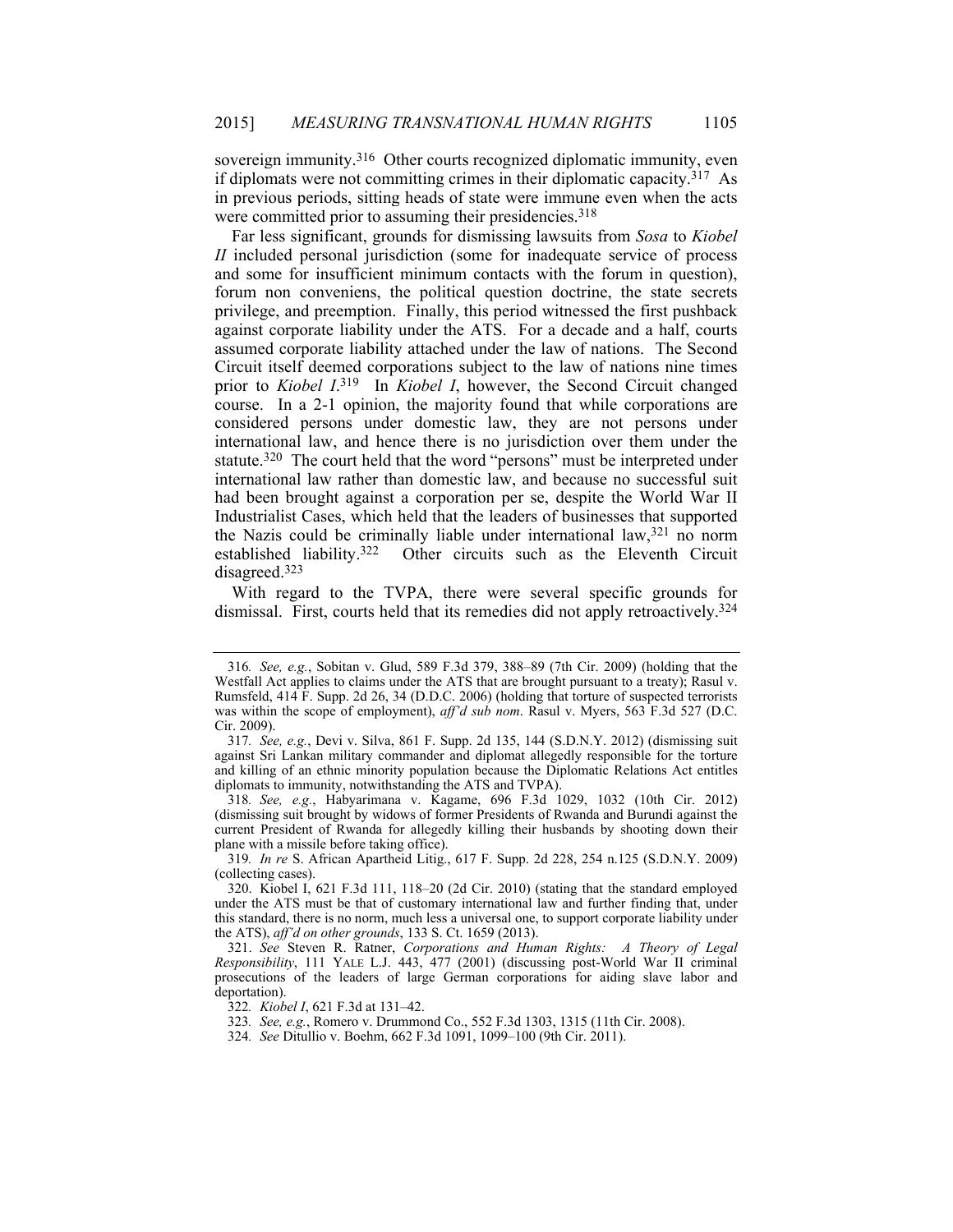Second, courts dismissed suits brought by persons other than the victim or on behalf of the victim (i.e., a "representative or administrator of [the victim's] estate" $)^{325}$  despite the fact that the wording of the statute authorizes suits by "a claimant in an action for wrongful death."326 Additionally, many courts held that the TVPA did not protect victims from defendants who were not individuals, meaning it did not protect them from corporations, states, or nonstate entities even if these entities aided and abetted individuals in committing their acts under color of state law.327 In 2012, the Supreme Court supported this conclusion in a case involving a victim allegedly tortured and killed at the hands of the PLO, ruling that the word "individual" as opposed to "person" used in the TVPA meant that private actors such as the PLO could not be held liable.<sup>328</sup>

Despite this doctrinal stiffening, plaintiffs prevailed in several cases under both the ATS and the TVPA—including two default judgments on the issue of human trafficking and forced labor that led to awards of \$13.5 million and \$7.6 million, respectively.<sup>329</sup> One of two standing judgments against corporations was handed down in 2008, before the Second Circuit's *Kiobel I* decision holding that corporations could not be liable for violations of the law of nations. The complaint alleged that a U.S. forestry company induced numerous workers to come from Guatemala on the promise of H-2 visas and then confiscated their passports and made them work in harsh conditions without adequate health care or remuneration.330 Other default judgments included a \$47 million victory against the former Honduran military intelligence chief for torture and disappearances,<sup>331</sup> a \$10 million award against an El Salvadorian former security chief who acted under color of law in assassinating an Archbishop while he was giving mass,332 and a default judgment for approximately \$8.6 million on the basis of the kidnapping and arbitrary detention of the Acting President of the American<br>University of Beirut by Hezbollah.<sup>333</sup> In addition, TVPA claims University of Beirut by Hezbollah.<sup>333</sup> contributed to summary judgment for hundreds of millions of dollars for the 1989 bombing of a flight from Brazzaville, Congo, to Paris by Libyan

331. Reyes v. Grijalba, 02-cv-22046 (S.D. Fla. Mar. 31, 2006).

332. Doe v. Rafael Saravia, 348 F. Supp. 2d 1112, 1122 (E.D. Cal. 2004).

 333. Dodge v. Islamic Republic of Iran, No. 03-Civ-252, 2004 WL 5353873, at \*5 (D.D.C. Aug. 25, 2004) (assigning damages not only under the TVPA, but also under the Flatow Amendment with jurisdiction arising under the FSIA).

 <sup>325.</sup> Fisher v. Great Socialist People's Libyan Arab Jamahiriya, 541 F. Supp. 2d 46, 54– 55 n.10 (D.D.C. 2008).

 <sup>326. 28</sup> U.S.C. § 1350 note § 2(a)(2) (2012).

<sup>327</sup>*. See, e.g.*, Bowoto v. Chevron Corp., 621 F.3d 1116, 1128 (9th Cir. 2010) (dismissing TVPA claims against oil company for allegedly paying the Nigerian military to attack victims on an offshore platform).

 <sup>328.</sup> Mohamad v. Palestinian Auth., 132 S. Ct. 1702, 1709–10 (2012).

 <sup>329.</sup> Magnifico v. Villanueva, No. 10-Civ-80771, 2012 WL 5395026, at \*1 (S.D. Fla. Nov. 2, 2012) (awarding judgment in case alleging causes of action under RICO, the TVPRA, the FLSA, and state law, in addition to the ATS and TVPA); Aguilar v. Imperial Nurseries, No. 07-Civ-00193, 2008 WL 2572250, at \*1–2 (D. Conn. May 28, 2008) (granting default judgment).

 <sup>330.</sup> Complaint at 182–89, 257–64, *Aguilar*, 2007 WL 1183549 (elaborating facts alleged against the company).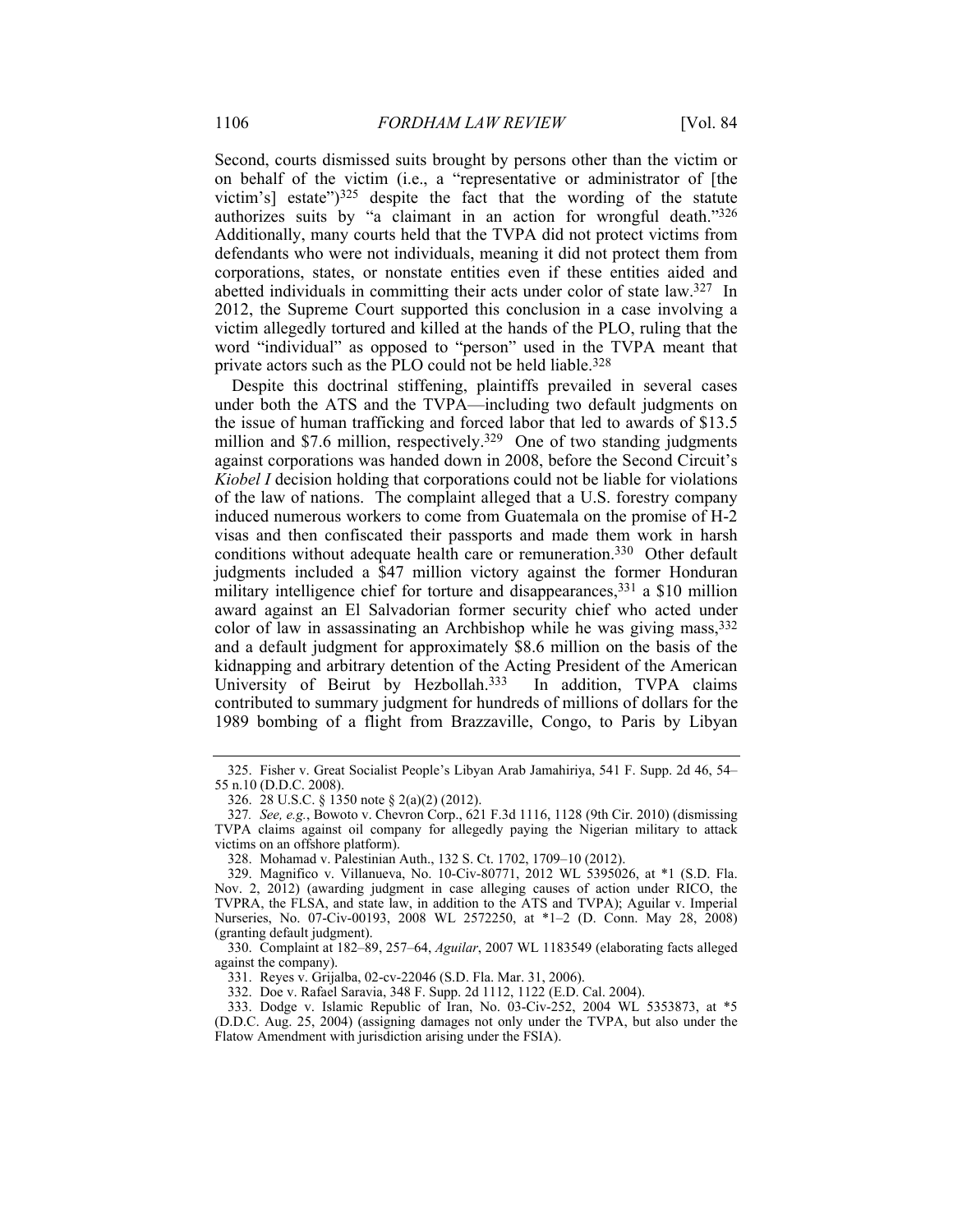officials that killed all 170 passengers, including seven U.S. citizens, despite the fact that certain courts had held the application of the TVPA was not retroactive.<sup>334</sup> Jury trials also resulted in verdicts for plaintiffs, Jury trials also resulted in verdicts for plaintiffs, including in a case for torture and extrajudicial killing by El Salvadorian soldiers, 335 and in a case for arbitrary detention and extrajudicial killing of an economist appointed by Chilean President Salvador Allende who was overthrown in a military coup d'état.336

Twelve cases also settled, including seven against corporations, the most important of which are *Unocal* and *Wiwa*. *Unocal* settled in 2005 for \$30 million before the case could be reheard en banc and before Unocal's merger with Chevron.<sup>337</sup> *Wiwa* finally settled in 2009 for \$15.5 million.<sup>338</sup> The four other settlements against corporations included two cases against security contractors in Iraq brought under the ATS, another brought under the TVPA,339 and a case against Yahoo! for allegedly giving the Chinese government access to emails of political dissidents who were subsequently arbitrarily arrested, tortured, and subjected to cruel, inhuman, and degrading treatment.340

After the Second Circuit in *Kiobel I* held that corporations were not persons under customary international law and therefore could not be liable under the ATS, the Supreme Court granted certiorari on this question.<sup>341</sup> After oral argument, the Court placed the case back on the calendar and instructed the parties to brief "whether and under what circumstances the Alien Tort Statute . . . allows courts to recognize a cause of action for violations of the law of nations occurring within the territory of a sovereign other than the United States."342 This move was unexpected, but not entirely so. After *Kiobel I*, the Ninth Circuit, sitting en banc, rejected the defendants' identical argument in *Sarei v. Rio Tinto, PLC*. 343 Judge

 <sup>334.</sup> Pugh v. Socialist People's Libyan Arab Jamahiriya, No. 02-Civ-02026, 2006 WL 2384915, at \*9 (D.D.C. May 11, 2006).

 <sup>335.</sup> Chavez v. Carranza, 559 F.3d 486, 490 (6th Cir. 2009) (upholding jury verdict awarding \$6 million).

 <sup>336.</sup> Cabello v. Fernandez-Larios, 402 F.3d 1148, 1151–52 (11th Cir. 2005) (upholding verdict). The jury awarded Cabello's survivors \$3 million in compensatory damages and \$1 million in punitive damages. *Id.*

 <sup>337.</sup> Goldhaber, *supra* note 11, at 129.

 <sup>338.</sup> *Id.* at 128.

 <sup>339.</sup> Manook v. Unity Res. Grp., No. 10-01970 (4th Cir. Mar. 16, 2011) (dismissing appeal pursuant to a voluntary stipulation by the plaintiff); *In re* XE Servs. Alien Tort Litig., Nos. 1:09-cv-615, 1:09-cv-616, 1:09-cv-617, 1:09-cv-618, 1:09-cv-645 (E.D. Va. Jan. 6, 2010) (approving confidential settlement agreement).

 <sup>340.</sup> Xiaoning v. Yahoo!, No. 4:07-cv-02151 (N.D. Cal. Nov. 28, 2007) (dismissing case pursuant to settlement).

 <sup>341.</sup> Petition for a Writ of Certiorari at i, Kiobel II, 133 S. Ct. 1659 (2013) (No. 10-1491) (phrasing the question in terms of corporate immunity); Order Granting Writ in Tandem with Mohamad v. Rajoub., Kiobel II, 133 S. Ct. 1659 (No. 10-1491).

 <sup>342.</sup> Order Restoring the Case to the Calendar for Reargument and Directing the Parties to File Supplemental Briefs, *Kiobel II*, 133 S. Ct. 1659 (No. 10-1491).

 <sup>343. 671</sup> F.3d 736 (9th Cir. 2011), *cert. granted, judgment vacated*, 133 S. Ct. 1995 (20013); *see also* Doe v. Exxon Mobil Corp., 654 F.3d 11, 20 (D.C. Cir. 2011) ("[W]e hold that there is no extraterritoriality bar.").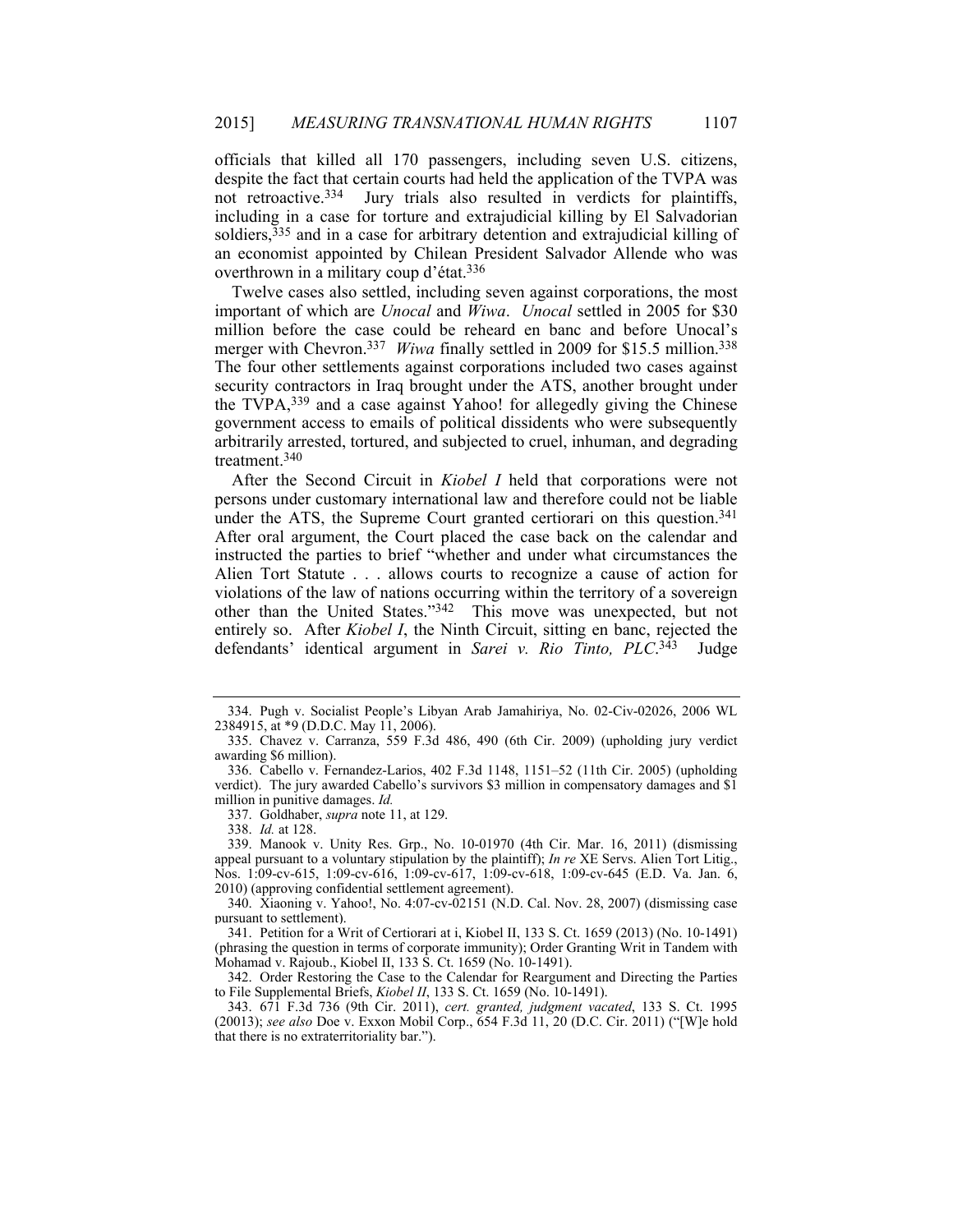Kleinfeld, joined by Judges Bea and Ikuta, dissented.<sup>344</sup> Judge Kleinfeld argued that the text or context of a statute must clearly indicate it has extraterritorial application for jurisdiction to attach based on the Supreme Court's recent securities jurisprudence.<sup>345</sup> The ATS met neither criterion, he argued, on the facts of a "foreign cubed" case.<sup>346</sup> Judge Kleinfeld described the majority's logic as "a new imperialism, entitling our court[s], and not the peoples of other countries, to make the law governing persons within those countries" that "now asserts entitlement to make law for all the peoples of the entire planet."347 Nevertheless, at the time the Supreme Court ordered reargument in *Kiobel II*, no court had ruled that the ATS lacked extraterritorial application. The Supreme Court unanimously affirmed the Second Circuit on this basis on April 17, 2013.348

### *E. From* Kiobel II *to the Present*

Only two and a half years have transpired since *Kiobel II*. As a result, it is impossible to make predictions as to how cases will play out in the long run without some degree of speculation. What can be said is that, despite prognostications that the ATS is dead and that the presumption against extraterritoriality has eliminated any chance of plaintiffs' prevailing, this has not proved true thus far. Though the predominant means of dismissing cases is now the presumption, many of these cases might not have succeeded anyway for other reasons, such as an inability to plead purpose in aiding and abetting suits against corporations or the gravity of the harms alleged. And many lower courts have taken pains to follow Justice Breyer's concurrence in *Kiobel II* and interpreted the presumption narrowly, holding that exceptions apply when part of the tort has been committed on U.S. soil.349 That said, fewer ATS and TVPA cases have been filed since *Kiobel II* than in previous periods,  $350$  suggesting the precedent has deterred

 <sup>344. 671</sup> F.3d at 797–818 (Kleinfeld, J., dissenting).

 <sup>345.</sup> *Id.* at 803–11 (citing Morrison v. Nat'l Austl. Bank Ltd., 561 U.S. 247 (2010), a securities case, in support of the presumption).

<sup>346</sup>*. Id.* at 809–11.

 <sup>347.</sup> *Id.* at 798.

<sup>348</sup>*.* Kiobel II, 133 S. Ct. 1659, 1663 (2013).

<sup>349</sup>*. See, e.g.*, Mwani v. Laden, 947 F. Supp. 2d 1, 5 (D.D.C. 2013) (holding defendant liable in an action for default judgment for a truck bomb that exploded at the U.S. embassy in Kenya on the ground that the embassy had a sufficient nexus to the United States); Ahmed v. Magan, 2:10-Civ-00342, 2013 WL 4479077, at \*7 (S.D. Ohio Aug. 20, 2013) (holding that a U.S. citizen who aided and abetted the Somali national security service in torturing and committing cruel, inhuman, and degrading treatment against the plaintiff was liable in a default judgment action), *aff'd*, 2013 WL 5493032, at \*1 (S.D. Ohio Oct. 2, 2013) (awarding \$5,000,000 in compensatory damages and \$10,000,000 in punitive damages).

<sup>350</sup>*.* The prevailing wisdom as of April 2014 was that no such cases were filed post-*Kiobel II*. *See* JOHN BELLINGER III & REEVES ANDERSON, U.S. CHAMBER INST. FOR LEGAL REFORM, AS *KIOBEL* TURNS ONE, ITS EFFECT REMAINS UNCLEAR (2014), http://www.institute forlegalreform.com/uploads/sites/1/Kiobel\_Anniversary\_Paper\_\_April\_29\_2014\_.pdf

<sup>[</sup>http://perma.cc/C46F-LVXG]. This is untrue, as can be seen from the following string cite that captures all ATS and ATS/TVPA cases filed since *Kiobel II* by doing a data scrap from Bloomberg, where I searched for the section of the U.S. Code in which the ATS resides. *See* Brill v. Chevron Corp., No. 3:15-cv-04916 (N.D. Cal. Oct. 26, 2015); Dogan v. Barak, No.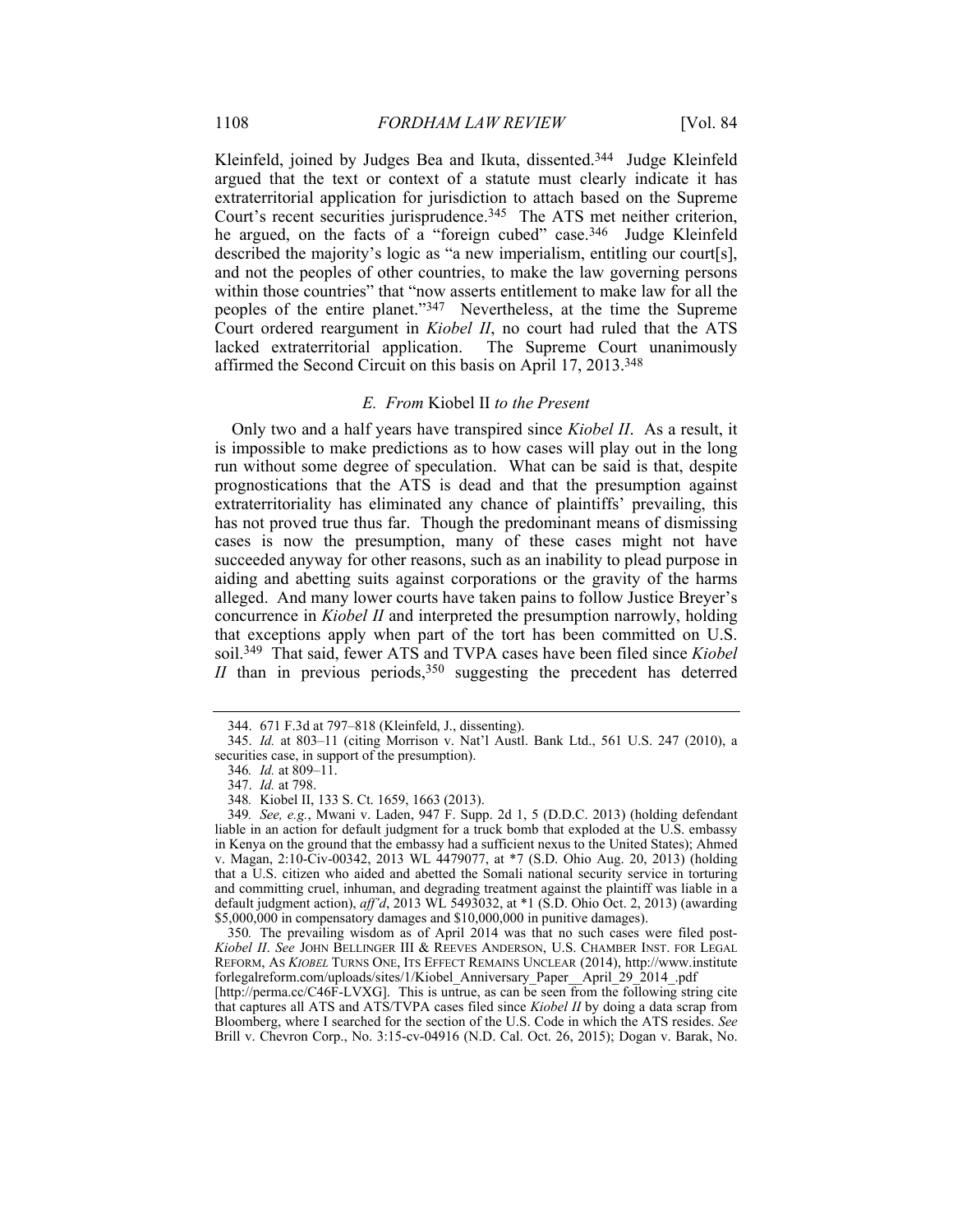plaintiffs from pursuing human rights claims under the statute despite chances of prevailing if the suit is strong in other respects. In addition, courts have held that *Kiobel II* leaves the TVPA untouched and that the TVPA displaces the presumption against extraterritoriality.351

As of the date of this Article, sixty ATS and TVPA cases since *Kiobel II* had been fully resolved, with many additional pending cases. Of the fully resolved cases, forty-two (70 percent) were dismissed on a motion to dismiss,<sup>352</sup> and defendants currently have an 86 percent win rate—the highest of any period, but specifically high due to voluntary dismissals.<sup>353</sup> The high level of voluntary dismissals perhaps suggests that plaintiffs are being deterred from pursuing cases under the ATS, and indeed newly filed cases appear to originate from unseasoned lawyers from the plaintiffs' bar who lack familiarity with the intricacies of the statute.

The presumption against extraterritoriality was by far the most prominent ground invoked in dismissing these cases. Sixteen of the forty motions to dismiss in favor of the defendant (40 percent) were felled by the presumption, though many of the dismissals involved other grounds as well.<sup>354</sup> Many of the cases dismissed under the presumption were "foreign" cubed" cases, i.e., cases in which the plaintiff was an alien, the defendant was foreign, and the tort occurred outside of the territory of the United States. For example, a court in the District of Columbia dismissed a complaint alleging that Iranian banks funded a terrorist group responsible

351*. See, e.g.*, Doe v. Drummond Co., Inc., 782 F.3d 576, 602 (11th Cir. 2015).

352*. See supra* note 37.

<sup>2:15-</sup>cv-08130 (C.D. Cal. Oct. 16, 2015); Salim v. Mitchell, No. 2:15-cv-00286 (E.D. Wash. Oct. 13, 2015); Dalziel v. Malaysia Airlines, No. 1:15-cv-06202 (N.D. Ill. July 15, 2015); You v. Japan, No. 4:15-cv-03257 (N.D. Cal. July 13, 2015); Singh v. Manjit Singh G.K., No. 1:15-cv-05372 (S.D.N.Y. July 10, 2015); Ali Jaber v. United States, No. 1:15-cv-00840 (D.D.C. June 7, 2015); Ladra v. Rubias, No. 1:15-cv-04231 (S.D.N.Y. June 2, 2015); Alarcon v. Holloway, No. 1:15-cv-03095 (E.D.N.Y. May 28, 2015); Sikhs for Justice Inc. v. Bachchan, No. 2:14-cv-08297 (C.D. Cal. Oct. 27, 2014); Am. Justice Ctr., Inc. v. Modi, No. 1:14-cv-07780 (S.D.N.Y. Sept. 25, 2014); Klayman v. Obama, No. 1:14-cv-01484 (D.D.C. Aug. 28, 2014); Gallegos v. United States, No. 5:14-cv-00136 (S.D. Tex. Aug. 27, 2014); Sauter v. Citigroup, No. 1:14-cv-05812 (S.D.N.Y. July 29, 2014); Jawad v. Hagel, No. 1:14 cv-00811 (D.D.C. May 15, 2014); Doe No. 117 v. Singer, No. 2:14-cv-03530 (C.D. Cal. May 7, 2014); Gonzalez v. S. Sioux City Police Dep't, No. 4:14-cv-03089 (D. Neb. May 1, 2014); Doe v. Pure Forest, LLC, No. 2:14-cv-00879 (E.D. Cal. Apr. 8, 2014); William v. AES Corp., No. 1:14-cv-00343 (E.D. Va. Apr. 2, 2014); Tawfik v. Al-Sabah, No. 13 Civ. 4923 (S.D.N.Y. Dec. 17, 2013); Jara v. Barrientos Nunez, No. 3:13-cv-01075 (M.D. Fla. Sept. 4, 2013); Sikhs for Justice Inc. v. Gandhi, No. 1:13-cv-04920 (E.D.N.Y. Sept. 3, 2013); Sun v. China Petroleum & Chem. Corp., No. 2:13-cv-05355 (C.D. Cal. July 24, 2013); Sikhs for Justice v. Badal, No. 1:13-cv-04418 (S.D.N.Y. June 25, 2013); Delgado v. Villanueva, No. 1:13-cv-22259 (S.D. Fla. June 25, 2013); Quintero Perez v. United States, No. 3:13-cv-01417 (S.D. Cal. June 17, 2013); Ahmad v. Found. for Int'l Res. & Ed., No. 1:13-cv-03376 (S.D.N.Y. May 17, 2013).

 <sup>353.</sup> One default judgment was denied and one was reversed, one jury trial for the plaintiff was reversed, one motion for summary judgment on the part of the defendant was granted, two cases were dismissed sua sponte, and six groups of plaintiffs voluntarily dismissed their ATS claims, though one of the last may have settled. Two other cases settled, which I do not count as victories for the defendant.

<sup>354</sup>*. See supra* Part II.D; *supra* Table 1.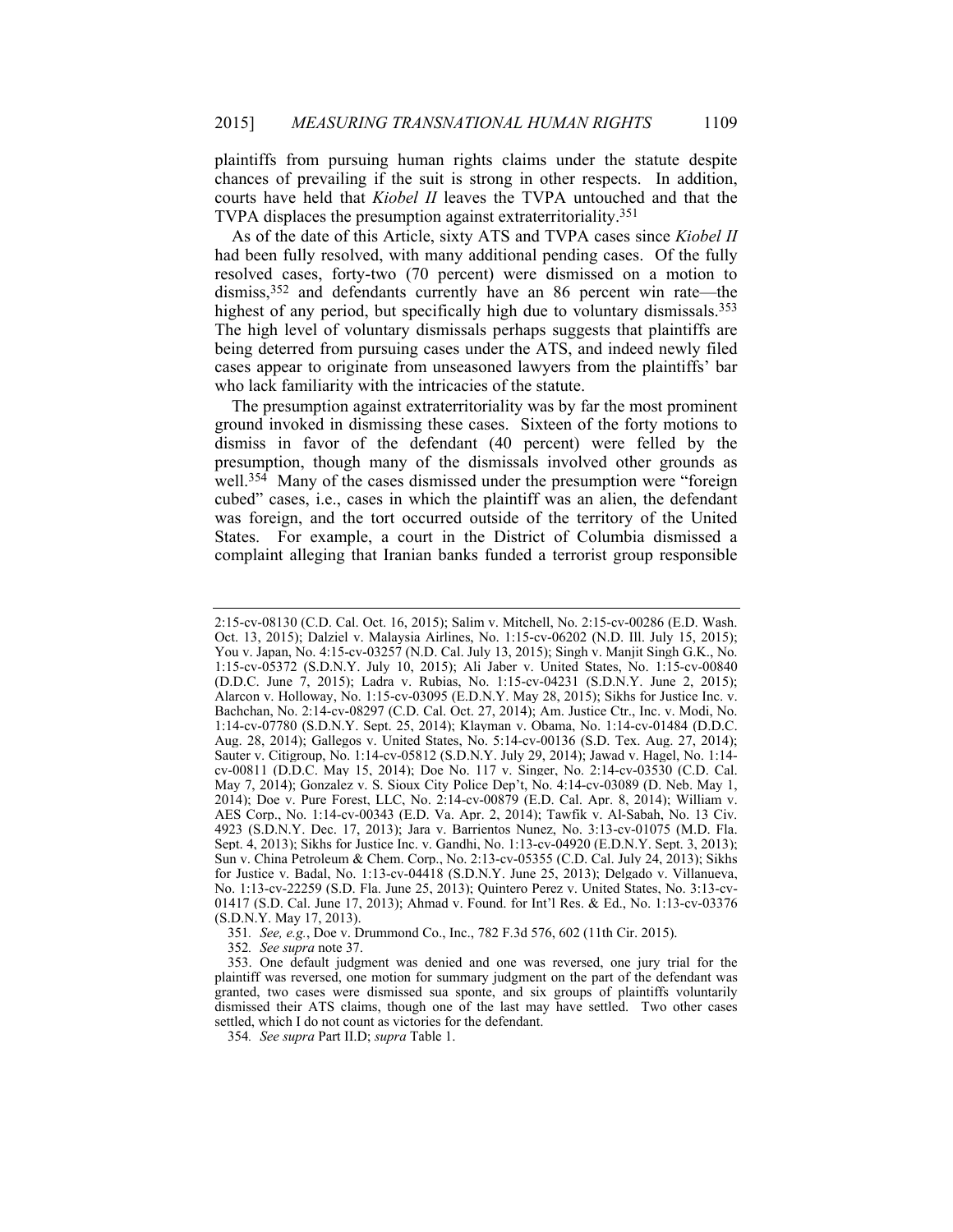for the death of civilians in Israel on this basis that the action had no ties whatsoever to the United States.<sup>355</sup>

Many among the plaintiffs' bar had hoped that courts would be reluctant to dismiss "foreign squared" cases—cases in which the defendant is a U.S. citizen—but many such claims have been dismissed, or have at least stipulated that U.S. citizenship alone is not dispositive.356 For example, in *Mujica v. AirScan Inc.*, 357 the plaintiffs alleged that the defendants—both U.S. citizens—had "aided and abetted and conspired" with the Colombian Air Force in bombing near an oil pipeline to kill insurgents but instead killed numerous innocent civilians.<sup>358</sup> The court affirmed the dismissal of the case, stating that these allegations were based on "speculation" not "*factual matter*, accepted as true" and refused to grant the plaintiffs leave to amend.<sup>359</sup> Judge Zilly, sitting by designation, dissented in part.<sup>360</sup> He quoted Justice Breyer's concurrence in *Kiobel II* for the proposition that "[m]any countries permit foreign plaintiffs to bring suits against their own nationals based on unlawful conduct that took place abroad."361 Judge Zilly would have held that nationality of the defendant was enough to confer subject matter jurisdiction even where no underlying conduct occurred in the United States.362 Had the *Mujica* plaintiffs made specific allegations that met the *Iqbal* pleading standard without having had the benefit of discovery, it is unclear how the Ninth Circuit would have ruled.

Courts have also considered whether a U.S. citizen's actions in the United States—such as planning or financing—create a sufficient nexus to displace the presumption of extraterritoriality. Most starkly, in *Balintulo v.*  Daimler AG,<sup>363</sup> the Second Circuit initially rejected the argument adopted by the Breyer concurrence and found that "violations of the law of nations occurring within the territory of a sovereign other than the United States" are not actionable "in *all* cases."364 It dismissed the plaintiffs' arguments that U.S. corporations' provision of goods to the South African government after apartheid "tie[d] the relevant human rights violations to actions taken within the United States" and that the corporations could not be "*vicariously liable* for that conduct under the ATS."365

 <sup>355.</sup> Kaplan v. Cent. Bank of Islamic Republic of Iran, 961 F. Supp. 2d 185, 205 (D.D.C. 2013).

<sup>356</sup>*. Drummond*, 782 F.3d at 595 ("We find that the citizenship or corporate status of the defendants can guide us in our navigation of the touch and concern inquiry even though it does not firmly secure our jurisdiction.").

 <sup>357. 771</sup> F.3d 580 (9th Cir. 2014).

<sup>358</sup>*. Id.* at 584–85, 592.

 <sup>359.</sup> *Id.* at 592.

<sup>360</sup>*. Id.* at 615–23 (Zilly, J., concurring in part and dissenting in part).

 <sup>361.</sup> *Id.* at 618 (quoting Kiobel II, 133 S. Ct. 1659, 1675 (2013) (Breyer J., concurring)).

 <sup>362.</sup> *Id.* at 617.

 <sup>363. 727</sup> F.3d 174 (2d Cir. 2013).

<sup>364</sup>*. Id.* at 189–92.

<sup>365</sup>*. Id.* at 188 (denying the defendants' writ of mandamus and remanding to the district court so the defendants could "seek the dismissal of all of the plaintiffs' claims, and prevail, prior to discovery, through a motion for judgment on the pleadings"). On remand, the district court ruled that any amendments to the complaint would be futile because the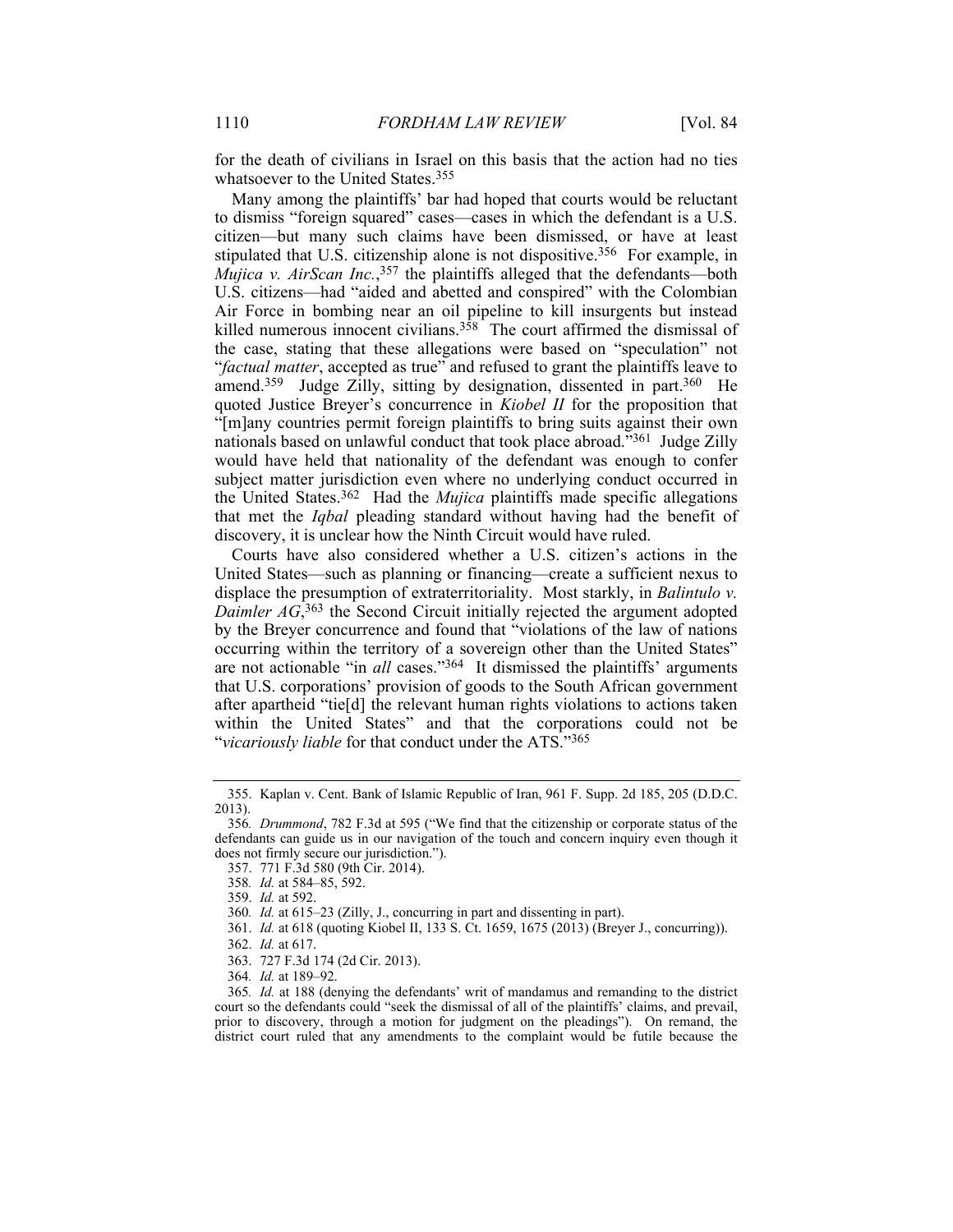Yet some cases might be able to sufficiently allege a nexus if they involved "much greater contact with the United States government, military, citizens, and territory."<sup>366</sup> The best hope for ATS plaintiffs lies in the Fourth Circuit's decision in *Al Shimari v. CACI Premier Technology, Inc.*367 *Al Shimari* dealt with a Virginia-based private security contractor, CACI, and its involvement in Abu Ghraib.<sup>368</sup> It treated the company's interrogators and the "sadistic, blatant, and wanton criminal abuses [they] inflicted on several detainees," which included being "'repeatedly beaten,' 'shot in the leg,' 'repeatedly shot in the head with a taser gun,' 'subjected to mock execution,' 'threatened with unleashed dogs,' 'stripped naked,' 'kept in a cage,' 'beaten on [the] genitals with a stick,' 'forcibly subjected to sexual acts,' and 'forced to watch' the 'rape[ ][of] a female detainee.'"369 According to the plaintiffs, CACI "failed to hire suitable interrogators, insufficiently supervised CACI employees, ignored reports of abuse, and attempted to 'cover up' the misconduct."370 The Fourth Circuit held that the phrase "relevant conduct" used by the Supreme Court in *Kiobel II* was not coextensive with the term "claims."<sup>371</sup> In this case the claims had a sufficient nexus because they "allege[d] acts of torture committed by United States citizens who were employed by an American corporation, CACI, which has corporate headquarters located in Fairfax County, Virginia," "[t]he alleged torture occurred at a military facility operated by United States government personnel," "the employees who allegedly participated in the acts of torture were hired by CACI in the United States to fulfill the terms of a contract that CACI executed with the United States Department of the Interior . . . [that] required CACI interrogators . . . to obtain security clearances from the United States Department of Defense," and, most importantly, "allege[d] that CACI's managers located in the United States were aware of reports of misconduct abroad, attempted to 'cover up' the misconduct, and 'implicitly, if not expressly, encouraged' it."372

Nevertheless, even if plaintiffs successfully allege contact between the United States and the claim, they may face heightened evidentiary burdens

defendants could not establish a sufficient nexus to the United States as the "relevant conduct"—namely the defendants' financial support of apartheid—did not support jurisdiction because the actions in question were committed by their South African subsidiaries. *In re* S. African Apartheid Litig., 56 F. Supp. 3d 331, 338 (S.D.N.Y. 2014). The Second Circuit affirmed, holding that, in fact, IBM's design of products used by the South African regime did "touch and concern" the United States but there were insufficient allegations of purpose to meet the aiding and abetting requirement. Balintulo v. Ford Motor Co., 796 F.3d 160 (2d Cir. 2015).

<sup>366</sup>*. In re S. African Apartheid Litig.*, 56 F. Supp. at 338.

 <sup>367. 758</sup> F.3d 516 (4th Cir. 2014). Note that the case was remanded to the lower court, where it was dismissed on the basis that the U.S. military was so intertwined with the contractors that the case was a nonjusticiable political question. *See* Al Shimari v. CACI Premier Tech., Inc., No. 1:08-Civ-00827, 2015 WL 4740217, at \*9 (E.D. Va. June 18, 2015). The case is currently on appeal with respect to this holding.

<sup>368</sup>*. Al Shimari*, 758 F.3d at 520.

<sup>369</sup>*. Id.* at 521.

 <sup>370.</sup> *Id.* at 522.

<sup>371</sup>*. Id.* at 527.

 <sup>372.</sup> *Id.* at 528–29.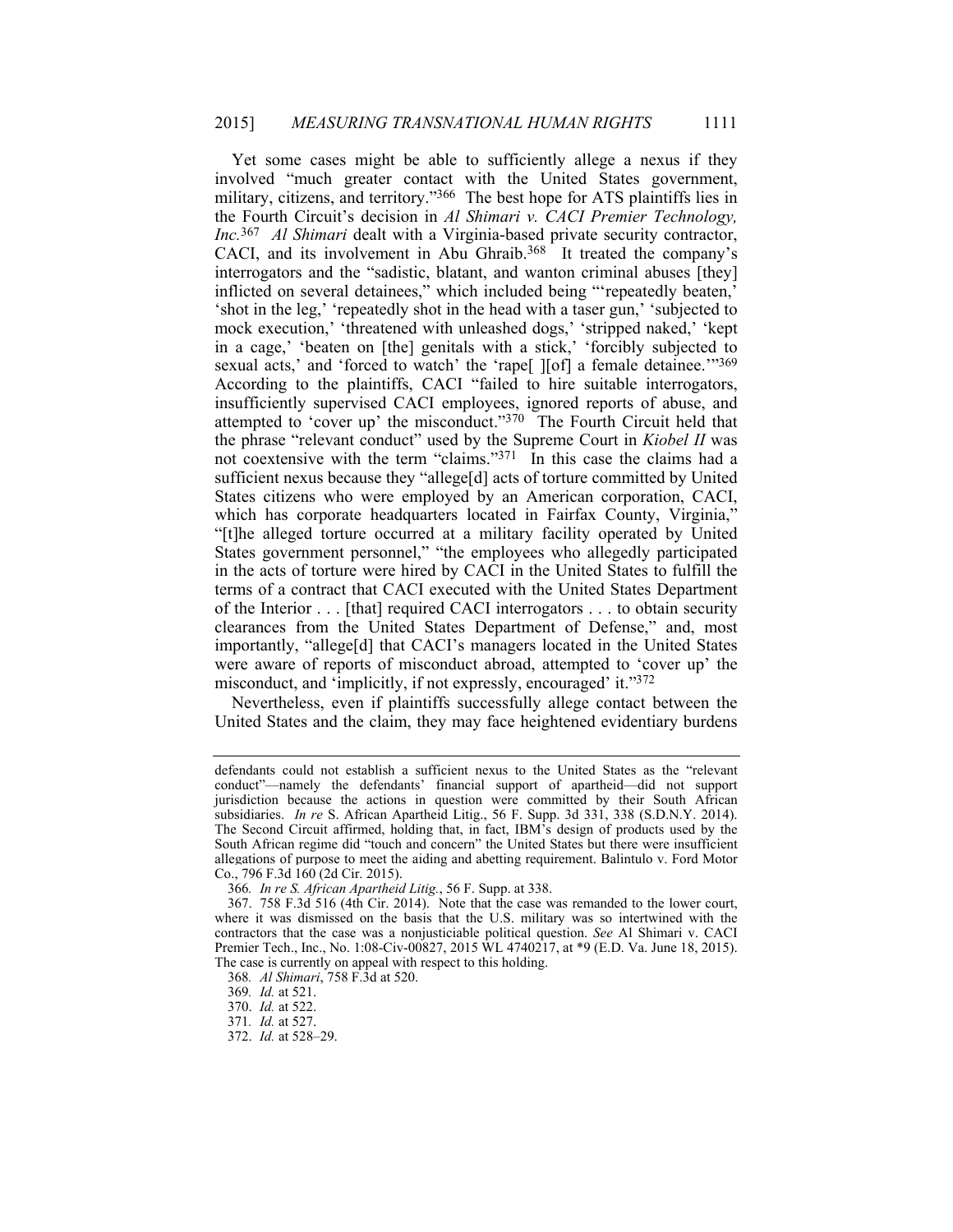as they progress to summary judgment or if the court conducts jurisdictional discovery. For example, in *Doe v. Drummond Co.*, 373 the court treated the coal giant's alleged direct and indirect payments to the Colombian terrorist group Autodefensas Unidas de Colombia (AUC) to provide "security" for the company's operations and was "fully aware" of the group's terrorist designation.374 The "arrangement" between Drummond and AUC, which was nominally to eliminate guerilla groups that threatened the mines, allegedly resulted in war crimes, extrajudicial killings, and crimes against humanity.<sup>375</sup> On a motion for summary judgment, the Eleventh Circuit held that the plaintiff's evidence of "general" contacts between Drummond and AUC—which included testimony that Drummond's president and other Drummond employees "consent[ed]" to fund the AUC and even to the murders themselves—was insufficient to overcome the presumption.376 The court held that more specific evidence that the company's actions were "directed at" the violations was required to displace the presumption.377 *Drummond* suggests that, at least in the Eleventh Circuit, the defendant's intent is a factor in considering the presumption despite the court's explicit statement that the standard for aiding and abetting is knowledge.<sup>378</sup>

Indeed, even as the presumption takes center stage, a debate still rages over the intent requirement to aid, abet, or conspire under the law of nations. The Second Circuit recently ratcheted up the evidentiary requirement for the touch and concern test, but also sub silencio left the door ajar for aiding and abetting claims based entirely on relevant *aiding and abetting* conduct that occurs *in the territorial bounds of the United States*. In *Mastafa v. Chevron Corp.*, 379 the Second Circuit held that it lacked subject matter jurisdiction over allegations that the U.S.-based oil company enabled the government of Saddam Hussein by paying the regime kickbacks that financed the torture and killing of innocent Iraqis.380 First, the relevant conduct, namely "conduct [that] constitutes a violation of the law of nations or aiding and abetting such a violation," must touch and concern the United States to displace the presumption of extraterritoriality.381 Second, the court imposed a new requirement: the court must "glimpse" the merits of the aiding and abetting allegation, going beyond the *Iqbal* pleading standard "[w]here a complaint alleges domestic conduct of the defendant" and dismiss the complaint for lack of subject matter jurisdiction if it does not touch and concern the United States with sufficient force to displace the presumption.<sup>382</sup> The panel also held that the

 <sup>373. 782</sup> F.3d 576 (11th Cir. 2015).

<sup>374</sup>*. Id.* at 580–81.

 <sup>375.</sup> *Id.* at 579–80.

 <sup>376.</sup> *Id.* at 599.

 <sup>377.</sup> *Id.*

 <sup>378.</sup> *Id.* at 609 ("Accordingly, as reflected in our controlling precedent, the appropriate standard for aiding and abetting liability is knowing substantial assistance.").

 <sup>379. 770</sup> F.3d 170 (2d Cir. 2014).

 <sup>380.</sup> *Id.* at 174–76.

 <sup>381.</sup> *Id.* at 186.

 <sup>382.</sup> *Id.*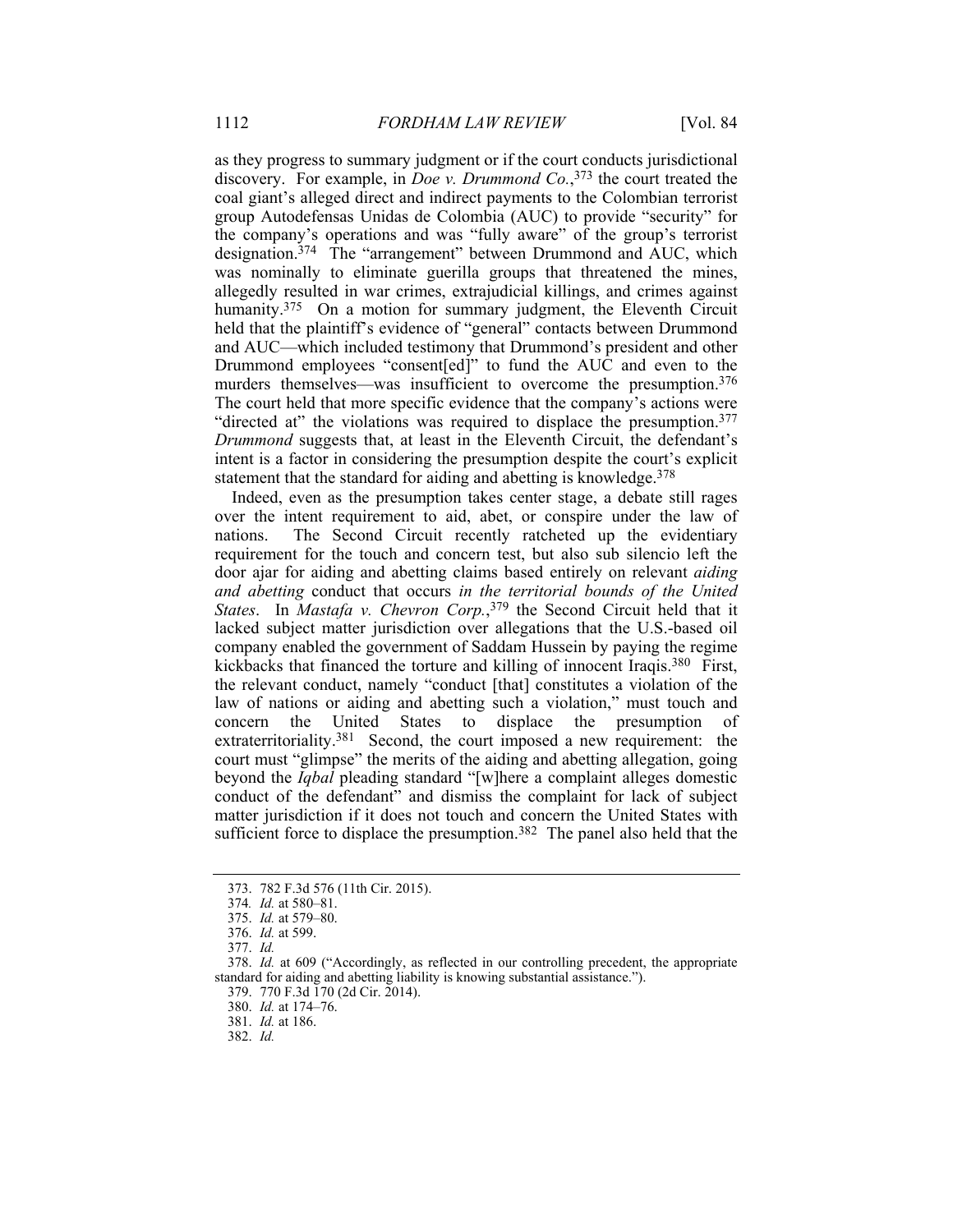citizenship of the defendant did not matter—only whether the actions, in this case the aiding and abetting, occurred in the United States.383 The panel went on to hold that the conduct here—i.e., Chevron's alleged financing of the Hussein dictatorship and the recoupment of oil in its stead—*had* occurred in the United States and therefore *met* the extraterritoriality requirement.<sup>384</sup> The relevant inquiry was whether the conduct that touched and concerned the United States was the same conduct that allegedly violated the law of nations, which can include aiding and abetting.385 Nevertheless, the court concluded that the complaint in *Mastafa* must be dismissed because Chevron did not possess the *purpose* to aid and abet the human rights violations committed by the regime, only *knowledge* of such violations.386

With regard to sovereign immunity and other doctrines used to dismiss cases during this period, there were deviations from prior decisions. Perhaps the one exception was the application of common law sovereign immunity to two former Pakistani officials linked to a terrorist bombing in Mumbai.387 There, a Second Circuit panel followed the executive's exhortations to grant immunity on the basis that a finding of liability would jeopardize relationships in the region.388 Other dismissal doctrines did not materially change from their previous contours, with the possible exception of personal jurisdiction, which, pursuant to the 2014 decision *Daimler AG v. Bauman*, 389 required plaintiffs to have specific contacts to the forum state if the claim relied on a foreign company's subsidiary.390

# **CONCLUSION**

Courts in the United States may be increasingly difficult places to pursue human rights claims. Indeed, they may not be the best, or the least bad, fora to litigate such suits given the lack of enforcement with respect to judgments and the high dismissal rate. Yet all is not lost. The data show that human rights suits are modest, but less so than believed. On the one hand, it is true that suits against individuals produced almost no enforceable judgments. On the other hand, suits against corporations have proven lucrative. And the fact that the number of dismissals of these suits has remained relatively static, hovering around 65 to 80 percent, suggests that explanations of a growing hostility toward international law driving dismissals are misplaced. At the very least, plaintiffs have the ability to plead around them as they have mutated not only the types of claims they bring, but also the parties against which they bring them and the theories of liability they rely on, such as the rise of cases alleging aiding and abetting.

<sup>383</sup>*. Id.* at 188.

 <sup>384.</sup> *Id.* at 189–91. 385. *Id.* at 187.

 <sup>386.</sup> *Id.* at 191–94.

 <sup>387.</sup> Rosenberg v. Pasha, 577 Fed. App'x 22 (2d Cir. 2014).

 <sup>388.</sup> *Id.* at 24.

 <sup>389. 134</sup> S. Ct. 746 (2014).

 <sup>390.</sup> Krishanti v. Rajaratnam, 2014 WL 1669873, at \*6 (D.N.J. Apr. 28, 2014).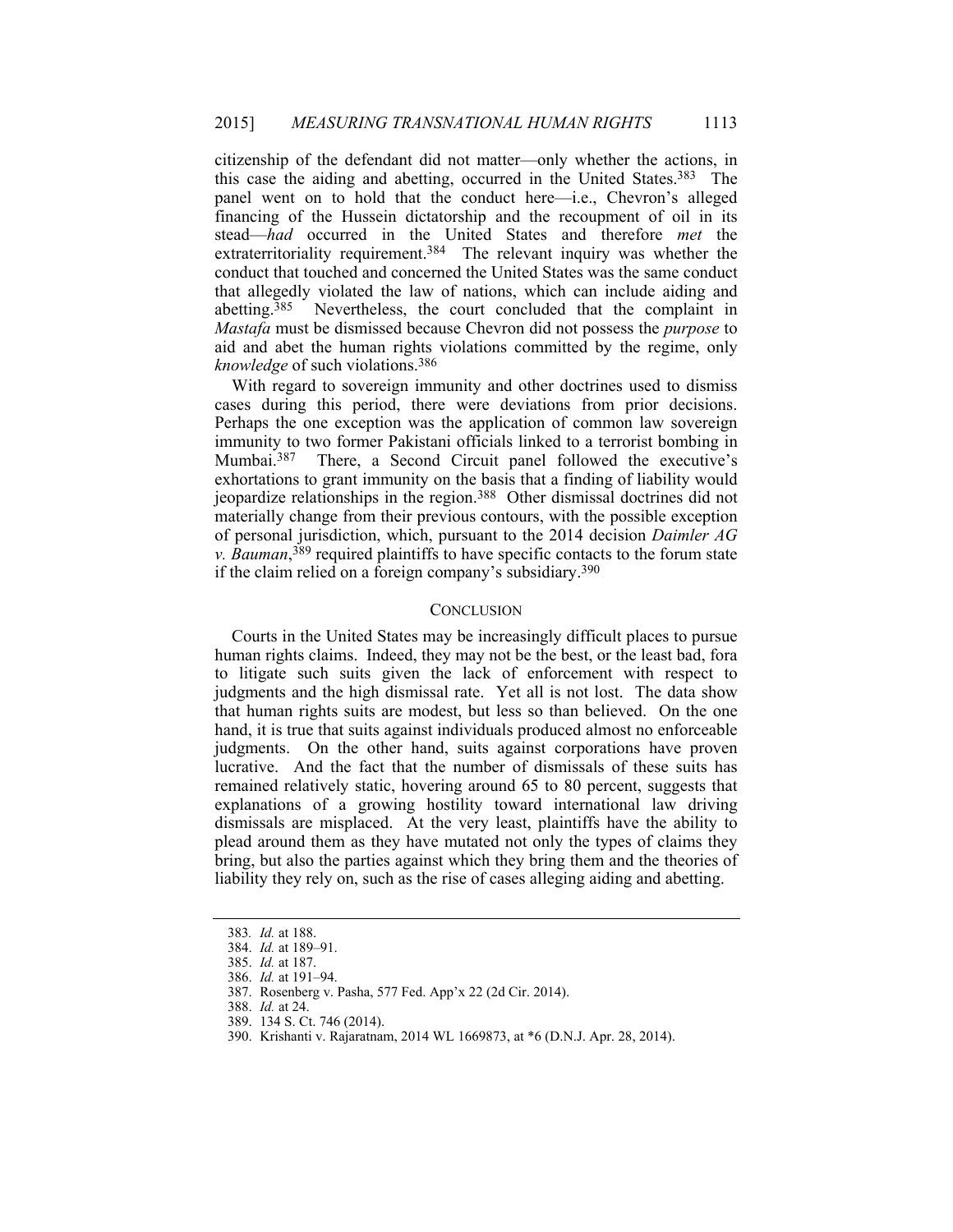It is true that the presumption of extraterritoriality has become the dominant mode of disposing cases post-*Kiobel II*. The rise of the presumption does evince a degree of isolationism—the idea that U.S. law should not apply to govern the world. Though nominally the case is premised on statutory interpretation and the legislative history of the ATS, it is difficult to state with a straight face that this was the "reason" the Court overturned the entire line of ATS jurisprudence since *Filártiga* and the universal consensus that the ATS applied to cases involving actions committed abroad by foreigners. More likely, the case was premised on the increasing prominence of the ATS and a reluctance to use the ATS as capaciously as it was previously deployed. Yet, Justice Breyer's *Kiobel II* concurrence combined with Justice Kennedy's opinion suggests there is still hope—and possibly a majority of the Justices—who believe that *jus cogens* violations committed abroad can be litigated under the ATS if not through other means.

Given the grounds under which ATS suits have been dismissed, a core group of essential cases has emerged. These cases involve egregious harms—typically harms like torture or extrajudicial killing—and they have a connection to the United States, however slim. For example, in the *Marcos* case, the family was exiled in Hawai'i.<sup>391</sup> The defendant in *Filártiga* was domiciled in Brooklyn when proceedings were initiated.<sup>392</sup> This may be enough of a nexus to the United States to displace the presumption.393 *Unocal* also would likely fall in this category—assuming it could meet the aiding intent standard. As ATS doctrines have shifted and witnessed the growth of suits against corporations—indeed the least modest aspect of the ATS—plaintiffs' attorneys may adapt and bring cases against these types defendants just as plaintiffs' attorneys adapted to changes in ATS doctrines over the past five periods. There are not enough data post-*Kiobel II* to make a solid prediction as to whether such settlements will continue, but the pushback by lower courts and evident sympathy toward plaintiffs' plights suggests it is premature to say that the ATS or TVPA are dead. It is unlikely that these suits are a panacea to human rights violations—but then again, they never have been.

The best hope lies in creative, factually rigorous pleading and careful case selection. It may also lie in developing other transnational doctrines to buttress against the presumption. For example, a recent collaborative effort between human rights attorneys in Washington, D.C., and Nigerian lawyers under another obscure federal statute, the Foreign Legal Assistance Act,<sup>394</sup> enabled plaintiffs who had suffered harm through Chevron's gas flaring in Nigeria to secure evidence of Chevron's operations in the United States,

<sup>391</sup>*. See In re* Estate of Ferdinand E. Marcos Human Rights Litig., 978 F.2d 493, 495 (9th Cir. 1992).

 <sup>392.</sup> Filártiga v. Peña-Irala, 630 F.2d 876, 878–80 (2d Cir. 1980).

 <sup>393.</sup> This is not a viable argument, unfortunately, in the Second Circuit. Sikhs for Justice, Inc. v. Nath, 596 Fed. App'x 7, 10 (2d Cir. 2014) (holding that presence of Indian politicians in the United States was insufficient to displace the presumption).

 <sup>394. 28</sup> U.S.C. § 1782 (2012).